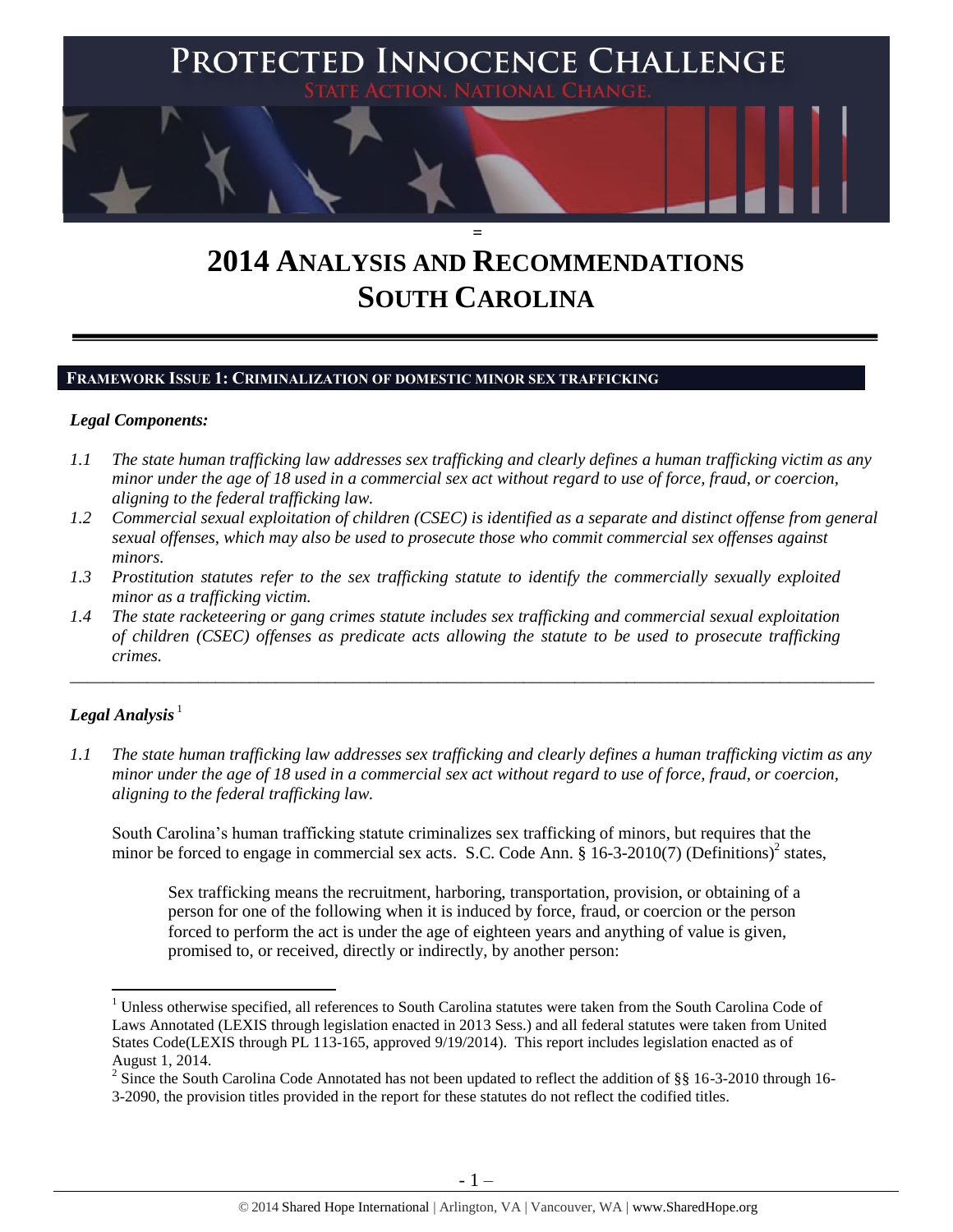(a) criminal sexual conduct pursuant to Section 16-3-651;

(b) criminal sexual conduct in the first degree pursuant to Section 16-3-652;

(c) criminal sexual conduct in the second degree pursuant to Section 16-3-653;

(d) criminal sexual conduct in the third degree pursuant to Section 16-3-654;

(e) criminal sexual conduct with a minor pursuant to Section 16-3-655;

(f) engaging a child for sexual performance pursuant to Section 16-3-810;

(g) performance pursuant to Section 16-3-800;

(h) producing, directing or promoting sexual performance by a child pursuant to Section 16- 3-820;

(i) sexual battery pursuant to Section 16-3-661;

(j) sexual conduct pursuant to Section 16-3-800; or

(k) sexual performance pursuant to Section 16-3-800.

S.C. Code Ann. § 16-3-2020 (Trafficking in persons) states,

 $(A)$  A person<sup>3</sup> who recruits, entices, solicits, isolates, harbors, transports, provides, or obtains, or so attempts, a victim, knowing that the victim will be subjected to sex trafficking . . . through any means or who benefits, financially or by receiving anything of value, from participation in a venture which has engaged in an act described in this subsection, is guilty of trafficking in persons.<sup>4</sup>

(B) A person who recruits, entices, solicits, isolates, harbors, transports, provides, or obtains, or so attempts, a victim, for the purposes of sex trafficking . . . through any means or who benefits, financially or by receiving anything of value, from participation in a venture which has engaged in an act described in subsection (A), is guilty of trafficking in persons.

. . . .

(G)A person who aids, abets, or conspires with another person to violate the criminal provisions of this section must be punished in the same manner as provided for the principal offender and is considered a trafficker.

 $(H)$ A business owner who uses his business<sup>5</sup> in a way that participates in a violation of this article, upon conviction, must be imprisoned for not more than ten years in addition to the penalties provided in this section for each violation.

. . . .

l

(J) In a prosecution of a person who is a victim of trafficking in persons, it is an affirmative defense that he was under duress or coerced into committing the offenses for which he is subject to prosecution, if the offenses were committed as a direct result of, or incidental or related to, trafficking.

(K) Evidence of the following facts or conditions do not constitute a defense in a prosecution for a violation of this article, nor does the evidence preclude a finding of a violation:

(1) the victim's sexual history or history of commercial sexual activity, the specific instances of the victim's sexual conduct, opinion evidence of the victim's sexual conduct, and reputation evidence of the victim's sexual conduct;

(2) the victim's connection by blood or marriage to a defendant in the case or to anyone involved in the victim's trafficking;

(3) the implied or express consent of a victim to acts which violate the provisions of this section do not constitute a defense to violations of this section;

<sup>&</sup>lt;sup>3</sup> "Person" means an individual, corporation, partnership, charitable organization, or another legal entity. S.C. Code Ann. § 16-3-2010(6).

<sup>&</sup>lt;sup>4</sup> "Trafficking in persons" means when a victim is subjected to or a person attempts to subject a victim to sex trafficking; forced labor or services; involuntary servitude; or debt bondage. S.C. Code Ann. § 16-3-2010(9).

<sup>&</sup>lt;sup>5</sup> "Business" means a corporation, partnership, proprietorship, firm, enterprise, franchise, organization, or selfemployed individual. S.C. Code Ann. § 16-3-2010(1).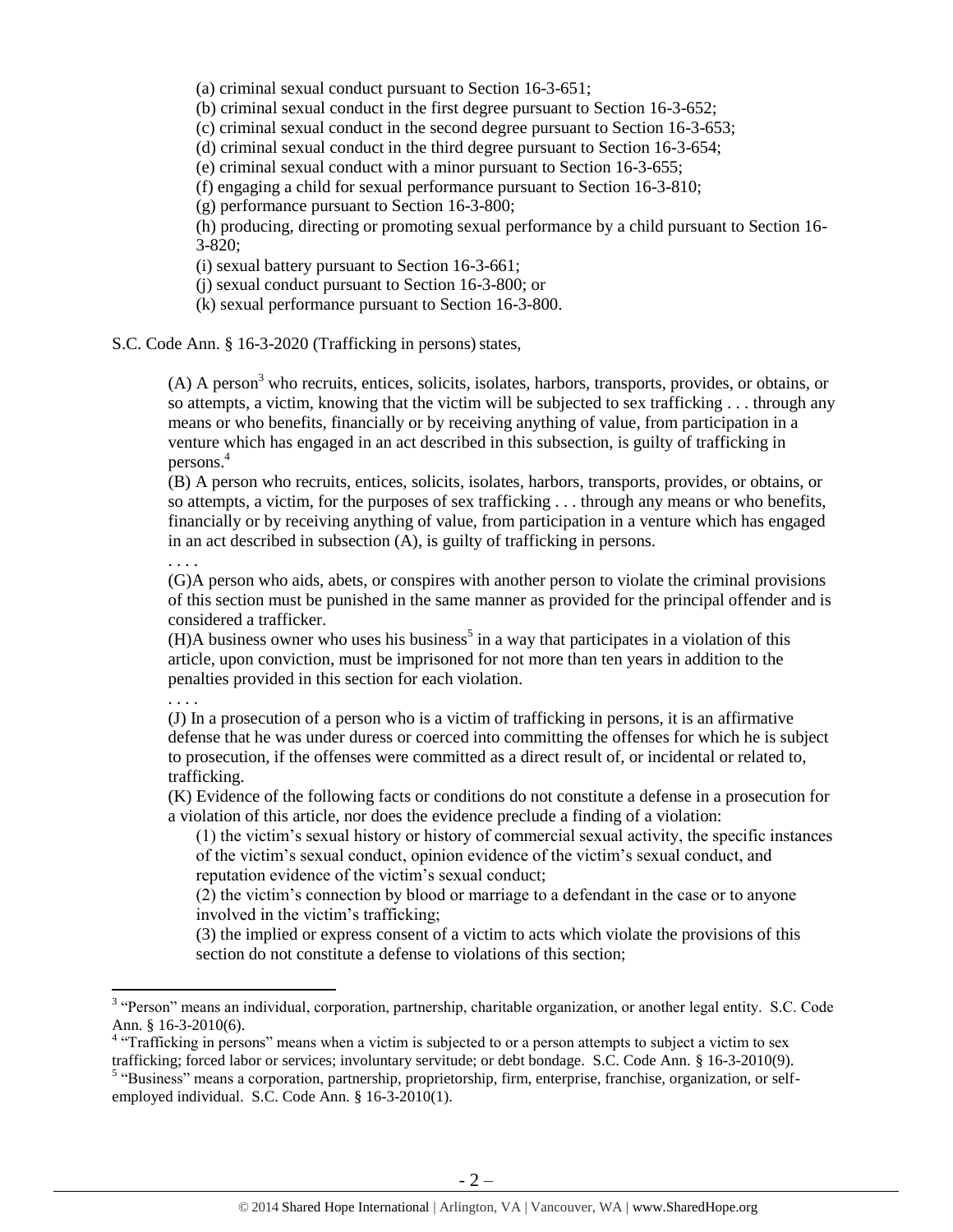(4) age of consent to sex, legal age of marriage, or other discretionary age; and

(5) mistake as to the victim's age, even if the mistake is reasonable.

(L) A person who violates the provisions of this section may be prosecuted by the State Grand Jury pursuant to Section 14-7-1600 when a victim is trafficked in more than one country or a trafficker commits the offense of trafficking in persons in more than one county. A first offense is a felony, punishable by up to 15 years' imprisonment. S.C. Code Ann. § 16-3-2020(C). A second offense is a felony, punishable by up to 20 years' imprisonment. S.C. Code Ann. § 16-3-2020(D). A third or subsequent offense is a felony punishable by up to 45 years' imprisonment. S.C. Code Ann. § 16-3-2020(E). If the victim of such an offense is under the age of eighteen, "an additional term of fifteen years may be imposed in addition and must be consecutive" to the penalties listed above. S.C. Code Ann. § 16-3-2020(F).

- 1.1.1 Recommendation: Amend S.C. Code Ann. § 16-3-2010(7) (Definitions) to eliminate the requirement to prove force, fraud, or coercion in the sex trafficking of minors or enact a stand-alone trafficking of a child statute that eliminates the requirement to prove force, fraud, or coercion.
- *1.2 Commercial sexual exploitation of children (CSEC) is identified as a separate and distinct offense from general sexual offenses, which may also be used to prosecute those who commit commercial sex offenses against minors.*

South Carolina has several statutes specifically criminalizing the commercial sexual exploitation of children. The following laws criminalize CSEC in South Carolina:

- 1. S.C. Code Ann. § 16-15-415 (Promoting prostitution of a minor defined). This statute states in subsection (A) that "[a]n individual commits the offense of promoting prostitution of a minor if he knowingly: (1) entices, forces, encourages, or otherwise facilitates a minor to participate in prostitution; or (2) supervises, supports, advises, or promotes the prostitution of or by a minor." S.C. Code Ann. § 16-15-415(A). This crime is a Class C felony. S.C. Code Ann. § 16-1-90(C). A conviction under this section is punishable by imprisonment for 3–20 years without eligibility for parole or suspended sentence for the first 3 years. S.C. Code Ann. §§ 16-15-415(C), 16-1-20(A)(3).
- 2. S.C. Code Ann. § 16-15-425 (Participating in prostitution of a minor defined). Under this statute, "An individual commits the offense of participating in the prostitution of a minor if he is not a minor and he patronizes a minor prostitute," which includes "(1) soliciting or requesting a minor to participate in prostitution; (2) paying or agreeing to pay a minor, either directly or through the minor's agent, to participate in prostitution; or (3) paying a minor, or the minor's agent, for having participated in prostitution, pursuant to a prior agreement." S.C. Code Ann. § 16-15-425(A). This crime is a Class F felony punishable by imprisonment for 2–5 years and the offender is not eligible for parole or suspended sentence for the first 2 years. S.C. Code Ann. §§ 16-15-425(C), 16-1-90(F), 16-1-20(A)(6).
- 3. S.C. Code Ann. § 16-15-395(A)<sup>6</sup> (First degree sexual exploitation of a minor defined) states,

(A) An individual commits the offense of first degree sexual exploitation of a minor if, knowing the character or content of the material or performance, he:

(1) uses, employs, induces, coerces, encourages, or facilitates a minor to engage in or assist others to engage in sexual activity for a live performance or for the purpose of producing material that contains a visual representation depicting this activity or a state of sexually explicit nudity when a reasonable person would infer the purpose is sexual stimulation;

(2) permits a minor under his custody or control to engage in sexual activity or appear in a state of

<sup>&</sup>lt;sup>6</sup> Here and elsewhere in this report that S.C. Code Ann. § 16-15-395 is quoted or cited, it has been updated to reflect the amendments added by the passage of House Bill 3959, 2014 Gen. Assemb., Leg. Sess. (Effective June 9, 2014).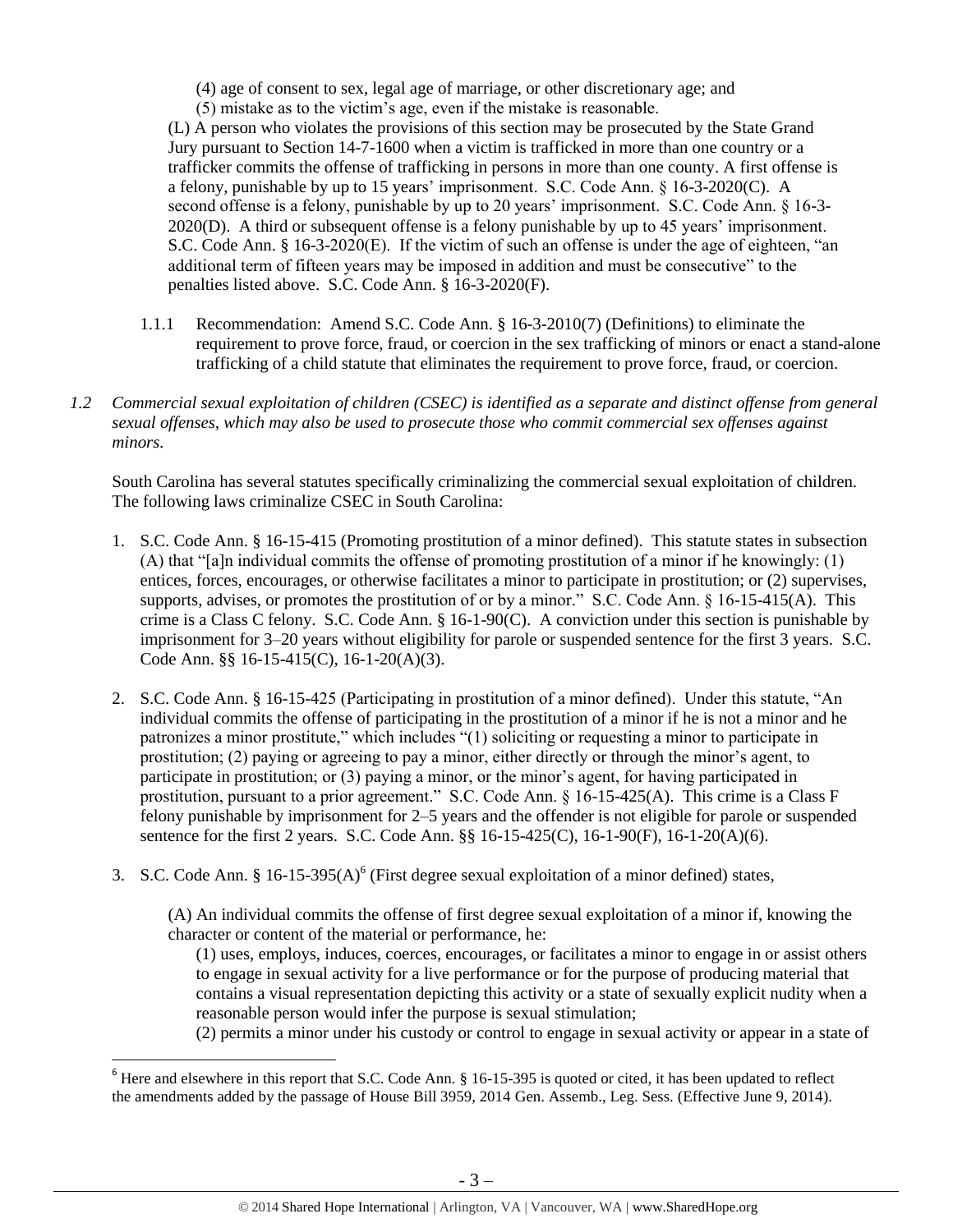sexually explicit nudity when a reasonable person would infer the purpose is sexual stimulation for a live performance or for the purpose of producing material that contains a visual representation depicting this activity or a state of sexually explicit nudity when a reasonable person would infer the purpose is sexual stimulation;

(3) transports or finances the transportation of a minor through or across this State with the intent that the minor engage in sexual activity or appear in a state of sexually explicit nudity when a reasonable person would infer the purpose is sexual stimulation for a live performance or for the purpose of producing material that contains a visual representation depicting this activity or a state of sexually explicit nudity when a reasonable person would infer the purpose is sexual stimulation; or

(4) records, photographs, films, develops, duplicates, produces, or creates a digital electronic file for sale or pecuniary gain material that contains a visual representation depicting a minor engaged in sexual activity or a state of sexually explicit nudity when a reasonable person would infer the purpose is sexual stimulation.

This crime is a Class C felony punishable by imprisonment for 3–20 years and the offender is not eligible for parole or suspended sentence for the first 3 years. S.C. Code Ann. §§ 16-15-395(D), 16-1-90(C), 16-1-  $20(A)(3)$ .

- 4. S.C. Code Ann. § 16-3-820 (Producing, directing or promoting sexual performance by child). Under this statute, "It is unlawful for any person to produce, direct, or promote a performance that includes sexual conduct by a child younger than eighteen years of age." These acts constitute third degree criminal sexual conduct, a Class E felony punishable by imprisonment up to 10 years. S.C. Code Ann. §§ 16-3-820(b), 16- 3-654(2), 16-1-90(E), 16-1-20(A)(5).
- 5. S.C. Code Ann. § 16-15-387 (Employment of person under eighteen to appear in public in state of sexually explicit nudity). Pursuant to this statute, "It is unlawful for a person to employ a person under the age of eighteen years to appear in a state of sexually explicit nudity, as defined in Section 16-15-375(6),  $\frac{7}{1}$  in a public place." S.C. Code Ann. § 16-15-387(A). This crime is a class E felony punishable by imprisonment up to 10 years, a fine up to \$5,000, or both. S.C. Code Ann. §§ 16-15-387(B), 16-1-90(E), 16-1-20(A)(5).
- 6. S.C. Code Ann. § 16-15-405(A)<sup>8</sup> (Second degree sexual exploitation of a minor defined) states,

(A) An individual commits the offense of second degree sexual exploitation of a minor if, knowing the character or content of the material, he:

<span id="page-3-0"></span>(1) records, photographs, films, develops, duplicates, produces, or creates digital electronic file material that contains a visual representation of a minor engaged in sexual activity or appearing in a state of sexually explicit nudity when a reasonable person would infer the purpose is sexual stimulation; or

(2) distributes, transports, exhibits, receives, sells, purchases, exchanges, or solicits material that contains a visual representation of a minor engaged in sexual activity or appearing in a state of sexually explicit nudity when a reasonable person would infer the purpose is sexual stimulation.

This crime is a class E felony punishable by imprisonment for 2–10 years and the offender is not eligible for parole or suspended sentence for the first 2 years. S.C. Code Ann. §§ 16-15-405(D), 16-1-90(E), 16-1-  $20(A)(5)$ .

 $\overline{a}$ 

<sup>&</sup>lt;sup>7</sup> S.C. Code Ann. § 16-15-375(6) defines "sexually explicit nudity" as "the showing of: (a) uncovered, or less than opaquely covered human genitals, pubic area, or buttocks, or the nipple or any portion of the areola of the human female breast; or (b) covered human male genitals in a discernibly turgid state."

 $8$  Here and elsewhere in this report that S.C. Code Ann.  $\S$  16-15-405 is quoted or cited, it has been updated to reflect the amendments added by the passage of House Bill 3959, 2014 Gen. Assemb., Leg. Sess. (Effective June 9, 2014).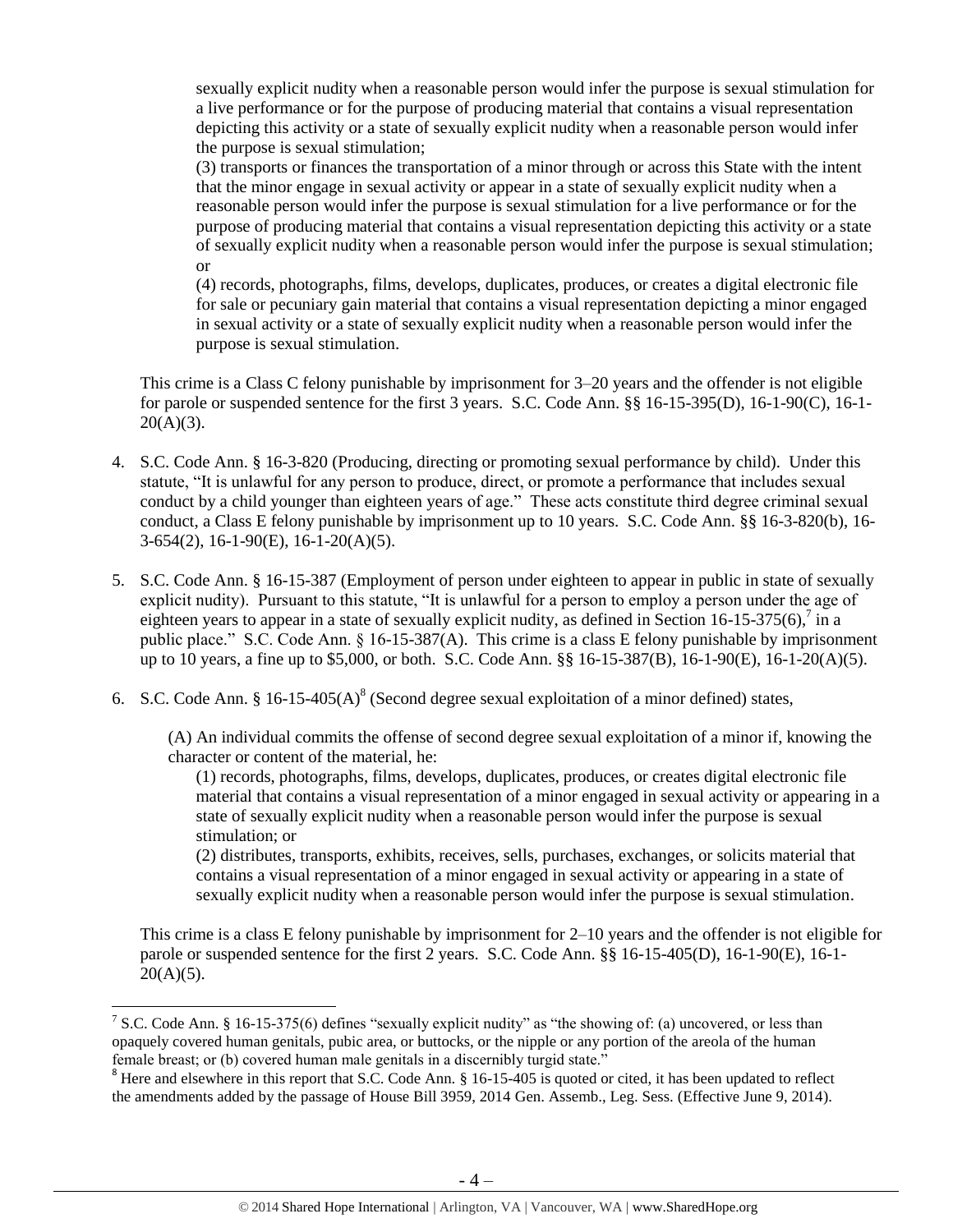7. S.C. Code Ann. § 16-3-810 (Engaging child for sexual performance). Under this statute, "It is unlawful for any person to employ, authorize, or induce a child younger than eighteen years of age to engage in a sexual performance." S.C. Code Ann. § 16-3-810(a). This crime qualifies as second degree criminal sexual conduct, a Class C felony, and is punishable by imprisonment up to 20 years. S.C. Code Ann. §§ 16-3- 810(b), 16-3-653(2), 16-1-90(C), 16-1-20(A)(3).

<span id="page-4-0"></span>Other crimes against children that are not specifically targeted at commercial sexual exploitation but may be used in a case of domestic minor sex trafficking include the following:

- 1. S.C. Code Ann. § 16-15-342 (Criminal solicitation of a minor). This statute states in subsection (A), "A person eighteen years of age or older commits the offense of criminal solicitation of a minor if he knowingly contacts or communicates with, or attempts to contact or communicate with, a person who is under the age of eighteen, or a person reasonably believed to be under the age of eighteen, for the purpose of or with the intent of persuading, inducing, enticing, or coercing the person to engage or participate in a sexual activity as defined in Section 16-15-375(5)<sup>9</sup>... or with the intent to perform a sexual activity in the presence of the person under the age of eighteen, or person reasonably believed to be under the age of eighteen." S.C. Code Ann. § 16-15-342(A). This crime is a Class E felony punishable by imprisonment for 10 years, a fine up to \$5,000, or both. S.C. Code Ann. §§ 16-15-342(E), 16-1-90(E), 16-1-20(A)(5).
- 2. Pursuant to S.C. Code Ann. § 16-15-335 (Permitting minor to engage in any act constituting violation of this article prohibited), a crime is committed when a person at least 18 years of age "knowingly hires, employs, uses, or permits a person under the age of eighteen years to do or assist in doing an act or thing constituting an offense pursuant to this article [Obscenity, material harmful to minors, child exploitation, and child prostitution] and involving any material, act, or thing he knows or reasonably should know to be obscene within the meaning of Section 16-15-305." This crime is a Class E felony punishable by imprisonment up to 10 years. S.C. Code Ann. §§16-15-335, 16-1-90(E), 16-1-20(A)(5).
- *1.3 Prostitution statutes refer to the sex trafficking statute to identify the commercially sexually exploited minor as a trafficking victim.*

South Carolina's prostitution statute, S.C. Code Ann. § 16-15-90, does not refer to the trafficking in persons law when a minor is involved in prostitution.

However, "[i]n a prosecution of a person who is a victim of trafficking in persons, it is an affirmative defense that he was under duress or coerced into committing the offenses for which he is subject to prosecution, if the offenses were committed as a direct result of, or incidental or related to, trafficking."

 $\overline{a}$ 

(e) excretory functions;

<sup>&</sup>lt;sup>9</sup> Pursuant to S.C. Code Ann. § 16-15-375,

<sup>(5) &</sup>quot;Sexual activity" includes any of the following acts or simulations thereof:

<sup>(</sup>a) masturbation, whether done alone or with another human or animal;

<sup>(</sup>b) vaginal, anal, or oral intercourse, whether done with another human or an animal; (c) touching, in an act of apparent sexual stimulation or sexual abuse, of the clothed or unclothed genitals, pubic area, or buttocks of another person or the clothed or unclothed breasts of a human female;

<sup>(</sup>d) an act or condition that depicts bestiality, sado-masochistic abuse, meaning flagellation or torture by or upon a person who is nude or clad in undergarments or in a costume which reveals the pubic hair, anus, vulva, genitals, or female breast nipples, or the condition of being fettered, bound, or otherwise physically restrained on the part of the one so clothed;

<sup>(</sup>f) the insertion of any part of a person's body, other than the male sexual organ, or of any object into another person's anus or vagina, except when done as part of a recognized medical procedure.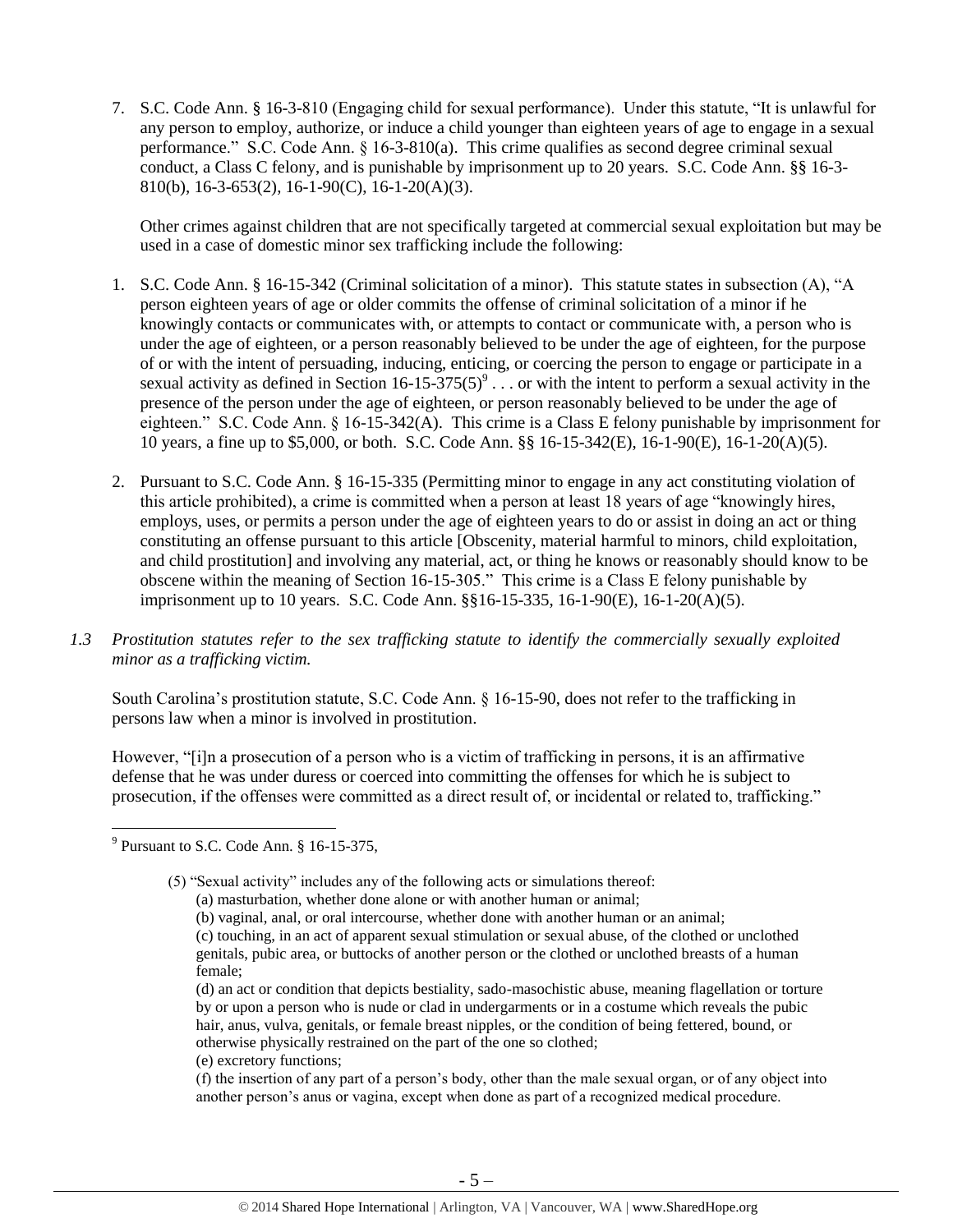S.C. Code Ann. § 16-3-2020(J).

*1.4 The state racketeering or gang crimes statute includes sex trafficking and commercial sexual exploitation of children (CSEC) offenses as predicate acts allowing the statute to be used to prosecute trafficking crimes.* 

South Carolina has not enacted a racketeering statute, but patterns of criminal activity committed by groups of five or more associates<sup>10</sup> may be prosecuted under the Criminal Gang Prevention Act. S.C. Code Ann. § 16-8-210 to 340. Under the act prohibited acts includes the use of force or coercion related to participation or continued participation in gang activity,§ 16-8-240, and witness intimidation, § 16-8- 250.

Under S.C. Code Ann. § 16-8-230(4), "pattern of criminal gang activity" is defined as "the commission or attempted commission of, commission as an accessory before or after the fact to, or solicitation or conspiracy to commit, by a criminal gang member, while knowingly and actively participating in criminal gang activity, four or more of the following offenses occurring within a two-year period, provided that at least three of these offenses occurred after July 1, 2007." The offenses listed include "a violent offense as defined in Section 16-1-60 committed as a part of criminal gang activity." S.C. Code Ann. § 16-8- 230(4)(a). S.C. Code Ann. § 16-1-60 states,

<span id="page-5-0"></span>For purposes of definition under South Carolina law, a violent crime includes the offenses of: ... criminal sexual conduct in the first and second degree (Sections 16-3-652 and 16-3-653); criminal sexual conduct with minors, first and second degree (Section 16-3-655); assault with intent to commit criminal sexual conduct, first and second degree (Section 16-3-656) . . . kidnapping (Section 16-3-910); trafficking in persons (Section  $16$ -3-2010)<sup>11</sup> ... . engaging a child for a sexual performance (Section 16-3-810) . . . producing, directing, or promoting sexual performance by a child (Section 16-3-820); lewd act upon a child under sixteen (Section 16-15-140 - repealed); sexual exploitation of a minor first degree (Section 16-15-395); sexual exploitation of a minor second degree (Section 16-15-405); promoting prostitution of a minor (Section 16-15-415); participating in prostitution of a minor (Section 16-15-425) . . . and attempt to commit any of the above offenses (Section 16-1-80). Only those offenses specifically enumerated in this section are considered violent offenses.

Financial penalties are also provided under S.C. Code Ann. § 16-8-260 (Seizure of firearms, ammunition, electronic records, money, etc.; forfeiture actions), which is part of the "Criminal Gang Prevention Act" and states,

(2) Any written or electronic communications, records, money, negotiable instruments, or valuables may be seized by a law enforcement officer or agency when the law enforcement officer or agency reasonably believes that the written or electronic communications, records, money, negotiable instruments, or valuables have been used in a pattern of criminal gang activity or have been used for the purpose of benefiting, promoting, or furthering the interests of a criminal gang. (3) Any contraband, as defined in Section  $16-8-230$ ,  $12$  or other asset owned or

 $10$  See S. C. Code Ann. § 16-8-230(2) which states,

<sup>&</sup>quot;Criminal gang" means a formal or informal ongoing organization, association, or group that consists of five or more persons who form for the purpose of committing criminal activity and who knowingly and actively participate in a pattern of criminal gang activity.

<sup>&</sup>lt;sup>11</sup> S.C. Code Ann. § 16-3-930 (Trafficking in persons) was repealed by House Bill 3757 and replaced with S.C. Code Ann. § 16-3-2020. H.B. 3757, 2012 Gen. Assemb., Leg. Sess. (S.C. 2012) (Effective Dec. 18, 2012).

<sup>&</sup>lt;sup>12</sup> "Contraband" is defined in S.C. Code Ann. § 16-8-230(1) as "any real or personal property, including money, that is owned by, in the possession of, or subject to the control of a criminal gang member and which is acquired by, derived from, or traceable to criminal gang activity."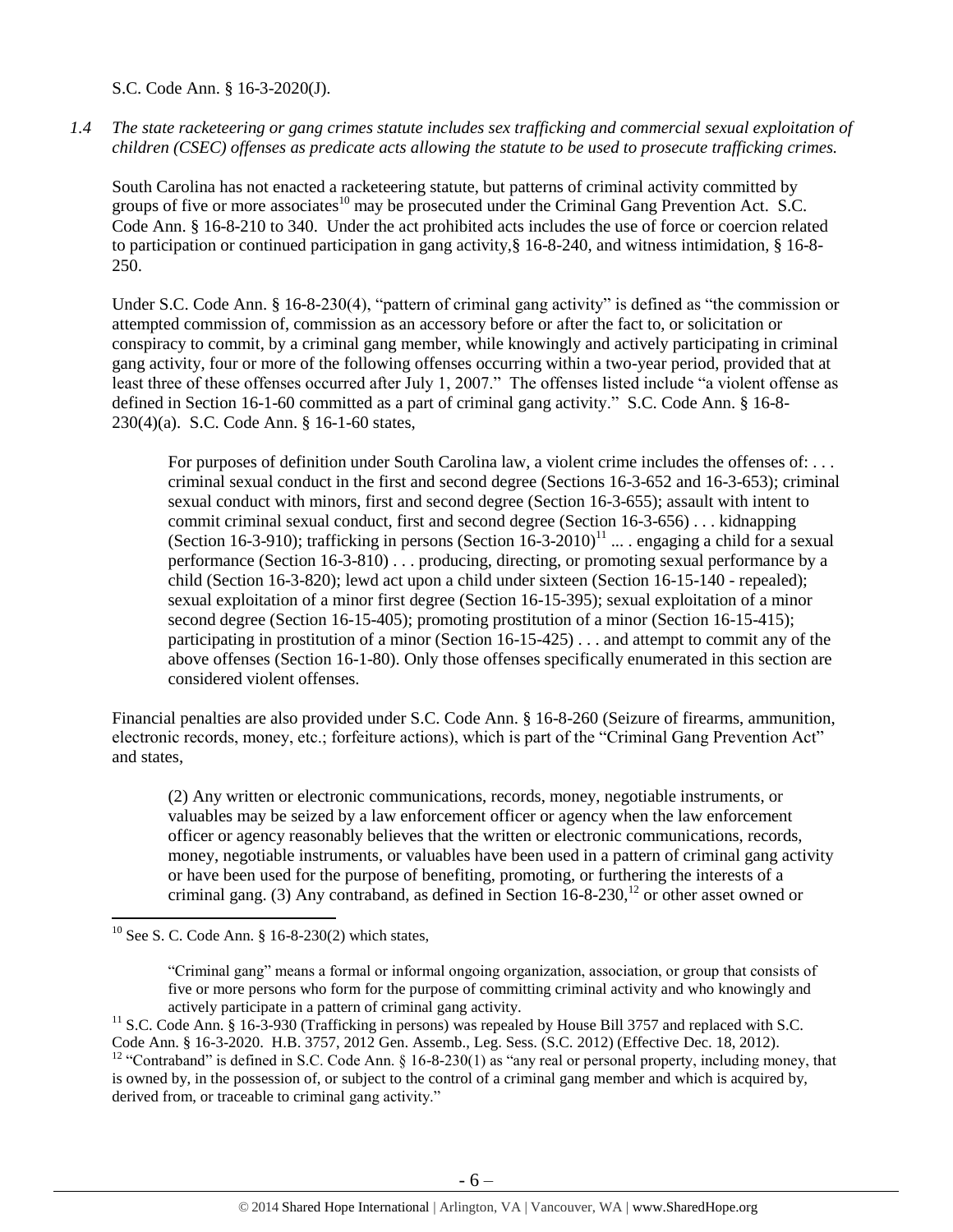titled in the name of the gang or an individual gang member may be seized by a law enforcement officer or agency when the law enforcement officer or agency reasonably believes that the contraband or asset has been used in a pattern of criminal gang activity or has been used for the purpose of benefiting, promoting, or furthering the interests of a criminal gang.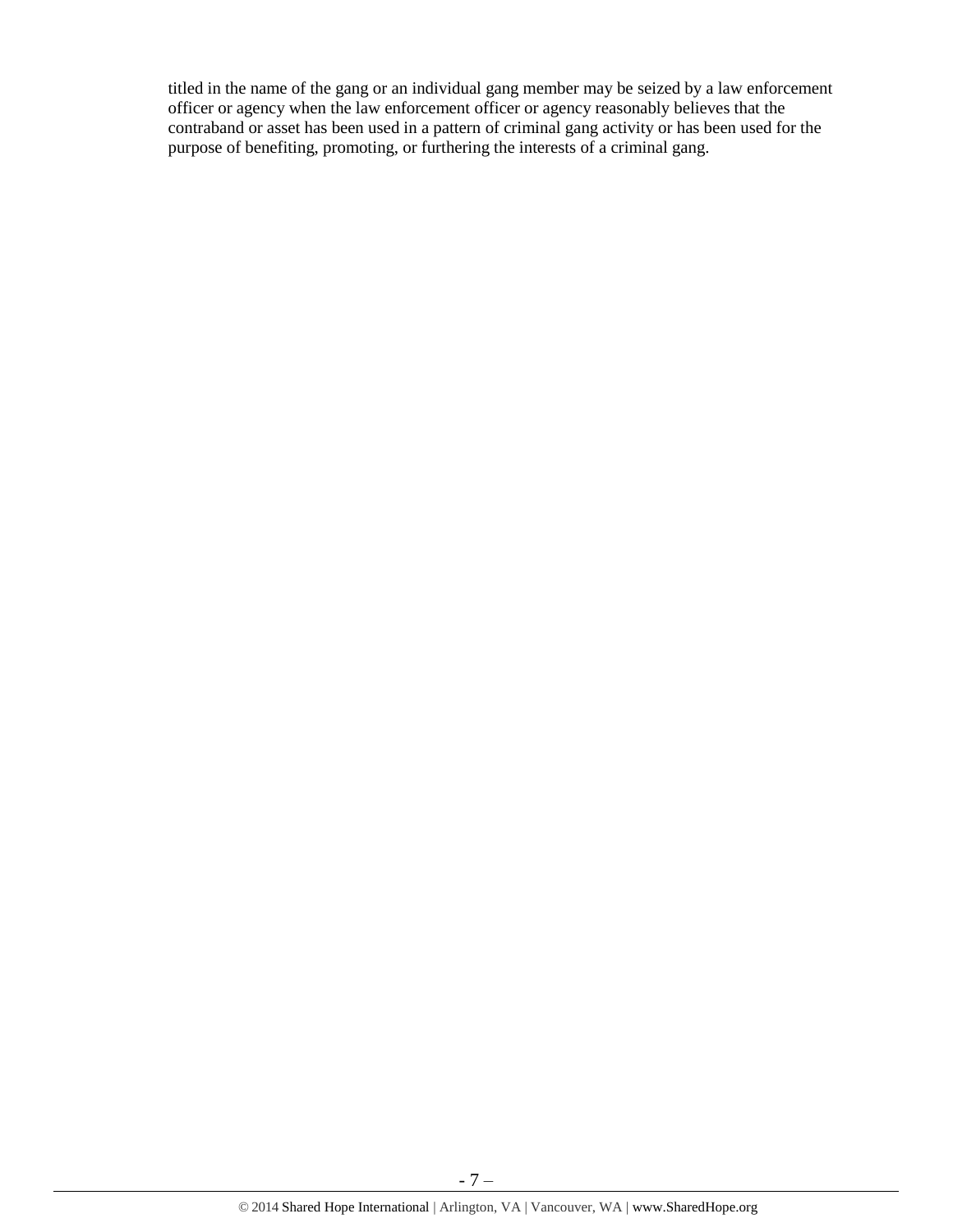# **FRAMEWORK ISSUE 2: CRIMINAL PROVISIONS ADDRESSING DEMAND**

# *Legal Components:*

- *2.1 The state sex trafficking law can be applied to the buyers of commercial sex acts with a victim of domestic minor sex trafficking.*
- *2.2 Buyers of commercial sex acts with a minor can be prosecuted under commercial sexual exploitation of children (CSEC) laws.*
- *2.3 Solicitation of prostitution laws differentiate between buying sex acts with an adult and buying sex acts with a minor under 18.*
- *2.4 Penalties for buyers of commercial sex acts with minors are as high as federal penalties.*
- *2.5 Using the Internet to lure, entice, or purchase, or attempt to lure, entice, or purchase commercial sex acts with a minor is a separate crime or results in an enhanced penalty for buyers.*
- *2.6 No age mistake defense is permitted for a buyer of commercial sex acts with any minor under 18.*
- *2.7 Base penalties for buying sex acts with a minor under 18 are sufficiently high and not reduced for older minors.*
- *2.8 Financial penalties for buyers of commercial sex acts with minors are sufficiently high to make it difficult for buyers to hide the crime.*
- *2.9 Buying and possessing child pornography carries penalties as high as similar federal offenses.*
- *2.10 Convicted buyers of commercial sex acts with minors and child pornography are required to register as sex offenders*.

\_\_\_\_\_\_\_\_\_\_\_\_\_\_\_\_\_\_\_\_\_\_\_\_\_\_\_\_\_\_\_\_\_\_\_\_\_\_\_\_\_\_\_\_\_\_\_\_\_\_\_\_\_\_\_\_\_\_\_\_\_\_\_\_\_\_\_\_\_\_\_\_\_\_\_\_\_\_\_\_\_\_\_\_\_\_\_\_\_\_\_\_\_\_

# *Legal Analysis:*

l

*2.1 The state sex trafficking law can be applied to the buyers of commercial sex acts with a victim of domestic minor sex trafficking.*

While S.C. Code § 16-3-2020 (Trafficking in persons) can apply to buyers of sex with minors through the term "obtains," following federal precedent,<sup>13</sup> the buyer must either know that the minor was forced to engage in sexual conduct or must use force to cause the minor to engage in sexual conduct. S.C. Code Ann. § 16-3-2020(A), (B) states, "[a] person who recruits, entices, solicits, isolates, harbors, transports, provides, or obtains, or so attempts, a victim, knowing that the victim will be subjected to sex trafficking…[or] for the purposes of sex trafficking…is guilty of trafficking in persons." Additionally, sex trafficking is defined under S.C. Code Ann. § 16-3-2010(7) (Definitions) as,

[T]he recruitment, harboring, transportation, provision, or obtaining of a person for one of the following when it is induced by force, fraud, or coercion or the person forced to perform the act is under the age of eighteen years and anything of value is given, promised to, or received, directly or indirectly, by another person:

(a) criminal sexual conduct pursuant to Section 16-3-651;

(b) criminal sexual conduct in the first degree pursuant to Section 16-3-652;

<sup>&</sup>lt;sup>13</sup> See United States v. Jungers, 702 F.3d 1066 (8<sup>th</sup> Cir. 2013). In this case, the Eighth Circuit specifically addressed whether the federal sex trafficking law, 18 U.S.C. § 1591 (Sex trafficking of children or by force, fraud, or coercion) applies to buyers when it reversed a District of South Dakota ruling that Congress did not intend the string of verbs constituting criminal conduct under 18 U.S.C. § 1591(a)(1) ("recruits, entices, harbors, transports, provides, obtains, or maintains") to reach the conduct of buyers. United States v. Jungers, 834 F. Supp. 2d 930, 931 (D.S.D. 2011). Holding that the conduct of buyers who obtain a child for commercial sex can violate 18 U.S.C. § 1591(a)(1), the Eighth Circuit illustrated through hypothetical buyer scenarios that, under certain circumstances, most of the terms in the string of verbs constituting criminal conduct under 18 U.S.C. § 1591(a)(1) could apply to buyers. While other terms may apply to buyers' conduct under state law as well, the analysis here focuses on the term "obtains" which is most likely to apply in the majority of buyer cases. United States v. Jungers establishes persuasive authority for state courts interpreting the same language used under state law to the extent such interpretation does not conflict with the state constitution.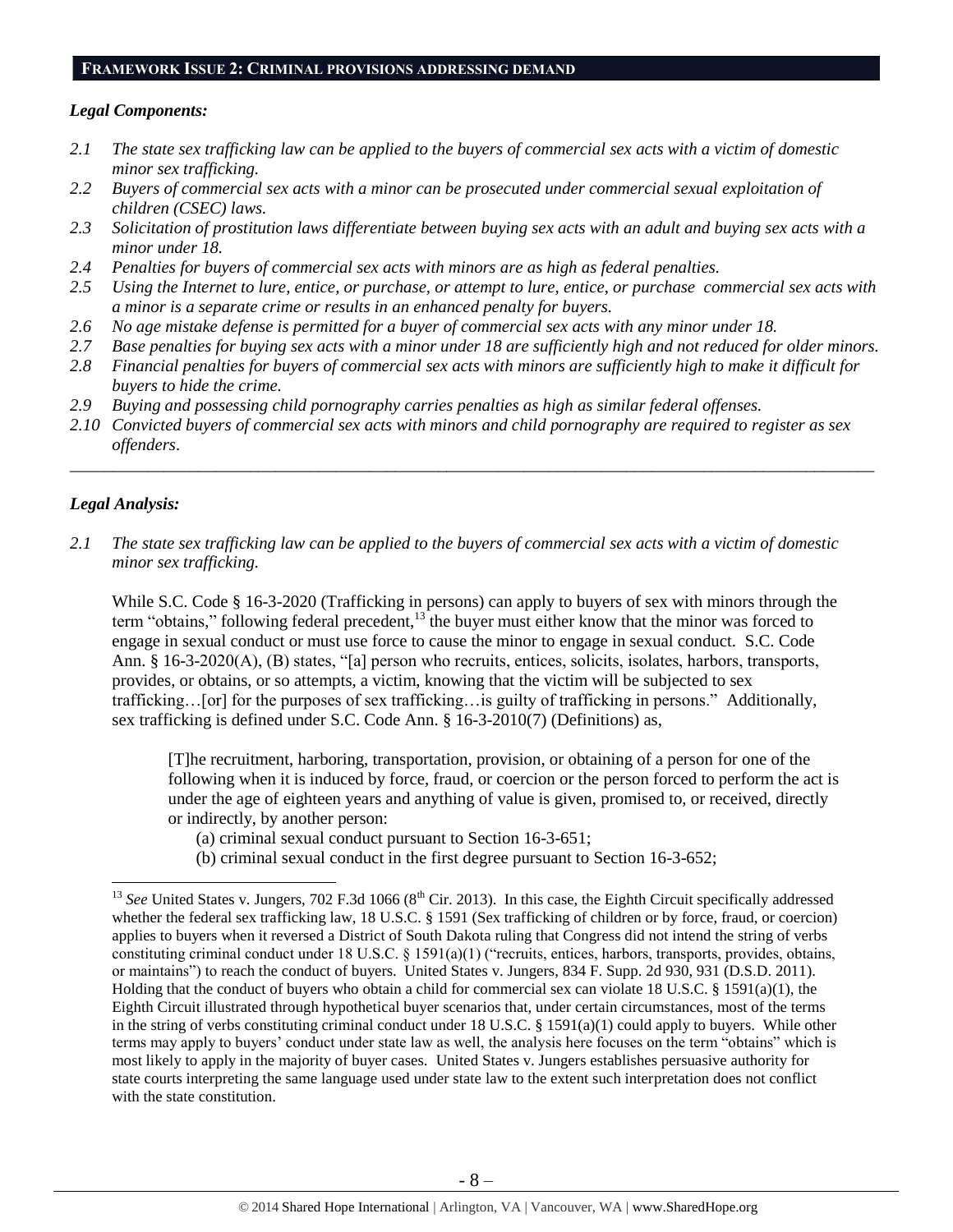(c) criminal sexual conduct in the second degree pursuant to Section 16-3-653;

(d) criminal sexual conduct in the third degree pursuant to Section 16-3-654;

(e) criminal sexual conduct with a minor pursuant to Section 16-3-655;

(f) engaging a child for sexual performance pursuant to Section 16-3-810;

(g) performance pursuant to Section 16-3-800;

(h) producing, directing or promoting sexual performance by a child pursuant to Section 16- 3-820;

- (i) sexual battery pursuant to Section 16-3-661;
- (j) sexual conduct pursuant to Section 16-3-800; or
- (k) sexual performance pursuant to Section 16-3-800.
- 2.1.1 Recommendation: Amend S.C. Code Ann. § 16-3-2020 to remove the requirement that the buyer must either know that the minor was forced to engage in sexual conduct or must use force to cause the minor to engage in sexual conduct.

# *2.2 Buyers of commercial sex acts with a minor can be prosecuted under commercial sexual exploitation of children (CSEC) laws.*

S.C. Code Ann. § 16-15-425 (Participating in prostitution of a minor defined) specifically targets those who buy sex with minors under 18. The statute states that "[a]n individual commits the offense of participating in the prostitution of a minor if he is not a minor and he patronizes a minor prostitute." S.C. Code Ann. § 16-15-425(A). The statute defines "patronizing a minor prostitute" as "(1) soliciting or requesting a minor to participate in prostitution; (2) paying or agreeing to pay a minor, either directly or through the minor's agent, to participate in prostitution; or (3) paying a minor, or the minor's agent, for having participated in prostitution, pursuant to a prior agreement." S.C. Code Ann. § 16-15-425(A). A minor is defined as a person under 18. S.C. Code Ann. § 16-15-375(3).

*2.3 Solicitation of prostitution laws differentiate between buying sex acts with an adult and buying sex acts with a minor under 18.*

South Carolina's solicitation laws differentiate between buying sex with an adult and buying sex with a minor, with the crimes appearing in different code title sections. S.C. Code Ann. § 16-15-425 (Participating in prostitution of a minor defined) appears in Chapter 15, Article 3 (Obscenity, material harmful to minors, child exploitation, and child prostitution), whereas S.C. Code Ann. § 16-15-90 (Prostitution) falls within Chapter 15, Article 1, (Miscellaneous offenses). Buying sex with a minor is punishable as a Class F felony by imprisonment for 2–5 years, with the convicted offender ineligible for parole or a suspended sentence in the first two years. S.C. Code Ann. §§ 16-15-425(C), 16-1-90(F), 16-1-  $20(A)(6)$ . In contrast the punishment for engaging in prostitution with an adult is punishable by a fine not to exceed \$200 or imprisonment up to 30 days for the first offense. S.C. Code Ann. § 16-15-110(1). For third and subsequent offenses, the crime is punishable by a fine not to exceed \$3,000, imprisonment for a minimum of one year, or both. S.C. Code Ann. § 16-15-110(3).

*2.4 Penalties for buyers of commercial sex with minors are as high as those for federal trafficking offenders of domestic minor sex trafficking.*

A conviction for buying sex with a minor under S.C. Code Ann. § 16-15-425 (Participating in prostitution of a minor defined) is punishable by imprisonment for 2–5 years without eligibility for parole for 2 years. A buyer convicted under S.C. Code § 16-3-2020(A) or (B) (Trafficking in persons) would face up to 15 years for a first conviction, up to 30 years for a second conviction and up to 45 years for a third or subsequent conviction, and may be sentenced to serve an additional 15 years consecutively if the victim is under the age of 18. S.C. Code §§ 16-3-2020(C)–(F).

In comparison, if the victim is under the age of 14, a conviction under the TVPA for child sex trafficking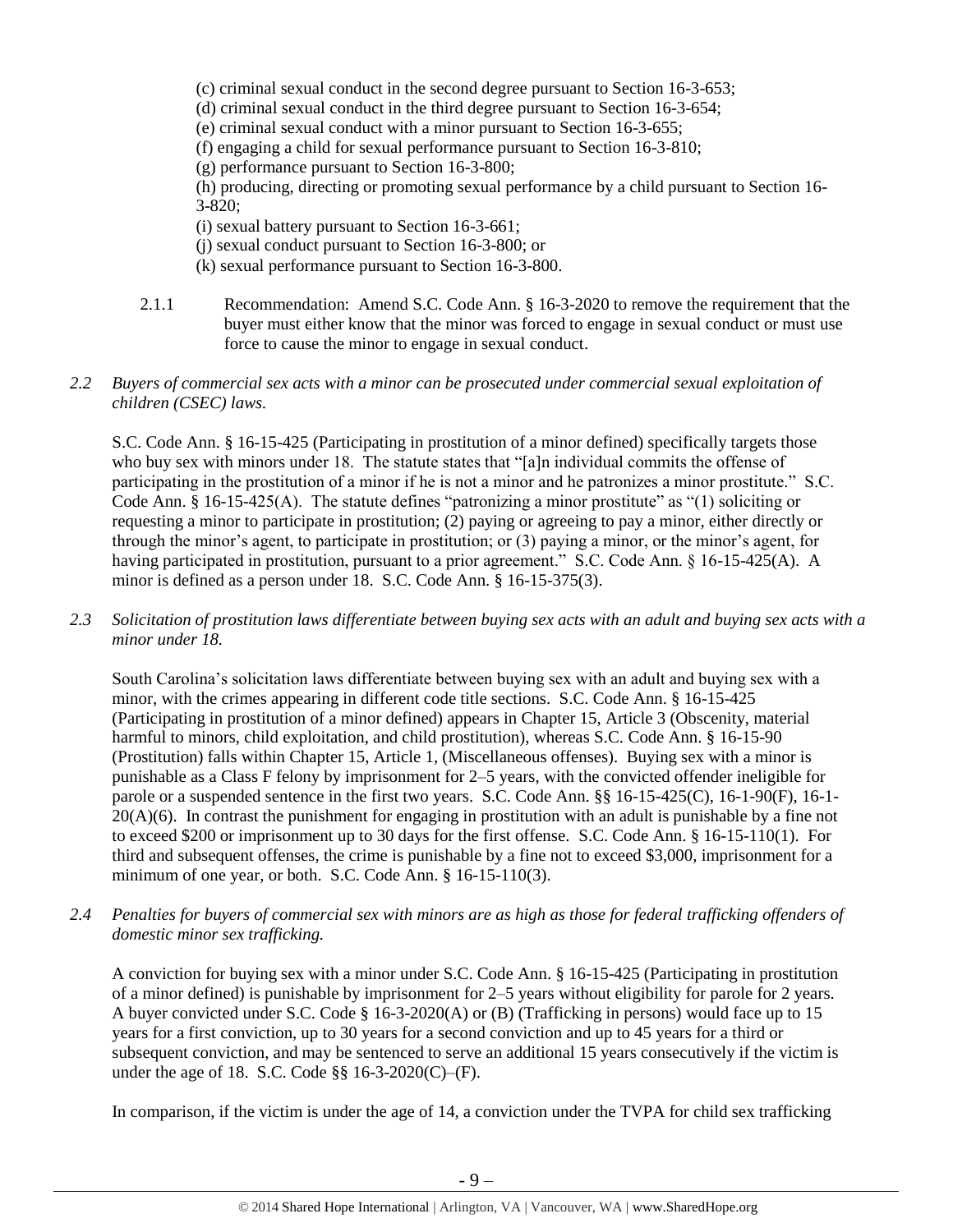<span id="page-9-0"></span>is punishable by 15 years to life imprisonment and a fine not to exceed \$250,000. 18 U.S.C. §§  $1591(b)(1)$ ,  $3559(a)(1)$ ,  $3571(b)(3)$ . If the victim is between the ages of  $14-17$ , a conviction is punishable by 10 years to life imprisonment and a fine not to exceed \$250,000. 18 U.S.C. §§ 1591(b)(2), 3559(a)(1), 3571(b)(3). A conviction is punishable by mandatory life imprisonment, however, if the buyer has a prior conviction for a federal sex offense<sup>14</sup> against a minor. 18 U.S.C. § 3559(e)(1). To the extent buyers can be prosecuted under other federal CSEC laws,<sup>15</sup> a conviction is punishable by penalties ranging from a fine not to exceed \$250,000 to life imprisonment and a fine not to exceed \$250,000.<sup>16</sup>

*2.5 Using the Internet to lure, entice, or purchase, or attempt to lure, entice, or purchase commercial sex acts with a minor is a separate crime or results in an enhanced penalty for buyers.*

No specific statute or sentencing enhancement exists for using the Internet to purchase sex with a minor. The criminal solicitation statute, S.C. Code Ann. § 16-15-342(A), may apply to Internet solicitation as it states in part that "[a] person eighteen years of age or older commits the offense of criminal solicitation of a minor if he knowingly contacts or communicates with, or attempts to contact or communicate with, a person who is under the age of eighteen, or a person reasonably believed to be under the age of eighteen, for the purpose of or with the intent of persuading, inducing, enticing, or coercing the person to engage or participate in a sexual activity as defined in Section 16-15-375(5) . . . or with the intent to perform a sexual activity in the presence of the person under the age of eighteen, or person reasonably believed to be under the age of eighteen." A conviction under this section is punishable as a Class E felony by imprisonment up to 10 years, a fine up to \$5,000, or both. S.C. Code Ann. §§ 16-15-342(E), 16-1-90(E),  $16-1-20(A)(5)$ .

- 2.5.1 Recommendation: Amend S.C. Code Ann. § 16-15-342 (Criminal solicitation of a minor) to specifically criminalize, with an enhanced penalty, the use of the Internet to lure, entice, or recruit a minor for purposes of commercial sexual exploitation.
- *2.6 No age mistake defense is permitted for a buyer of commercial sex acts with any minor under 18.*

S.C. Code Ann. § 16-15-425(B) (Participating in prostitution of a minor defined) precludes a mistake of age defense by stating, "Mistake of age is not a defense to a prosecution under this section."

(providing a fine up to \$250,000 for any felony conviction).

 $\overline{\phantom{a}}$ <sup>14</sup> Pursuant to 18 U.S.C. § 3559(e)(2), "federal sex offense" is defined as

an offense under section 1591 [18 USCS § 1591] (relating to sex trafficking of children), 2241 [18 USCS § 2241] (relating to aggravated sexual abuse), 2242 [18 USCS § 2242] (relating to sexual abuse),  $2244(a)(1)$  [18 USCS §  $2244(a)(1)$ ] (relating to abusive sexual contact),  $2245$  [18 USCS § 2245] (relating to sexual abuse resulting in death), 2251 [18 USCS § 2251] (relating to sexual exploitation of children), 2251A [18 USCS § 2251A] (relating to selling or buying of children), 2422(b) [18 USCS § 2422(b)] (relating to coercion and enticement of a minor into prostitution), or  $2423(a)$  [18 USCS § 2423(a)] (relating to transportation of minors).

<sup>&</sup>lt;sup>15</sup> 18 U.S.C. §§ 2251A(b) (Selling or buying of children), 2251(a) (Sexual exploitation of children), 2423(a) (Transportation of a minor with intent for minor to engage in criminal sexual activity), 2422(a) (Coercion and enticement), 2252(a)(2), (a)(4) (Certain activities relating to material involving the sexual exploitation of minors). <sup>16</sup> 18 U.S.C. §§ 2251A(b) (conviction punishable by imprisonment for 30 years to life and a fine), 2251(e) (conviction punishable by imprisonment for 15–30 years and a fine), 2423(a) (conviction punishable by imprisonment for 10 years to life and a fine), 2422(a) (conviction punishable by a fine, imprisonment up to 20 years, or both),  $2252(a)(2)$ , (4) (stating that a conviction under subsection (a)(2) is punishable by imprisonment for  $5-20$ years and a fine, while a conviction under subsection (a)(4) is punishable by imprisonment up to 10 years, a fine, or both); *see also* 18 U.S.C §§ 3559(a)(1) (classifying all of the above listed offenses as felonies), 3571(b)(3)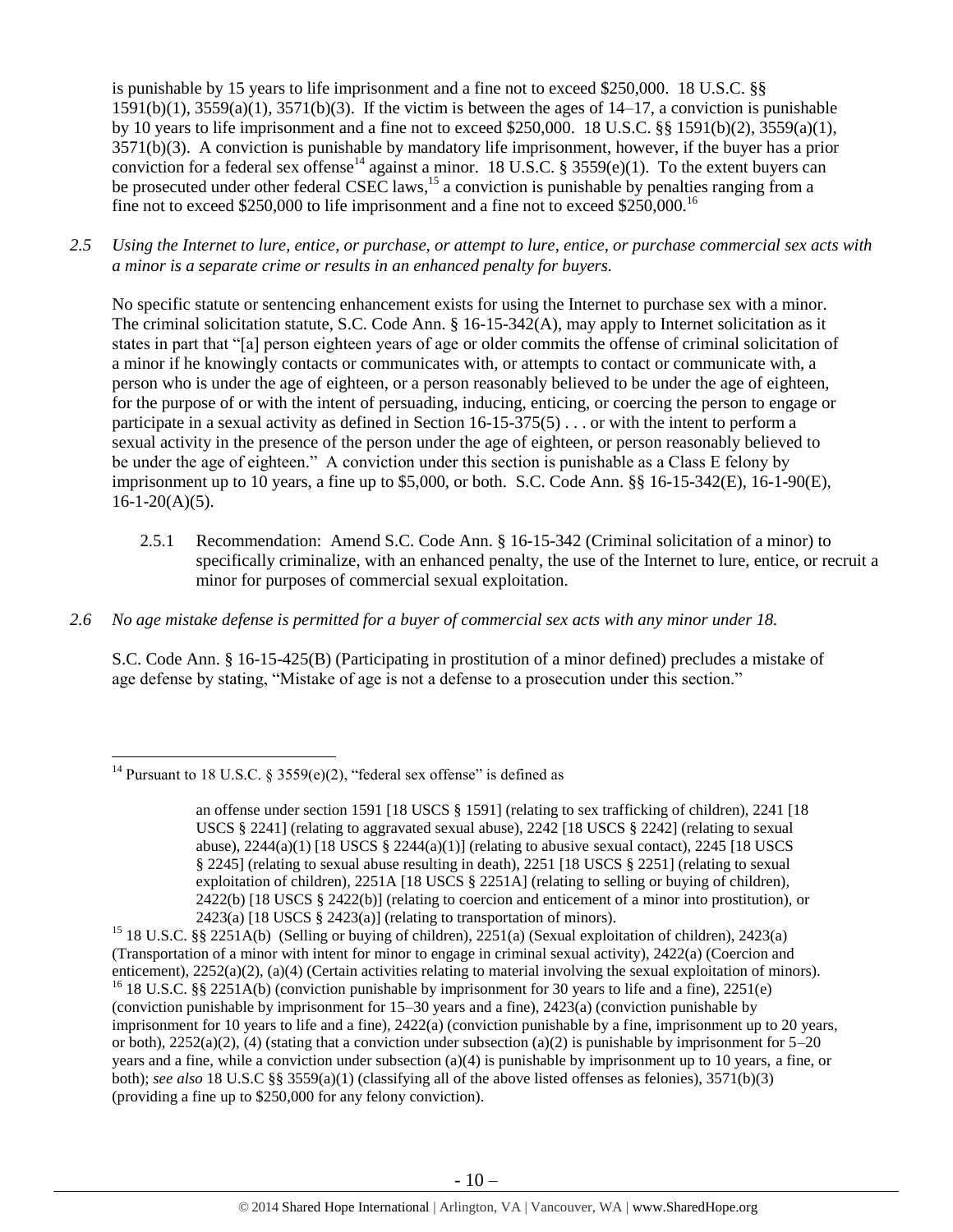Likewise, S.C. Code Ann. § 16-15-405(C)<sup>17</sup> (Second degree sexual exploitation of a minor defined) specifically states that "[m]istake of age is not a defense to a prosecution under this section."

Pursuant to S.C. Code Ann. § 16-3-830 (Reasonable belief as to majority of child as affirmative defense), "It is an affirmative defense to a prosecution under this article [Sexual performance by children] that the defendant, in good faith, reasonably believed that the person who engaged in the sexual conduct was eighteen years of age or older."

Pursuant to S.C. Code Ann. § 16-3-2020(K)(5) (Trafficking in persons), a buyer charged with trafficking under S.C. Code Ann. § 16-3-2020 would be barred from asserting a defense concerning "mistake as to the victim's age, even if the mistake is reasonable."

# *2.7 Base penalties for buying sex acts with a minor under 18 are sufficiently high and not reduced for older minors.*

S.C. Code Ann. § 16-15-425 (Participating in prostitution of a minor defined) provides the same penalty for buying sex with any minor, which is defined as any person under 18 years. S.C. Code Ann. § 16-15- 375(3). A conviction is punishable by imprisonment for 2–5 years, without the possibility of parole or suspended sentence for the first 2 years. S.C. Code Ann. §§ 16-15-425(C), 16-1-90(F), 16-1-20(A)(6).

S.C. Code Ann. § 16-15-342 (Criminal solicitation of a minor), which includes communicating with a person under 18 to "engage or participate in a sexual activity as defined in Section  $16$ -15-375(5)<sup>18</sup>... or with the intent to perform a sexual activity in the presence of the person under the age of eighteen," also carries the same penalty for offenders against all minors under 18. A violation is punishable by imprisonment for 10 years, a fine not to exceed \$5,000, or both. S.C. Code Ann. §§ 16-15-342(A), (E),  $16-1-90(E)$ ,  $16-1-20(A)(5)$ .

However, if convicted under S.C. Code § 16-3-2020(C), (D), (E), (F) (Trafficking in persons) for an offense against a minor under 18, a buyer faces up to 15 years for a first conviction, up to 30 years for a second conviction and up to -45 years for a third or subsequent offense, and an additional 15 years to be served consecutively if the victim is under the age of 18.

*2.8 Financial penalties for buyers of commercial sex acts with minors are sufficiently high to make it difficult for buyers to hide the crime.*

A buyer convicted under S.C. Code Ann. § 16-3-2020 (Trafficking in persons) may face severe financial penalties including mandatory restitution and asset forfeiture.<sup>19</sup> A victim of trafficking is entitled to all of the benefits, rights, and compensation granted pursuant to Section 16-3-1110. S.C. Code Ann. §§ 16-3- 2020(I), 16-3-2070. A convicted buyer would have to pay mandatory restitution to the victim or the victim's family. S.C. Code Ann. § 16-3-2040. Under S.C. Code Ann. § 16-3-1110(12)(a), "Restitution" means payment for all injuries, specific losses, and expenses sustained by a crime victim resulting from an offender's criminal conduct. It includes, but is not limited to: (i) medical and psychological counseling expenses; (ii) specific damages and economic losses; (iii) funeral expenses and related costs; (iv) vehicle impoundment fees;  $(v)$  child care costs; and  $(vi)$  transportation related to a victim's participation in the criminal justice process. A trafficker may also be ordered to pay restitution to a victim's spouse, issue, descendants, or estate if "the victim of trafficking dies as a result of being trafficked." S.C. Code Ann. § 16-3-2040(B).

<sup>17</sup> *See supra* note [8.](#page-3-0)

<sup>18</sup> *See supra* note [9.](#page-4-0)

<sup>&</sup>lt;sup>19</sup> See infra Section 3.4 for a comprehensive description of the financial penalties resulting from a violation of S.C. Code Ann. § 16-3-2020.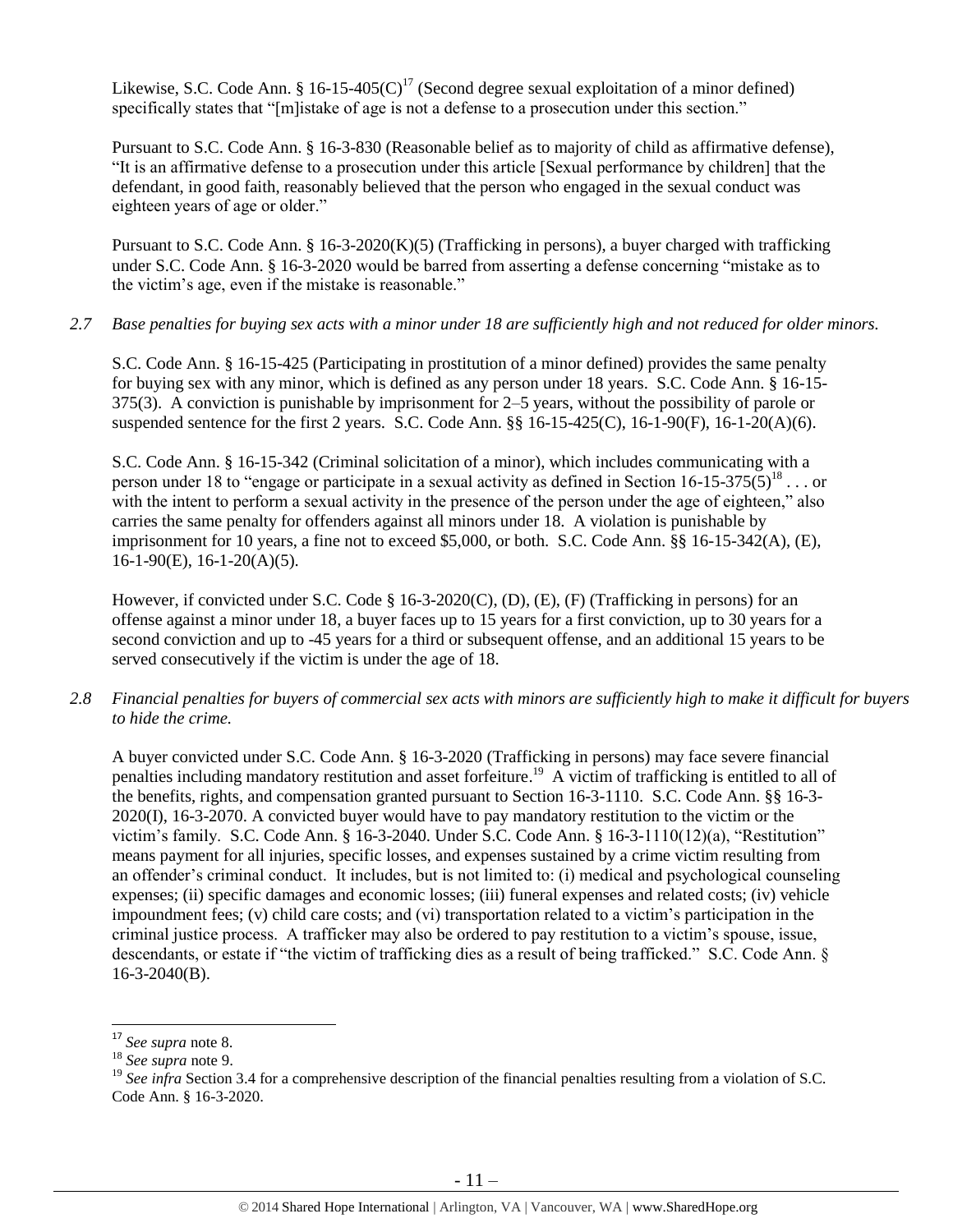Any property related to or profited by the crime could be subject to civil forfeiture at the discretion of the court. S.C. Code Ann. § 16-3-2090 (Forfeiture). Under S.C. Code Ann. § 16-3-2090(A)(1), the following items are subject to forfeiture:

- (a) all monies used, or intended for use, in violation of Section 16-3-2020;
- (b) all property constituting the proceeds obtained directly or indirectly, for a violation of Section 16- 3-2020;
- (c) all property derived from the proceeds obtained, directly or indirectly, from any sale or exchange for pecuniary gain from a violation of Section 16-3-2020;
- (d) all property used or intended for use, in any manner or part, to commit or facilitate the commission of a violation for pecuniary gain of Section 16-3-2020;
- (e) all books, records, and research products and materials, including formulas, microfilm, tapes, and data which are used, or which have been positioned for use, in violation of Section 16-3-2020;
- (f) all conveyances including, but not limited to, trailers, aircraft, motor vehicles, and watergoing vessels, which are used or intended for use unlawfully to conceal or transport or facilitate a violation of Section 16-3-2020. No motor vehicle may be forfeited to the State under this item unless it is used, intended for use, or in any manner facilitates a violation of Section 16-3-2020;
- (g) all property including, but not limited to, monies, negotiable instruments, securities, or other things of value furnished or intended to be furnished by any person in exchange for any kind of services under Section 16-3-2020, and all proceeds including, but not limited to, monies, and real and personal property traceable to any exchange under Section 16-3-2020; and
- (h) overseas assets of persons convicted of trafficking in persons also are subject to forfeiture to the extent they can be retrieved by the government.

…

Seizure is permitted by process, or without process under S.C. Code Ann. § 16-3-2090(A)(2) which provides:

- (a) seizure is incident to an arrest or a search under a search warrant or an inspection under an administrative inspection warrant;
- (b) property subject to seizure has been the subject of a prior judgment in favor of the State in a criminal injunction or forfeiture proceeding based upon under Section 16-3-2020;
- (c) (c) the investigating agency has probable cause to believe that the property is directly or indirectly dangerous to health of safety; or

(d) the investigating agency has probable cause to believe that the property was used or is intended to be used in violation of Section 16-3-2020.

Otherwise, most crimes that buyers of commercial sex can be charged with, including the CSEC offense under S.C. Code Ann. § 16-15-425 (Participating in prostitution of a minor defined), do not have financial penalties. However, the non-commercial offense under S.C. Code Ann. § 16-15-342(E) (Criminal solicitation of a minor), includes soliciting a minor for sexual purposes and subjects a buyer to a possible fine not to exceed \$5,000.

In addition, buyers are subject to discretionary criminal asset forfeiture. The asset forfeiture law within Chapter 15, Article 3 (Obscenity, material harmful to minors, child exploitation, and child prostitution) allows for forfeiture for some crimes a buyer may commit. S.C. Code Ann. § 16-15-445(A) (Seizure and forfeiture of equipment used in committing violation) states,

All equipment used directly by a person in committing a violation of Sections 16-15-305 [Disseminating, procuring or promoting obscenity unlawful], 16-15-342 [Criminal solicitation of a minor], 16-15-395 [First degree sexual exploitation of a minor defined], 16-15-405 [Second degree sexual exploitation of a minor defined], or 16-15-410 [Third degree sexual exploitation of a minor defined], including necessary software, may be seized by the law enforcement agency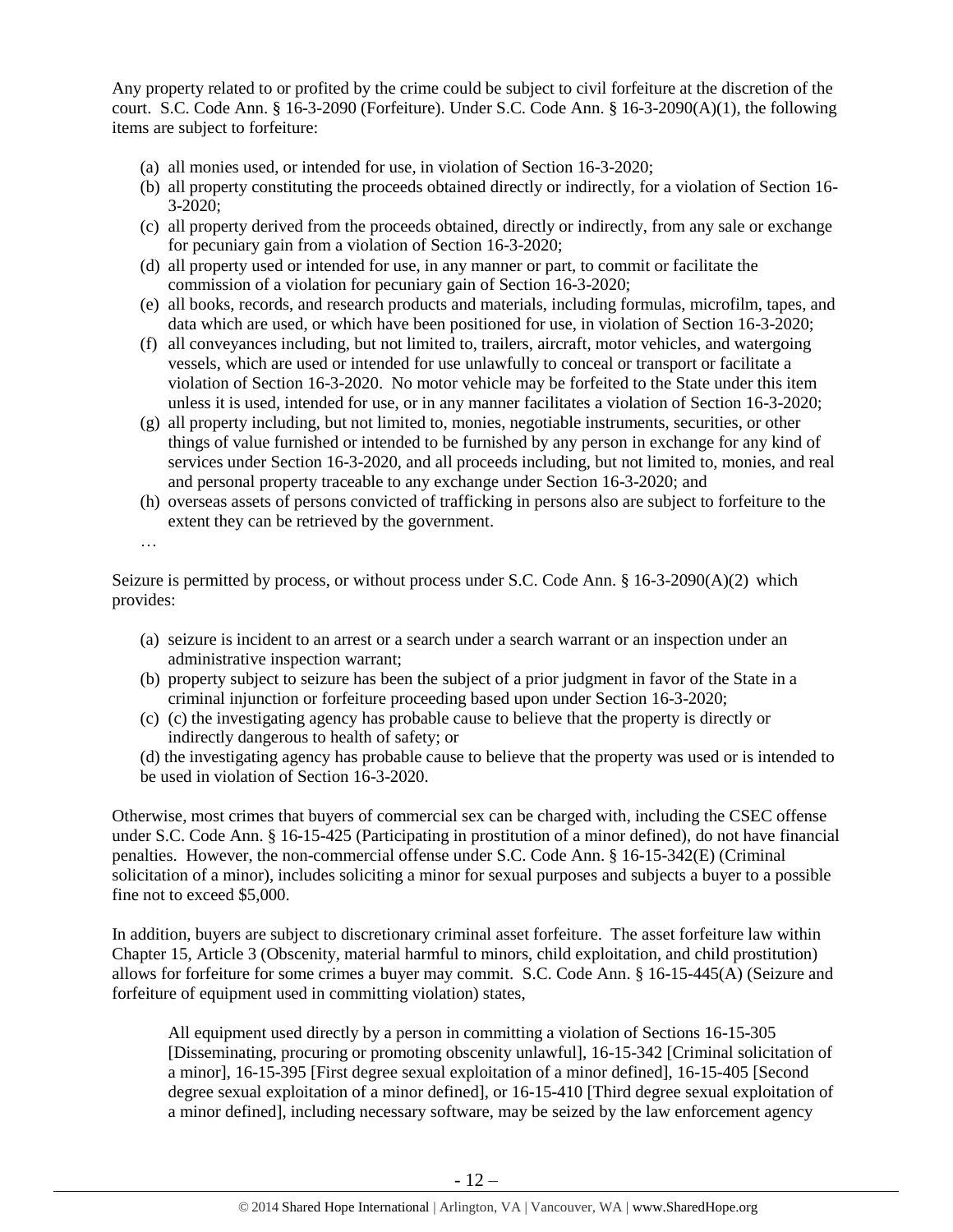making the arrest and ordered forfeited by the court in which the conviction was obtained.

Seizure of the property may be executed at the time of arrest by the arresting agency. S.C. Code Ann. § 16-15-445(A). Disposition of forfeited property is governed by S.C. Code Ann. § 16-15-445(C), which states in part,

[P]roperty forfeited pursuant to court order must be destroyed by the arresting law enforcement agency, unless that law enforcement agency can show good cause for retaining the property. Ownership of property so retained vests in the arresting law enforcement agency which may use the property in the performance of its duties, destroy it, or sell it at public auction. Retained property may be sold at public auction . . . After payment of the expenses of the auction, one-half of the net proceeds may be retained by the arresting law enforcement agency, and one-half must be remitted to the State Treasurer for deposit to the credit of the Victim's Compensation Fund.

Pursuant to S.C. Code Ann. § 16-3-2090(B)(7),

(7) Disposition of forfeited property under this section must be accomplished as follows: (a) Property forfeited under this subsection shall first be applied to payment to the victim. The return of the victim to his home country or other absence of the victim from the jurisdiction shall not prevent the victim from receiving compensation. (b) The victim and the South Carolina Victims' Compensation Fund shall each receive onefourth, and law enforcement shall receive one-half of the value of the forfeited property. (c) If no victim is named, or reasonable attempts to locate a named victim for forfeiture and forfeiture fails, then all funds shall revert to the South Carolina Victims' Compensation Fund and law enforcement to be divided equally. (d) If federal law enforcement becomes involved in the investigation, they shall equitably split the share local law enforcement receives under this section, if they request or pursue any

of the forfeiture. The equitable split must be pursuant to 21 U.S.C. Section  $881(e)(1)(A)$  and (e)(3), 18 U.S.C. Section 981(e)(2), and 19 U.S.C. Section 1616a.

2.8.1. Recommendation: Amend S.C. Code Ann. § 16-15-342(E) (Criminal solicitation of a minor) to raise the fine and make it mandatory in cases of commercial sexual exploitation of a child.

# *2.9 Buying and possessing child pornography carries penalties as high as similar federal offenses.*

A buyer of child pornography can be charged under S.C. Code Ann.  $\S$  16-15-405<sup>20</sup> (Second degree sexual exploitation of a minor defined), which states in part, "(A) An individual commits the offense of second degree sexual exploitation of a minor if, knowing the character or content of the material, he: . . . (2) distributes, transports, exhibits, receives, sells, purchases, exchanges, or solicits material that contains a visual representation of a minor engaged in sexual activity or appearing in a state of sexually explicit nudity when a reasonable person would infer the purpose is sexual stimulation." S.C. Code Ann. § 16-15- 405(A)(2). A violation of this statute is punishable by imprisonment for 2–10 years and the offender will not be eligible for parole or a suspended sentence for the first 2 years of the sentence. S.C. Code Ann. §  $16-15-405(D)$ .

Additionally, a buyer could be charged with S.C. Code Ann.  $\S$  16-15-410<sup>21</sup> (Third degree sexual exploitation of a minor defined), which states in subsection (A), "An individual commits the offense of third degree sexual exploitation of a minor if, knowing the character or content of the material, he

l

<sup>20</sup> *See supra* note [8.](#page-3-0)

<sup>&</sup>lt;sup>21</sup> Here and elsewhere in this report that S.C. Code Ann.  $\S$  16-15-410 is quoted or cited, it has been updated to reflect the amendments added by the passage of House Bill 3959, 2014 Gen. Assemb., Leg. Sess. (Effective June 9, 2014).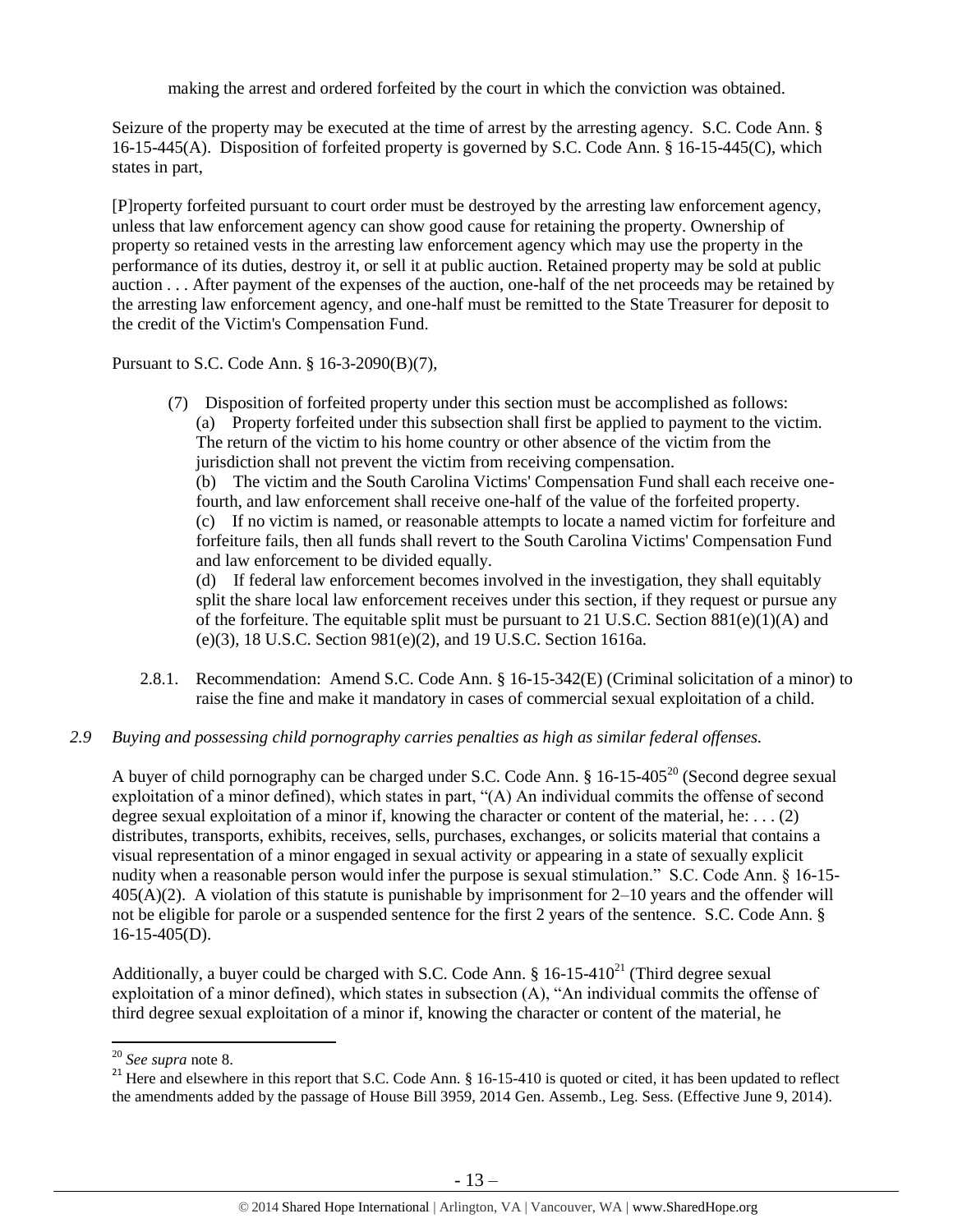possesses material that contains a visual representation of a minor engaging in sexual activity or appearing in a state of sexually explicit nudity when a reasonable person would infer the purpose is sexual stimulation." A violation of this statute is punishable by imprisonment up to 10 years. S.C. Code Ann. §  $16-15-410(C)$ .

In comparison, a federal conviction for possession of child pornography<sup>22</sup> is generally punishable by imprisonment for 5–20 years and a fine not to exceed \$250,000.<sup>23</sup> Subsequent convictions, however, are punishable by imprisonment up to 40 years and a fine not to exceed  $$250,000.<sup>24</sup>$ 

# *2.10 Convicted buyers of commercial sex acts with minors and child pornography are required to register as sex offenders*.

In South Carolina, a buyer must register when convicted of various offenses related to domestic minor sex trafficking. S.C. Code Ann. § 23-3-430 (Sex offender registry). Specifically, registration is required for, among other things, a violation of S.C. Code Ann. § 16-3-930 (Trafficking in persons—Repealed) and any offense falling within Title 16, Chapter 15, Article 3 (Obscenity, material harmful to minors, child exploitation, and child prostitution) when a minor is involved, which includes S.C. Code Ann. § 16-15- 425 (Participating in prostitution of a minor) and § 16-15-342 (Criminal solicitation of a minor). S.C. Code Ann.§ 23-3-430(A),  $(C)(13)$ ,  $(17)$ . However, with the recent enactment of the new trafficking in persons law under § 16-3-2020, a technical error appears to have occurred and S.C. Code Ann. § 23-3- 430 (Sex offender registry) was not updated to reflect the repeal of § 16-3-930 and enactment of § 16-3- 2020.

<sup>&</sup>lt;sup>22</sup> 18 U.S.C. §§ 2252(a)(2), (a)(4) (Certain activities relating to material involving the sexual exploitation of minors),  $2252A(a)(2)$ –(3) (Certain activities relating to material constituting or containing child pornography), 1466A(a), (b) (Obscene visual representations of the sexual abuse of children).

<sup>&</sup>lt;sup>23</sup> 18 U.S.C. §§ 2252(b) (stating that a conviction under subsection (a)(2) is punishable by imprisonment for 5–20 years and a fine, while a conviction under subsection (a)(4) is punishable by imprisonment up to 10 years, a fine, or both), 2252A(b)(1) (a conviction is punishable by imprisonment for 5–20 years and a fine), 1466A(a), (b) (stating that a conviction under subsection (a) is "subject to the penalties provided in section  $2252A(b)(1)$ ," imprisonment for 5–20 years and a fine, while a conviction under subsection (b) is "subject to the penalties provided in section 2252A(b)(2)," imprisonment up to 10 years, a fine, or both); *see also* 18 U.S.C. §§ 3559(a)(1) (classifying all of the above listed offenses as felonies), 3571(b)(3) (providing a fine up to \$250,000 for any felony conviction).

<sup>&</sup>lt;sup>24</sup> 18 U.S.C. §§ 2252(b) (stating if a person has a prior conviction under subsection (a)(2), or a list of other statutes, a conviction is punishable by a fine and imprisonment for 15–40 years, but if a person has a prior conviction under subsection (a)(4), or a list of other statutes, a conviction is punishable by a fine and imprisonment for  $10-20$  years),  $2252A(b)(1)$  (stating if a person has a prior conviction under subsection (a)(2), (a)(3), or a list of other statutes, a conviction is punishable by a fine and imprisonment for  $15-40$  years),  $1466A(a)$ , (b) (stating that the penalty scheme for section 2252A(b) applies); *see also* 18 U.S.C. §§ 3559(a)(1) (classifying all of the above listed offenses as felonies), 3571(b)(3) (providing a fine up to \$250,000 for any felony conviction).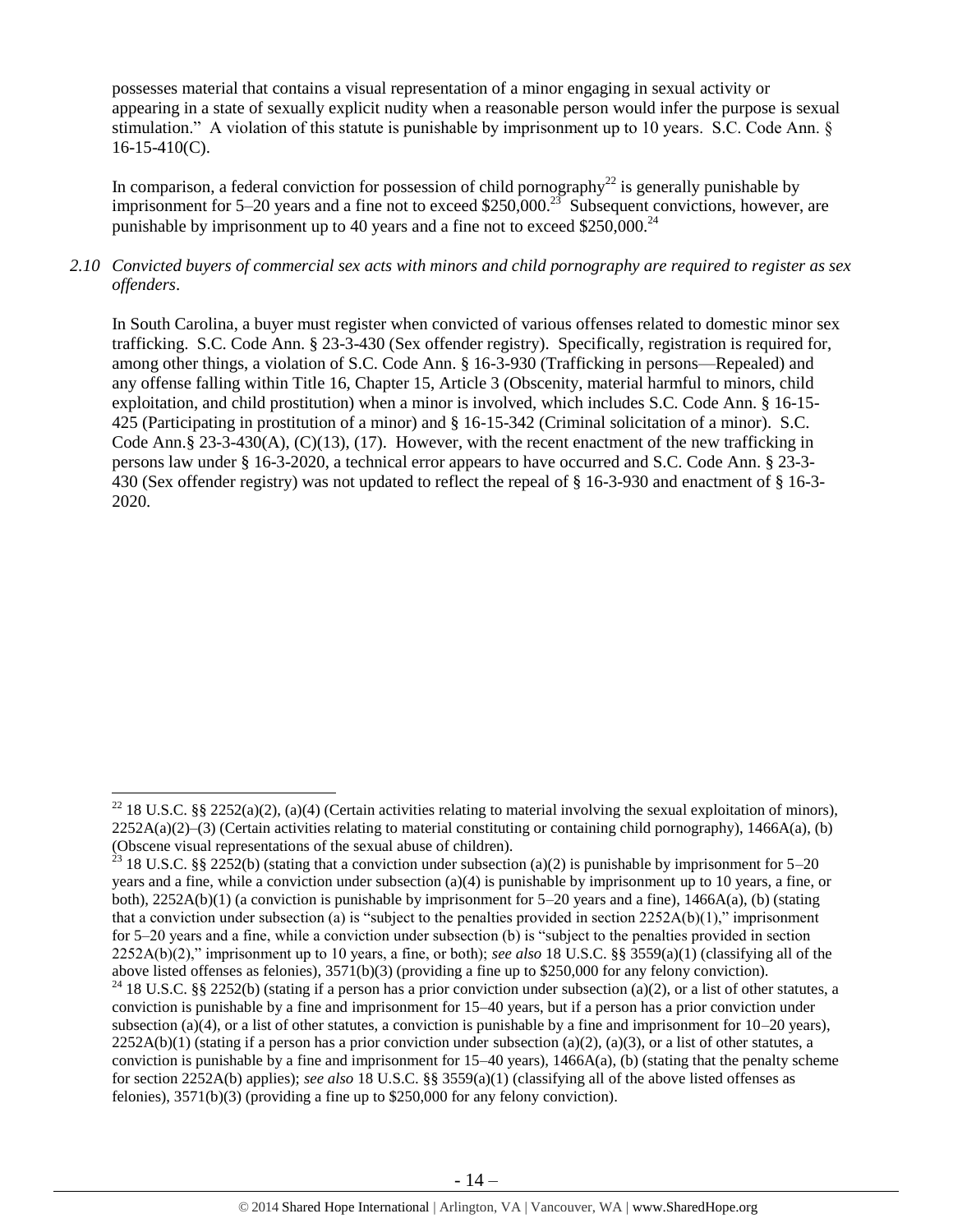## **FRAMEWORK ISSUE 3: CRIMINAL PROVISIONS FOR TRAFFICKERS**

# *Legal Components:*

- *3.1 Penalties for trafficking a child for sexual exploitation are as high as federal penalties.*
- *3.2 Creating and distributing child pornography carries penalties as high as similar federal offenses.*
- *3.3 Using the Internet to lure, entice, recruit, or sell commercial sex acts with a minor is a separate crime or results in an enhanced penalty for traffickers.*
- *3.4 Financial penalties for traffickers, including asset forfeiture, are sufficiently high.*
- *3.5 Convicted traffickers are required to register as sex offenders.*
- *3.6 Laws relating to termination of parental rights for certain offenses include sex trafficking or commercial sexual exploitation of children (CSEC) offenses in order to remove the children of traffickers from their control and potential exploitation.*

*\_\_\_\_\_\_\_\_\_\_\_\_\_\_\_\_\_\_\_\_\_\_\_\_\_\_\_\_\_\_\_\_\_\_\_\_\_\_\_\_\_\_\_\_\_\_\_\_\_\_\_\_\_\_\_\_\_\_\_\_\_\_\_\_\_\_\_\_\_\_\_\_\_\_\_\_\_\_\_\_\_\_\_\_\_\_\_\_\_\_\_\_\_\_*

# *Legal Analysis:*

*3.1 Penalties for trafficking a child for sexual exploitation are as high as federal penalties.* 

S.C. Code Ann. § 16-3-2020(A), (B) (Trafficking in persons) states that "[a] person who recruits, entices, solicits, isolates, harbors, transports, provides, or obtains, or so attempts, a victim, knowing that the victim will be subjected to sex trafficking . . . [or] for the purposes of sex trafficking . . . through any means . . . is guilty of trafficking in persons." A first offense is a felony, punishable by up to 15 years' imprisonment. S.C. Code Ann. § 16-3-2020(C). A second offense is a felony, punishable by up to 20 years' imprisonment. S.C. Code Ann. § 16-3-2020(D). A third or subsequent offense is a felony punishable by up to 45 years' imprisonment. S.C. Code Ann. § 16-3-2020(E). If the victim of such an offense is under the age of eighteen, "an additional term of fifteen years may be imposed in addition and must be consecutive" to the penalties listed above. S.C. Code Ann. § 16-3-2020(F).

Under S.C. Code Ann. § 16-15-415 (Promoting prostitution of a minor defined), "(A) An individual commits the offense of promoting prostitution of a minor if he knowingly: (1) entices, forces, encourages, or otherwise facilitates a minor to participate in prostitution; or (2) supervises, supports, advises, or promotes the prostitution of or by a minor." A conviction under this statute is a Class C felony punishable by imprisonment for 3–20 years. S.C. Code Ann. §§ 16-15-415(A), (C), 16-1-90(C), 16-1- 20(A)(3). The trafficker is not eligible for parole or suspended sentence during the first 3 years. S.C. Code Ann. § 16-15-415(C).

S.C. Code Ann. § 16-15-395(A) (First degree sexual exploitation of a minor defined), which includes when a person "uses, employs, induces, coerces, encourages, or facilitates a minor to engage in or assist others to engage in sexual activity for a live performance or for the purpose of producing material that contains a visual representation depicting this activity," is a Class C felony punishable by imprisonment for 3–20 years. S.C. Code Ann. §§ 16-15-395(A), (D), 16-1-90(C), 16-1-20(A)(3). The trafficker would not be eligible for parole or suspended sentence in the first 3 years. S.C. Code Ann. § 16-15-395(D).

S.C. Code Ann. § 16-3-810 (Engaging child for sexual performance), a Class C felony, criminalizes, among other things, employing or inducing a child less than 18 "to engage in a sexual performance." S.C. Code Ann. §§ 16-3-810(a), 16-1-90(C). A violation of this section is punishable by imprisonment for a maximum of 20 years. S.C. Code Ann. §§ 16-3-810(b), 16-3-653(2), 16-1-90(C), 16-1-20(A)(3).

Lastly, a trafficker can be found guilty of the Class E felony under S.C. Code Ann. § 16-15-342 (Criminal solicitation of a minor), "if he knowingly contacts or communicates with, or attempts to contact or communicate with, a person who is under the age of eighteen, or a person reasonably believed to be under the age of eighteen, for the purpose of or with the intent of persuading, inducing, enticing, or coercing the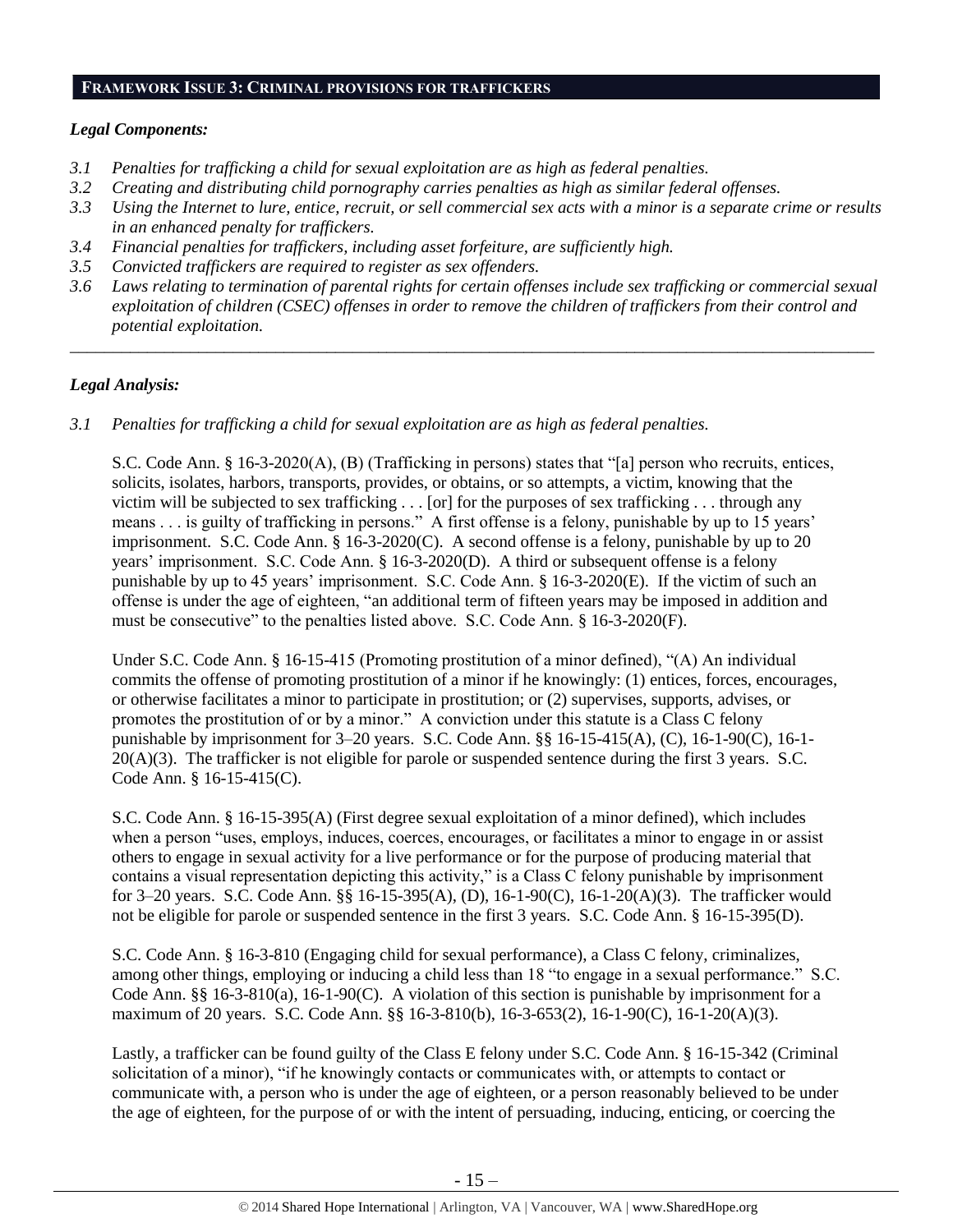person to engage or participate in a sexual activity as defined in Section  $16{\text -}15{\text -}375(5)$ ... or with the intent to perform a sexual activity in the presence of the person under the age of eighteen, or person reasonably believed to be under the age of eighteen." A violation of this section is a Class E felony punishable by imprisonment up to 10 years, a fine not to exceed \$5,000, or both. S.C. Code Ann. §§ 16- 15-342(A), (E), 16-1-90(E), 16-1-20(A)(5).

In comparison, if the victim is under the age of 14, a conviction under the Trafficking Victims Protection Act (TVPA) for child sex trafficking is punishable by 15 years to life imprisonment and a fine not to exceed \$250,000. 18 U.S.C. §§ 1591(b)(1),  $3559(a)(1)$ ,  $3571(b)(3)$ . If the victim is between the ages of 14–17, a conviction is punishable by 10 years to life imprisonment and a fine not to exceed \$250,000. 18 U.S.C. §§ 1591(b)(2),  $3559(a)(1)$ ,  $3571(b)(3)$ . A conviction is punishable by mandatory life imprisonment, however, if the trafficker has a prior conviction for a federal sex offense<sup>25</sup> against a minor.

## *3.2 Creating and distributing child pornography carries penalties as high as similar federal offenses*.

Under S.C. Code Ann. § 16-3-810 (Engaging child for sexual performance), a person who "employ[s], authorize[s], or induce[s] a child younger than eighteen years of age to engage in a sexual performance" is guilty of second degree criminal sexual conduct, which is punishable by imprisonment up to 20 years. S.C. Code Ann. §§ 16-3-810, 16-3-653(2).

Similarly, under S.C. Code Ann. § 16-15-405<sup>26</sup> (Second degree sexual exploitation of a minor defined), a person who, among other things, "knowing the character or content of the material, . . . (1) records, photographs, films, develops, duplicates, produces, or creates digital electronic file material that contains a visual representation of a minor engaged in sexual activity or appearing in a state of sexually explicit nudity when a reasonable person would infer the purpose is sexual stimulation" will face between 2 and 10 years imprisonment. S.C. Code Ann. § 16-15-405(A)(1), (D). The offender will not be eligible for parole or suspended sentence for the first 2 years. S.C. Code Ann. § 16-15-405(D).

In comparison, if the victim is under the age of 14, a conviction under the TVPA for child sex trafficking is punishable by 15 years to life imprisonment and a fine not to exceed \$250,000. 18 U.S.C. §§  $1591(b)(1)$ ,  $3559(a)(1)$ ,  $3571(b)(3)$ . If the victim is between the ages of  $14-17$ , a conviction is punishable by 10 years to life imprisonment and a fine not to exceed \$250,000. 18 U.S.C. §§ 1591(b)(2), 3559(a)(1), 3571(b)(3). A conviction is punishable by mandatory life imprisonment, however, if the trafficker has a prior conviction for a federal sex offense<sup>27</sup> against a minor. Additionally, a federal conviction for distribution of child pornography<sup>28</sup> is generally punishable by imprisonment for  $5-20$  years and a fine not to exceed \$250,000.<sup>29</sup> Subsequent convictions, however, are punishable by imprisonment up to 40 years and a fine not to exceed \$250,000.<sup>30</sup>

 $\overline{a}$ 

 $30\,18$  U.S.C. §§ 2252(b) (stating if a person has a prior conviction under subsection (a)(1), (a)(2), or (a)(3) or a list of other statutes, a conviction is punishable by a fine and imprisonment for  $15-40$  years),  $2252A(b)(1)$  (stating if a

<sup>25</sup> *See supra* note [14](#page-9-0) for the definition of "federal sex offense."

<sup>26</sup> *See supra* note [8.](#page-3-0)

<sup>&</sup>lt;sup>27</sup> See supra note [14](#page-9-0) for the definition of "federal sex offense."

<sup>&</sup>lt;sup>28</sup> 18 U.S.C. §§ 2252(a)(1), (a)(2), (a)(3) (Certain activities relating to material involving the sexual exploitation of minors),  $2252A(a)(2)$ ,  $(a)(3)$  (Certain activities relating to material constituting or containing child pornography), 1466A(a) (Obscene visual representations of the sexual abuse of children).

<sup>&</sup>lt;sup>29</sup> 18 U.S.C. §§ 2252(b) (stating that a conviction under subsection (a)(1), (a)(2), or (a)(3) is punishable by imprisonment for  $5-20$  years and a fine),  $2252A(b)(1)$  (a conviction is punishable by imprisonment for  $5-20$  years and a fine), 1466A(a), (b) (stating that a conviction under subsection (a) is "subject to the penalties provided in section 2252A(b)(1)," imprisonment for 5–20 years and a fine, while a conviction under subsection (b) is "subject to the penalties provided in section 2252A(b)(2)," imprisonment up to 10 years, a fine, or both); *see also* 18 U.S.C. §§ 3559(a)(1) (classifying all of the above listed offenses as felonies),  $3571(b)(3)$  (providing a fine up to \$250,000 for any felony conviction).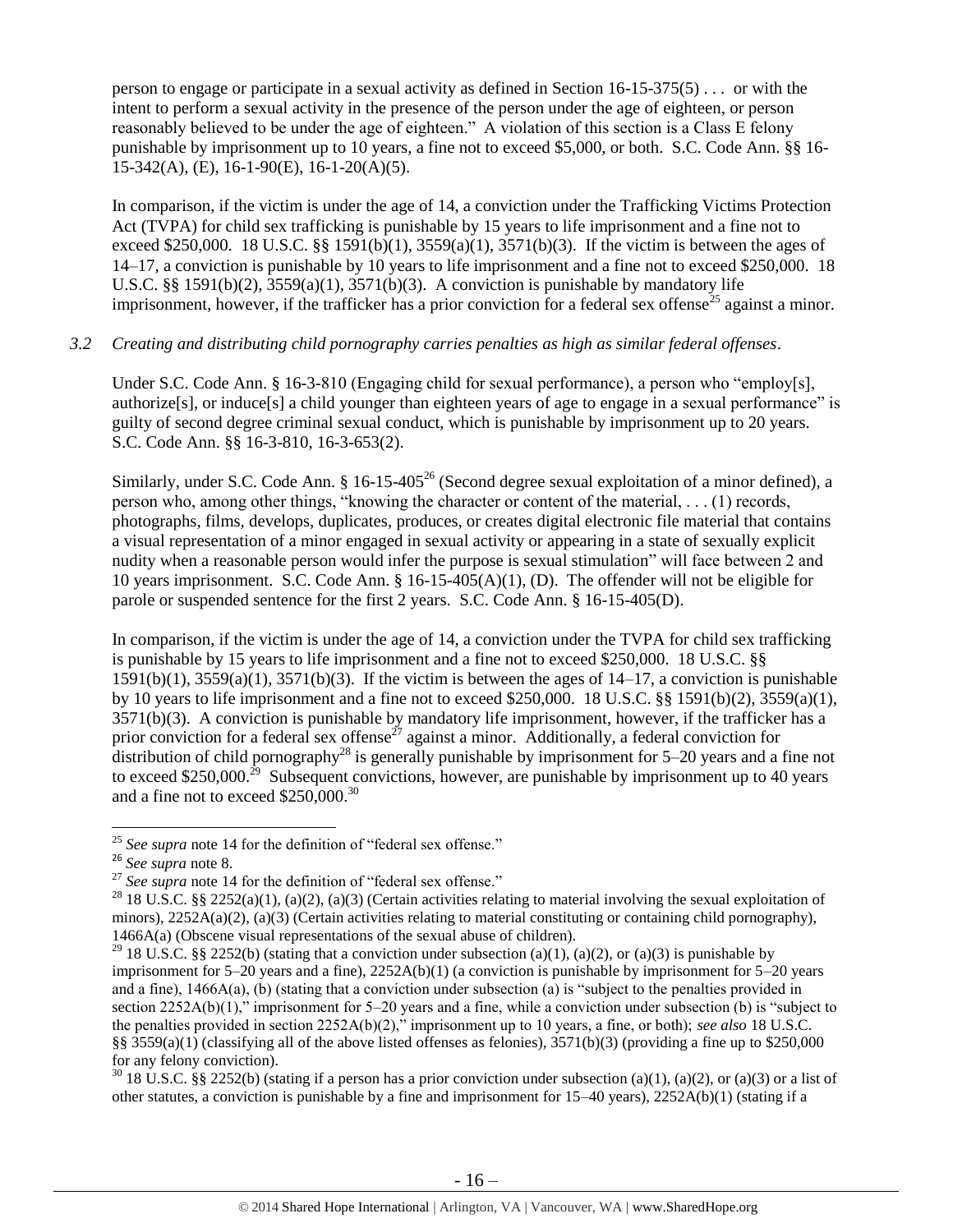*3.3 Using the Internet to lure, entice, recruit, or sell commercial sex acts with a minor is a separate crime or results in an enhanced penalty for traffickers.* 

S.C. Code Ann. § 16-15-342(A) (Criminal solicitation of a minor) states, "A person eighteen years of age or older commits the offense of criminal solicitation of a minor if he knowingly contacts or communicates with, or attempts to contact or communicate with, a person who is under the age of eighteen, or a person reasonably believed to be under the age of eighteen, for the purpose of or with the intent of persuading, inducing, enticing, or coercing the person to engage or participate in a sexual activity as defined in Section  $16-15-375(5)$ ... or with the intent to perform a sexual activity in the presence of the person under the age of eighteen, or person reasonably believed to be under the age of eighteen." While use of the Internet is not specifically mentioned, it could be one of the forms of communication used. A violation of this statute is a Class E felony punishable by imprisonment for 10 years, a fine up to \$5,000, or both. S.C. Code Ann. §§ 16-15-342(E), 16-1-90(E), 16-1-20(A)(5).

3.3.1. Recommendation: Amend S.C. Code Ann. § 16-15-342 (Criminal solicitation of a minor) to specifically criminalize, with an enhanced penalty, the use of the Internet to lure, to entice, or to recruit a minor for purposes of commercial sexual exploitation.

# *3.4 Financial penalties for traffickers, including asset forfeiture, are sufficiently high*.

A trafficker convicted of trafficking under S.C. Code Ann. § 16-3-2020 faces mandatory restitution orders and asset forfeiture. Pursuant to S.C. Code Ann. § 16-3-2020(I) (Trafficking in persons), "the victim of trafficking in persons [is entitled] to all benefits, rights, and compensation granted pursuant to Section 16- 3-1110." Under S.C. Code Ann. § 16-3-1110(12)(a), "Restitution" means payment for all injuries, specific losses, and expenses sustained by a crime victim resulting from an offender's criminal conduct. It includes, but is not limited to: (i) medical and psychological counseling expenses; (ii) specific damages and economic losses; (iii) funeral expenses and related costs; (iv) vehicle impoundment fees; (v) child care costs; and (vi) transportation related to a victim's participation in the criminal justice process. A trafficker may also be ordered to pay restitution to a victim's spouse, issue, descendants, or estate if "the victim of trafficking dies as a result of being trafficked." S.C. Code Ann. § 16-3-2040(B).

Additionally, under S.C. Code Ann.  $\S$  16-3-2090(A)(1), the following items are subject to discretionary civil forfeiture:

(a) all monies used, or intended for use, in violation of Section 16-3-2020;

 $\overline{\phantom{a}}$ 

- (b) all property constituting the proceeds obtained directly or indirectly, for a violation of Section 16- 3-2020;
- (c) all property derived from the proceeds obtained, directly or indirectly, from any sale or exchange for pecuniary gain from a violation of Section 16-3-2020;
- (d) all property used or intended for use, in any manner or part, to commit or facilitate the commission of a violation for pecuniary gain of Section 16-3-2020;
- (e) all books, records, and research products and materials, including formulas, microfilm, tapes, and data which are used, or which have been positioned for use, in violation of Section 16-3-2020;
- (f) all conveyances including, but not limited to, trailers, aircraft, motor vehicles, and watergoing vessels, which are used or intended for use unlawfully to conceal or transport or facilitate a violation of Section 16-3-2020. No motor vehicle may be forfeited to the State under this item unless it is used, intended for use, or in any manner facilitates a violation of Section 16-3-2020;

person has a prior conviction under subsection (a)(2), (a)(3), or a list of other statutes, a conviction is punishable by a fine and imprisonment for 15–40 years), 1466A(a), (b) (stating that the penalty scheme for section 2252A(b) applies); *see also* 18 U.S.C. §§ 3559(a)(1) (classifying all of the above listed offenses as felonies), 3571(b)(3) (providing a fine up to \$250,000 for any felony conviction).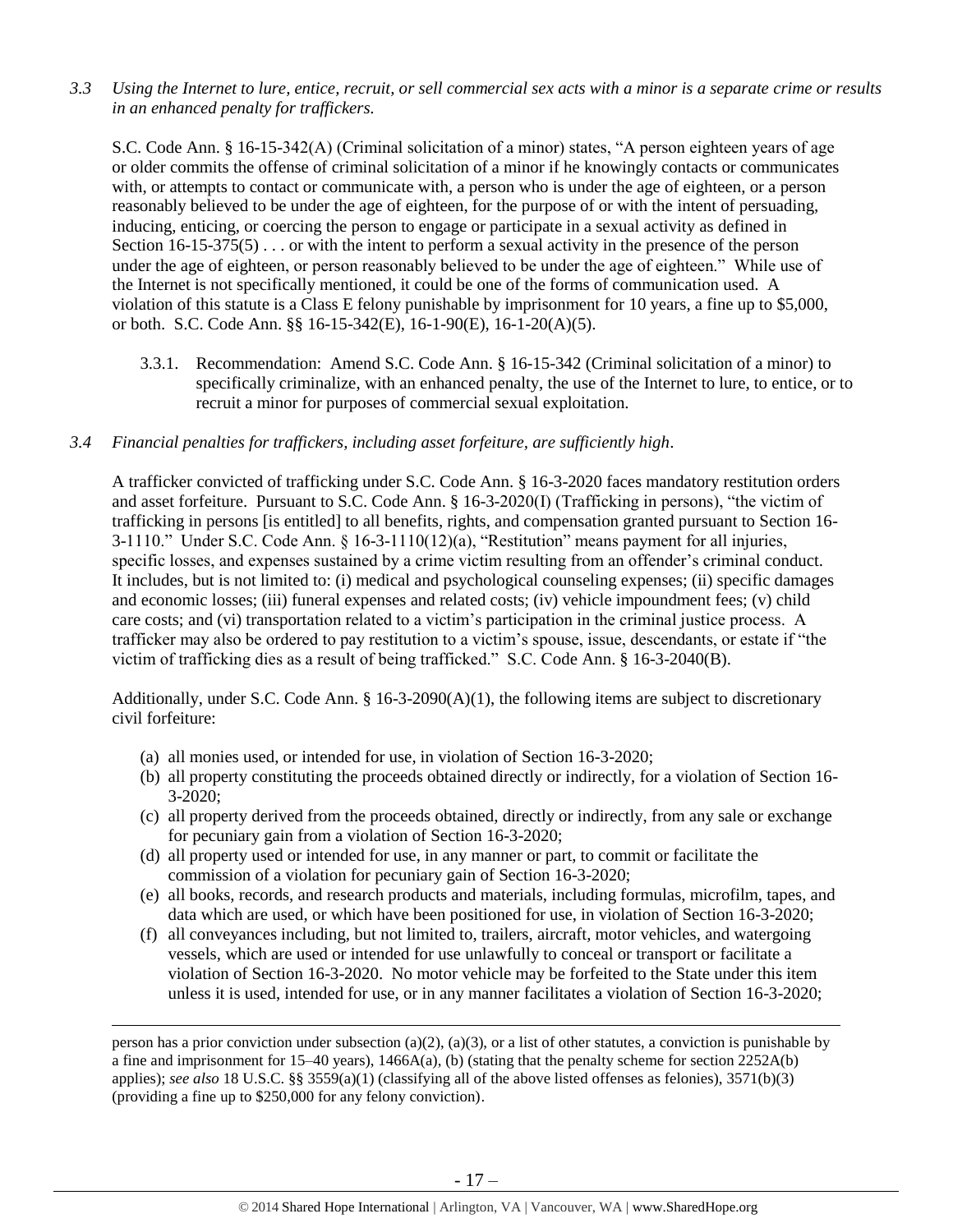- (g) all property including, but not limited to, monies, negotiable instruments, securities, or other things of value furnished or intended to be furnished by any person in exchange for any kind of services under Section 16-3-2020, and all proceeds including, but not limited to, monies, and real and personal property traceable to any exchange under Section 16-3-2020; and
- (h) overseas assets of persons convicted of trafficking in persons also are subject to forfeiture to the extent they can be retrieved by the government.

. . . .

 $\overline{\phantom{a}}$ 

"The Attorney General or his designee or the circuit solicitor or his designee has the burden of proof to establish by a preponderance of the evidence that the property is subject to forfeiture. If the judge finds a forfeiture, he shall then determine the lienholder's interest<sup>31</sup> as provided in this article." S.C. Code Ann. §  $16-3-2090(B)(2)$ .

Property may be seized upon process or without process under S.C. Code Ann. § 16-3-2090(A)(2) which provides:

- (a) seizure is incident to an arrest or a search under a search warrant or an inspection under an administrative inspection warrant;
- (b) property subject to seizure has been the subject of a prior judgment in favor of the State in a criminal injunction or forfeiture proceeding based upon under Section 16-3-2020;
- (c) the investigating agency has probable cause to believe that the property is directly or indirectly dangerous to health of safety; or
- (d) the investigating agency has probable cause to believe that the property was used or is intended to be used in violation of Section 16-3-2020.

Although no fines apply if convicted under CSEC laws, a conviction under S.C. Code Ann. § 16-15- 342(A) (Criminal solicitation of a minor) may include as part of the sentence a fine up to \$5,000. S.C. Code Ann. § 16-15-342 (E). Similarly, a person convicted under S.C. Code Ann. § 16-15-387 (Employment of person under eighteen to appear in public state of sexually explicit nudity) could receive a fine not to exceed \$5,000. S.C. Code Ann. § 16-15-387(B).

In addition, the discretionary criminal asset forfeiture law within Chapter 15, Article 3 (Obscenity, material harmful to minors, child exploitation, and child prostitution) allows for forfeiture for some crimes a trafficker may commit. S.C. Code Ann. § 16-15-445(A) (Seizure and forfeiture of equipment used in committing violation) states,

All equipment used directly by a person in committing a violation of Sections 16-15-305 [Disseminating, procuring or promoting obscenity unlawful], 16-15-342 [Criminal solicitation of a minor], 16-15-395 [First degree sexual exploitation of a minor defined], 16-15-405 [Second degree sexual exploitation of a minor defined], or 16-15-410 [Third degree sexual exploitation of a minor defined], including necessary software, may be seized by the law enforcement agency making the arrest and ordered forfeited by the court in which the conviction was obtained.

3.4.1. Recommendation: Amend South Carolina's CSEC laws to include mandatory fines.

 $31$  An innocent owner, manager, or owner of a licensed rental agency or any common carrier or carrier of goods for hire may apply to the court of common pleas for the return of any item seized. Notice of hearing or rule to show cause accompanied by copy of the application must be directed to all persons and agencies entitled to notice. If the judge denies the application, the hearing may proceed as a forfeiture hearing. S.C. Code Ann. § 16-3-2090(C)(1).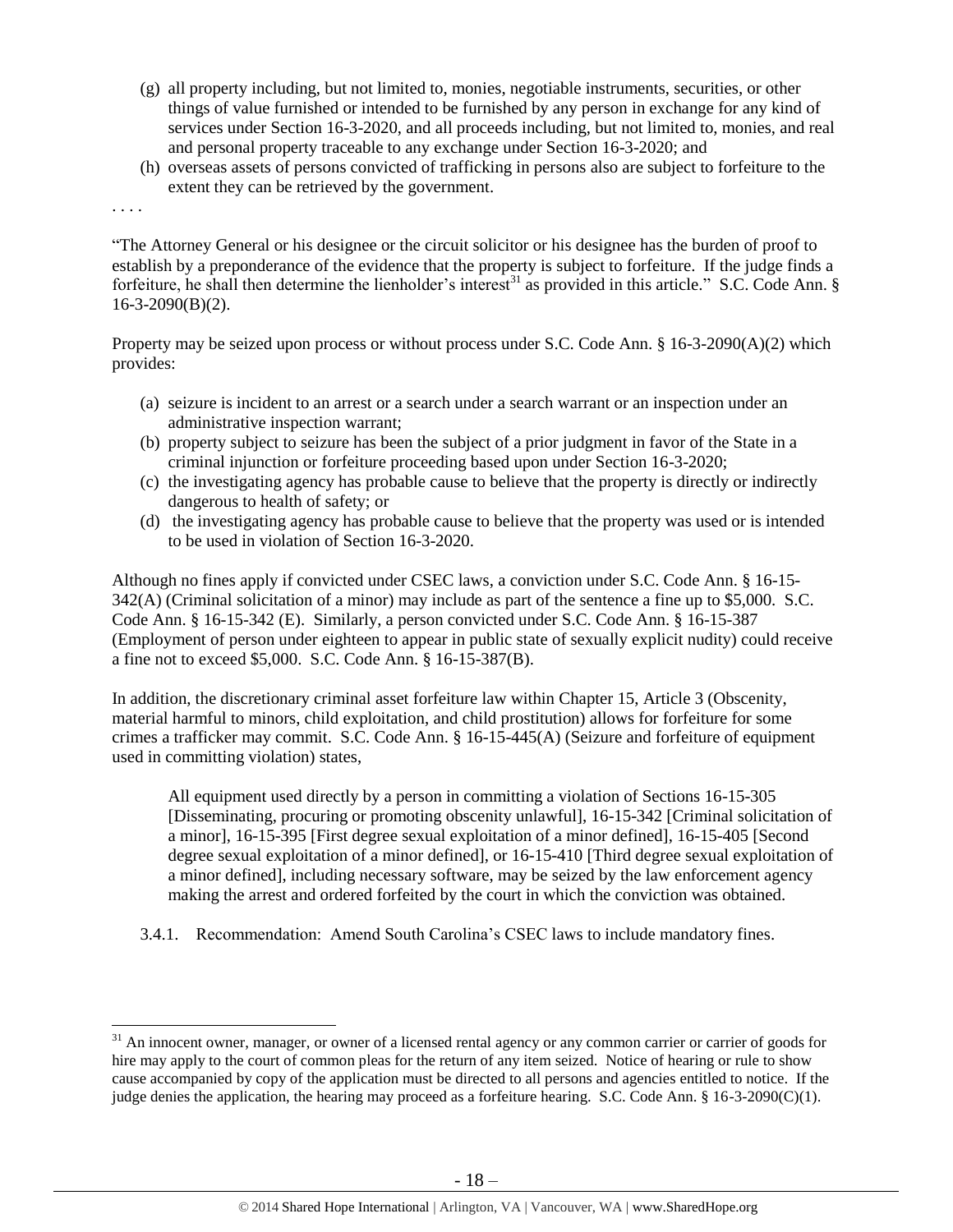3.4.2. Recommendation: Amend S.C. Code Ann. §16-15-445(A) (Seizure and forfeiture of equipment used in committing violation) to include a violation of South Carolina's CSEC laws as grounds under which traffickers' assets could be seized and forfeited.

# *3.5 Convicted traffickers are required to register as sex offenders.*

In South Carolina, a trafficker must register when convicted of various offenses related to domestic minor sex trafficking. S.C. Code Ann. § 23-3-430. Specifically, registration is required for, among other things, a violation of S.C. Code Ann. § 16-3-930 (Trafficking in persons—Repealed)<sup>32</sup> and any offense falling within Title 16, Chapter 15, Article 3 (Obscenity, material harmful to minors, child exploitation, and child prostitution) when a minor is involved. S.C. Code Ann. § 23-3-430(A), (C)(13), (17). However, with the recent enactment of a new trafficking in persons law under § 16-3-2020, a technical error appears to have occurred and S.C. Code Ann. § 23-3-430 (Sex offender registry) was not updated to reflect the repeal of § 16-3-930 and enactment of § 16-3-2020.

*3.6 Laws relating to termination of parental rights for certain offenses include sex trafficking or commercial sexual exploitation of children (CSEC) offenses in order to remove the children of traffickers from their control and potential exploitation.* 

Human trafficking and other CSEC convictions may be grounds for termination of parental rights in South Carolina. Pursuant to S.C. Code Ann. § 63-7-2570(9), a parent can lose rights if the court finds termination to be "in the best interest of the child" and if the court also makes one or more findings, including that "[t]he physical abuse of a child resulted in the death or admission to the hospital for inpatient care of that child and the abuse is the act for which the parent has been convicted of or pled guilty or nolo contendere to committing, aiding, abetting, conspiring to commit, or soliciting an offense against the person as provided for in Title 16, Chapter 3, criminal domestic violence as defined in Section 16-25- 20, criminal domestic violence of a high and aggravated nature as defined in Section 16-25-65, or the common law offense of assault and battery of a high and aggravated nature." Offenses within Title 16, Chapter 3 include S.C. Code Ann. § 16-3-2020 (Trafficking in persons), § 16-3-810 (Engaging a child for sexual performance), and § 16-3-820 (Producing, directing or promoting sexual performance by child). Therefore, in cases where the trafficker's actions resulted in hospitalization of the minor victim, parental rights can be terminated, but if the minor victim was not hospitalized, the statute does not provide for the termination of parental rights. S.C. Code Ann. § 63-7-2570(9).

 $\overline{\phantom{a}}$ <sup>32</sup> *See supra* note [11.](#page-5-0)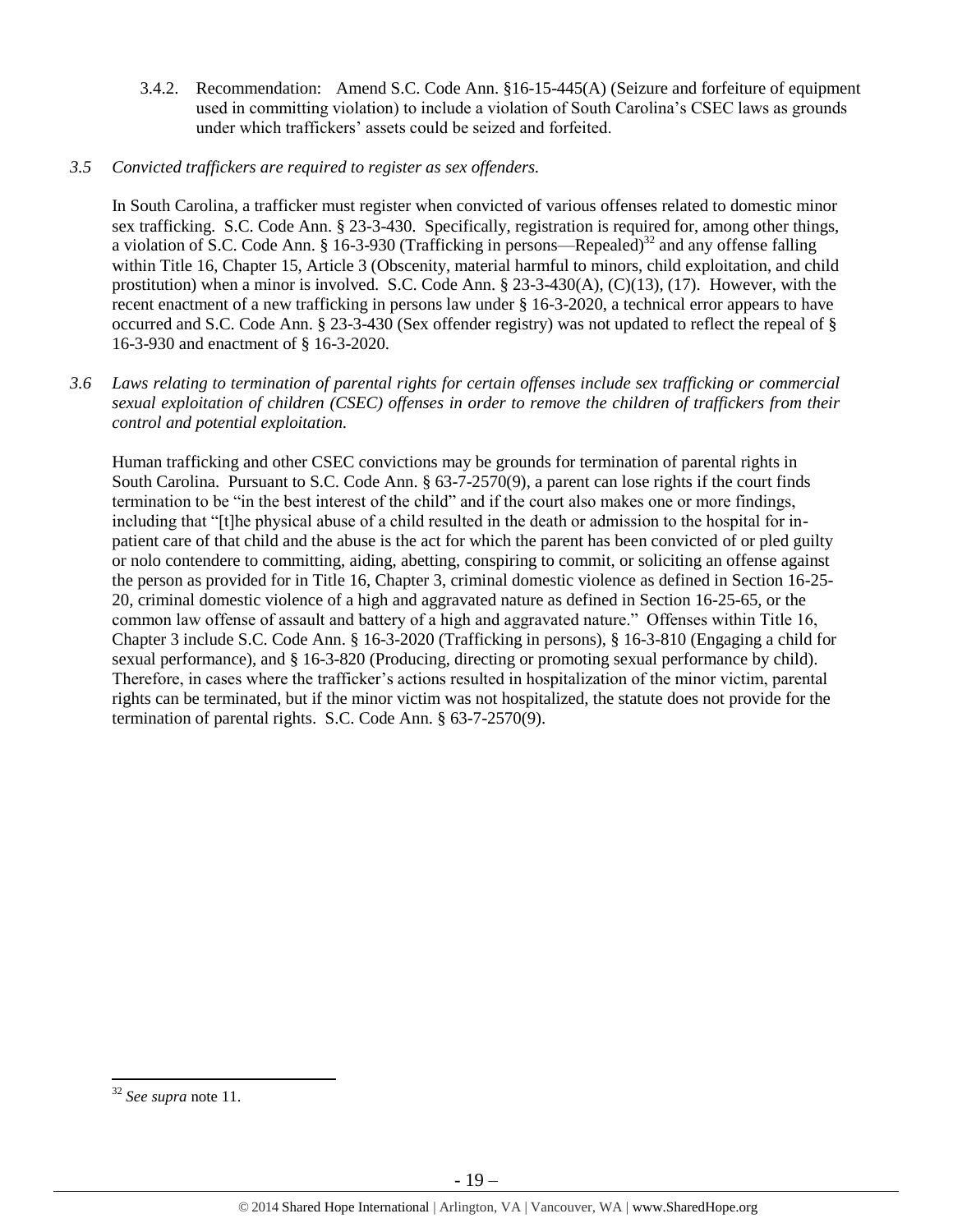## **FRAMEWORK ISSUE 4: CRIMINAL PROVISIONS FOR FACILITATORS**

# *Legal Components:*

- *4.1 The acts of assisting, enabling, or financially benefitting from child sex trafficking are included as criminal offenses in the state sex trafficking statute.*
- *4.2 Financial penalties, including asset forfeiture laws, are in place for those who benefit financially from or aid and assist in committing domestic minor sex trafficking.*

*\_\_\_\_\_\_\_\_\_\_\_\_\_\_\_\_\_\_\_\_\_\_\_\_\_\_\_\_\_\_\_\_\_\_\_\_\_\_\_\_\_\_\_\_\_\_\_\_\_\_\_\_\_\_\_\_\_\_\_\_\_\_\_\_\_\_\_\_\_\_\_\_\_\_\_\_\_\_\_\_\_\_\_\_\_\_\_\_\_\_\_\_\_\_*

- *4.3 Promoting and selling child sex tourism is illegal.*
- *4.4 Promoting and selling child pornography is illegal.*

### *Legal Analysis:*

*4.1 The acts of assisting, enabling, or financially benefitting from child sex trafficking are included as criminal offenses in the state sex trafficking statute*.

S.C. Code Ann. § 16-3-2020(A), (B) (Trafficking in persons) makes it a crime to facilitate sex trafficking of minors, stating,

(A) A person who recruits, entices, solicits, isolates, harbors, transports, provides, or obtains, or so attempts, a victim, knowing that the victim will be subjected to sex trafficking . . . through any means or who benefits, financially or by receiving anything of value, from participation in a venture which has engaged in an act described in this subsection, is guilty of trafficking in persons. (B) A person who recruits, entices, solicits, isolates, harbors, transports, provides, or obtains, or so attempts, a victim, for the purposes of sex trafficking . . . through any means or who benefits, financially or by receiving anything of value, from participation in a venture which has engaged in an act described in subsection (A), is guilty of trafficking in persons.

A first offense is punishable by no more than fifteen years imprisonment. S.C. Code Ann. § 16-3- 2020(C). A second offense is punishable by no more than twenty years imprisonment. S.C. Code Ann. § 16-3-2020(D). A third or subsequent offense is punishable by no more than forty-five years imprisonment. S.C. Code Ann. § 16-3-2020(E). If the victim of such an offense is under the age of eighteen, fifteen years may be added consecutively to the penalties listed above. S.C. Code Ann. § 16-3- 2020(F).

Furthermore, "[a] person who aids, abets, or conspires with another person to violate the criminal provisions of this section must be punished in the same manner as provided for the principal offender and is considered a trafficker." S.C. Code Ann. § 16-3-2020(G). Business owners who use their businesses to participate in a violation of this article are subject to imprisonment by no more than ten years in addition to the other penalties prescribed in this article. S.C. Code Ann. § 16-3-2020(H). S.C. Code Ann. § 16-3-2030(A) (Trafficking in persons—Business entities) states, "principal owners of a business, a business entity, including a corporation, partnership, charitable organization, or another legal entity, that knowingly aids or participates in an offense provided in this article is criminally liable for the offense and will be subject to a fine or loss of business license in the State, or both." Under S.C. Code Ann. § 16-15-415(A)(1) (Promoting prostitution of a minor defined), "(A) An

individual commits the offense of promoting prostitution of a minor if he knowingly: (1) entices, forces, encourages, or otherwise facilitates a minor to participate in prostitution." This offense is a Class C felony punishable by imprisonment for 3–20 years and the offender is not eligible for parole or suspended sentence for the first 3 years. S.C. Code Ann. §§ 16-15-415(C), 16-1-90(C), 16-1-20(A)(3).

Under S.C. Code Ann. § 16-15-395(A) (First degree sexual exploitation of a minor defined),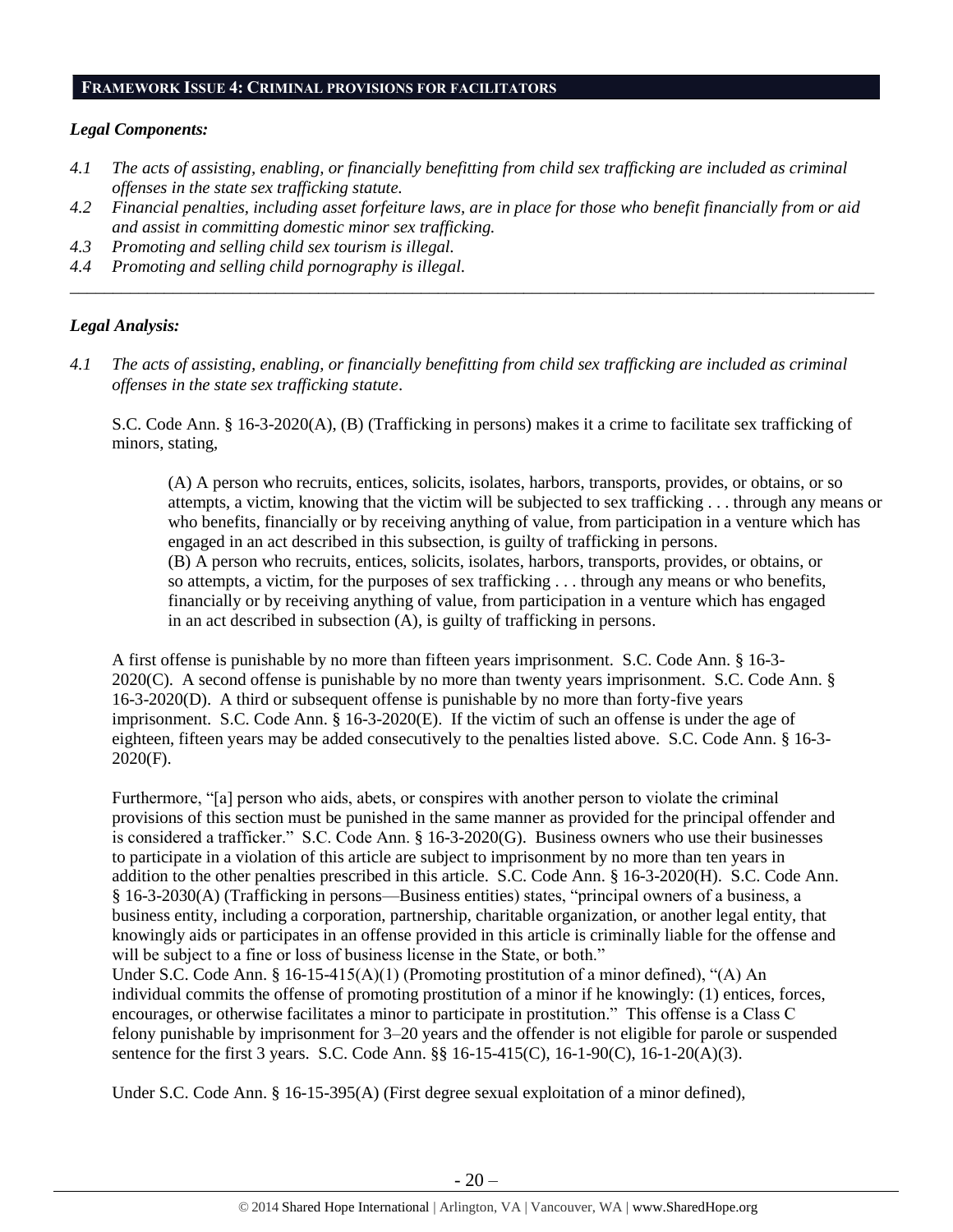(A) An individual commits the offense of first degree sexual exploitation of a minor if, knowing the character or content of the material or performance, he:

(1) uses, employs, induces, coerces, encourages, or facilitates a minor to engage in or assist others to engage in sexual activity for a live performance or for the purpose of producing material that contains a visual representation depicting this activity;

(3) transports or finances the transportation of a minor through or across this State with the intent that the minor engage in sexual activity for a live performance or for the purpose of producing material that contains a visual representation depicting this activity; or

(4) records, photographs, films, develops, duplicates, produces, or creates a digital electronic file for sale or pecuniary gain material that contains a visual representation depicting a minor engaged in sexual activity.

This crime is a Class C felony punishable by imprisonment for 3–20 years, and the offender is not eligible for parole or suspended sentence for the first 3 years. S.C. Code Ann. § 16-15-395(D), 16-1-90(C), 16-1-  $20(A)(3)$ .

. . .

Although not specifically directed to domestic minor sex trafficking victims, S.C. Code Ann. § 58-23- 1320 (Use of taxi for prostitution or lewd act or transporting person to place for such purpose) states, "It shall be unlawful for the driver of any such taxi to permit any person to occupy or use such taxi for the purpose of prostitution or for any other lewd or indecent act, knowing or having reasonable cause to know that it is being used or is to be used for any such purpose, or to direct, take or transport or offer or agree to take or transport any person to any building or place knowing or having reasonable cause to know that the purpose of such directing, taking or transporting is prostitution or any other lewd or indecent act." A violation of this provision is a misdemeanor punishable by a fine up to \$100 or imprisonment up to 30 days. S.C. Code Ann. § 58-23-1410.

*4.2 Financial penalties, including asset forfeiture laws, are in place for those who benefit financially from or aid and assist in committing domestic minor sex trafficking.*

If a facilitator is convicted under S.C. Code Ann. § 16-3-2020(I) (Trafficking in persons), the facilitator is subject to mandatory orders of restitution and asset forfeiture. "[T]he victim of trafficking in persons [is entitled] to all benefits, rights, and compensation granted pursuant to Section 16-3-1110." S.C. Code Ann. §§ 16-3-2020(I), 16-3-2070. A convicted buyer would have to pay mandatory restitution to the victim or the victim's family. S.C. Code Ann. § 16-3-2040. Under S.C. Code Ann. § 16-3-1110(12)(a), "Restitution" means payment for all injuries, specific losses, and expenses sustained by a crime victim resulting from an offender's criminal conduct. It includes, but is not limited to: (i) medical and psychological counseling expenses; (ii) specific damages and economic losses; (iii) funeral expenses and related costs; (iv) vehicle impoundment fees; (v) child care costs; and (vi) transportation related to a victim's participation in the criminal justice process. A trafficker may also be ordered to pay restitution to a victim's spouse, issue, descendants, or estate if "the victim of trafficking dies as a result of being trafficked." S.C. Code Ann. § 16-3-2040(B).

A violation may also result in a forfeiture of the following items under S.C. Code Ann. § 16-3-  $2090(A)(1)$ :

- (a) all monies used, or intended for use, in violation of Section 16-3-2020;
- (b) all property constituting the proceeds obtained directly or indirectly, for a violation of Section 16-  $3 - 2020$ ;
- (c) all property derived from the proceeds obtained, directly or indirectly, from any sale or exchange for pecuniary gain from a violation of Section 16-3-2020;
- (d) all property used or intended for use, in any manner or part, to commit or facilitate the commission of a violation for pecuniary gain of Section 16-3-2020;
- (e) all books, records, and research products and materials, including formulas, microfilm, tapes, and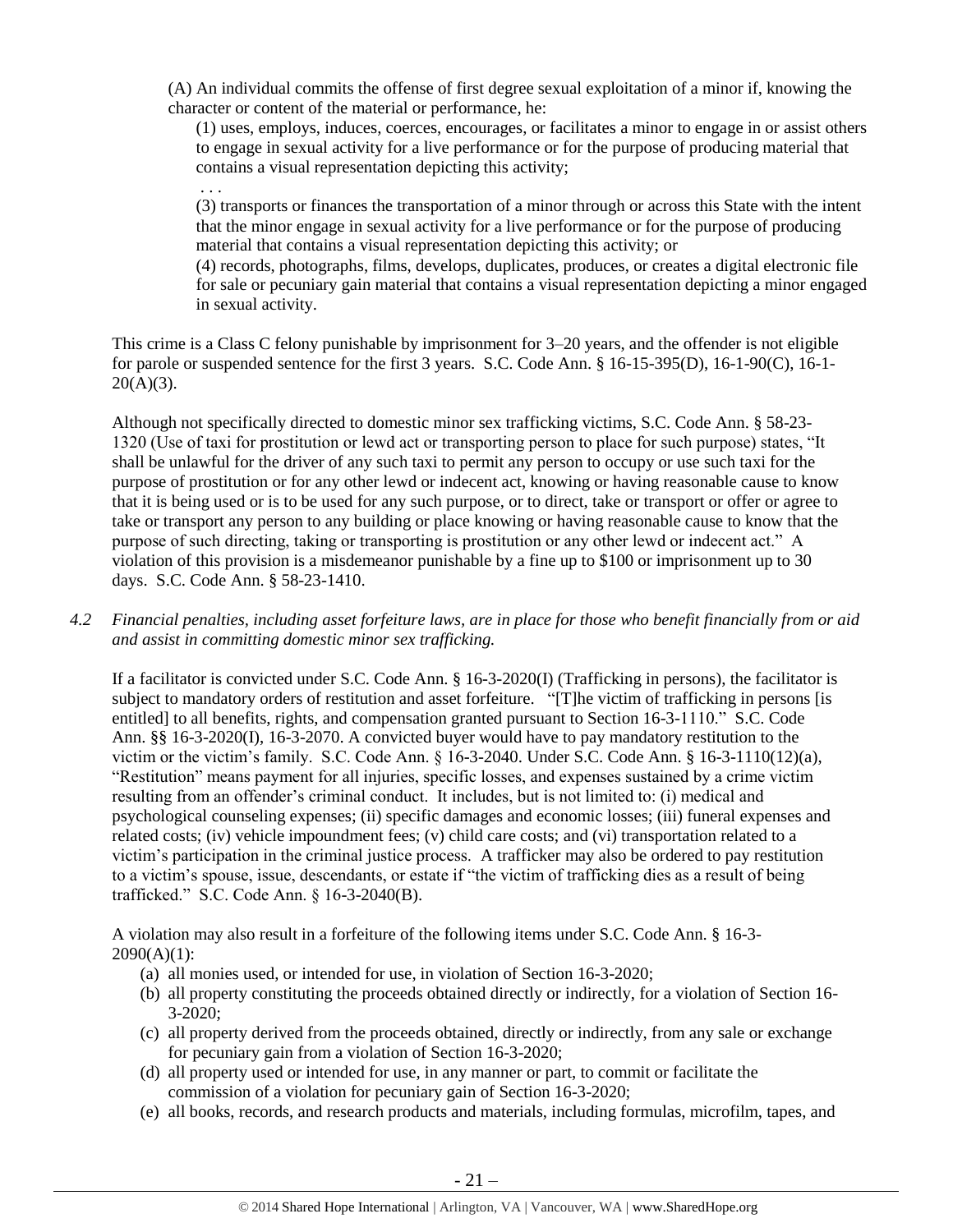data which are used, or which have been positioned for use, in violation of Section 16-3-2020;

- (f) all conveyances including, but not limited to, trailers, aircraft, motor vehicles, and watergoing vessels, which are used or intended for use unlawfully to conceal or transport or facilitate a violation of Section 16-3-2020. No motor vehicle may be forfeited to the State under this item unless it is used, intended for use, or in any manner facilitates a violation of Section 16-3-2020;
- (g) all property including, but not limited to, monies, negotiable instruments, securities, or other things of value furnished or intended to be furnished by any person in exchange for any kind of services under Section 16-3-2020, and all proceeds including, but not limited to, monies, and real and personal property traceable to any exchange under Section 16-3-2020; and
- (h) overseas assets of persons convicted of trafficking in persons also are subject to forfeiture to the extent they can be retrieved by the government.

…

Property is subject to seizure upon process or without process under S.C. Code Ann. § 16-3-2090(A)(2) which provides:

(a) seizure is incident to an arrest or a search under a search warrant or an inspection under an administrative inspection warrant;

- (b) property subject to seizure has been the subject of a prior judgment in favor of the State in a
- criminal injunction or forfeiture proceeding based upon under Section 16-3-2020;
- (c) the investigating agency has probable cause to believe that the property is directly or indirectly
- dangerous to health of safety; or
- (d) the investigating agency has probable cause to believe that the property was used or is intended to
- be used in violation of Section 16-3-2020.

Businesses who are in violation of S.C. Code Ann. § 16-3-2020 (Trafficking in persons) would also have to surrender their charters and face a revocation of their certificates to conduct business in the state. S.C. Code Ann. § 16-3-2030(B)(3).

The criminal asset forfeiture law within Title 16, Chapter 15, Article 3 (Obscenity, material harmful to minors, child exploitation, and child prostitution) is more limited and only allows for forfeiture in some crimes a facilitator may commit. S.C. Code Ann. § 16-15-445(A) (Seizure and forfeiture of equipment used in committing violation) states,

All equipment used directly by a person in committing a violation of Sections 16-15-305 [Disseminating, procuring or promoting obscenity unlawful], 16-15-342 [Criminal solicitation of a minor], 16-15-395 [First degree sexual exploitation of a minor defined], 16-15-405 [Second degree sexual exploitation of a minor defined], or 16-15-410 [Third degree sexual exploitation of a minor defined], including necessary software, may be seized by the law enforcement agency making the arrest and ordered forfeited by the court in which the conviction was obtained.

4.2.1 Recommendation: Amend S.C. Code Ann. §16-15-445(A) (Seizure and forfeiture of equipment used in committing violation) to require facilitators who violate any of South Carolina's CSEC laws to forfeit property used in or acquired through the commission of the crime.

# *4.3 Promoting and selling child sex tourism is illegal*.

There is no South Carolina law that addresses sex tourism.

4.3.1 Recommendation: Enact a law that prohibits selling or offering to sell travel services that include or facilitate travel for the purpose of engaging in commercial sexual exploitation of a minor or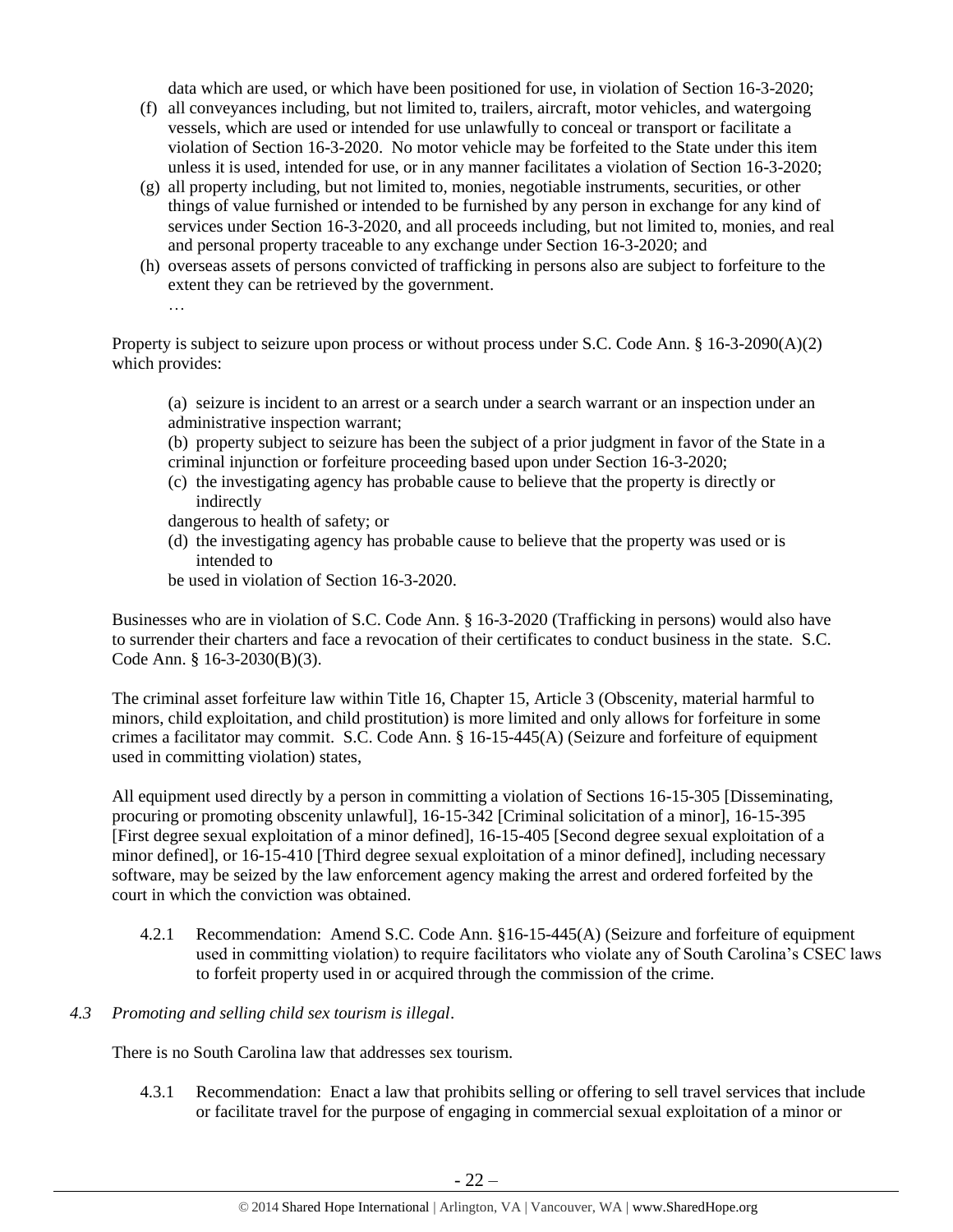prostitution of a minor, if the travel is occurring in South Carolina.

*4.4 Promoting and selling child pornography is illegal*.

Under S.C. Code Ann. § 16-3-820(a) (Producing, directing or promoting sexual performance by child), "It is unlawful for any person to produce, direct, or promote a performance that includes sexual conduct by a child younger than eighteen years of age." "Promote" is defined as "to procure, manufacture, issue, sell, give, provide, lend, mail, deliver, transfer, transmit, publish, distribute, circulate, disseminate, present, exhibit, or advertise or to offer or agree to do any of the above." S.C. Code Ann. § 16-3-800(4).

Additionally, S.C. Code Ann. § 16-15-405(A)(2)<sup>33</sup> (Second degree sexual exploitation of a minor defined) criminalizes the facilitating actions of a person who, "knowing the character or content of the material, . . . distributes, transports, exhibits, receives, sells, purchases, exchanges, or solicits material that contains a visual representation of a minor engaged in sexual activity or appearing in a state of sexually explicit nudity when a reasonable person would infer the purpose is sexual stimulation."

Under S.C. Code Ann. § 16-15-395(A) (First degree sexual exploitation of a minor defined),

(A) An individual commits the offense of first degree sexual exploitation of a minor if, knowing the character or content of the material or performance, he:

(1) uses, employs, induces, coerces, encourages, or facilitates a minor to engage in or assist others to engage in sexual activity for a live performance or for the purpose of producing material that contains a visual representation depicting this activity;

. . .

(3) transports or finances the transportation of a minor through or across this State with the intent that the minor engage in sexual activity for a live performance or for the purpose of producing material that contains a visual representation depicting this activity; or

(4) records, photographs, films, develops, duplicates, produces, or creates a digital electronic file for sale or pecuniary gain material that contains a visual representation depicting a minor engaged in sexual activity.

This crime is a Class C felony punishable by imprisonment for 3–20 years, and the offender is not eligible for parole or suspended sentence for the first 3 years. S.C. Code Ann. §§ 16-15-395(D), 16-1-90(C), 16-  $1-20(A)(3)$ .

<sup>33</sup> *See supra* note [8.](#page-3-0)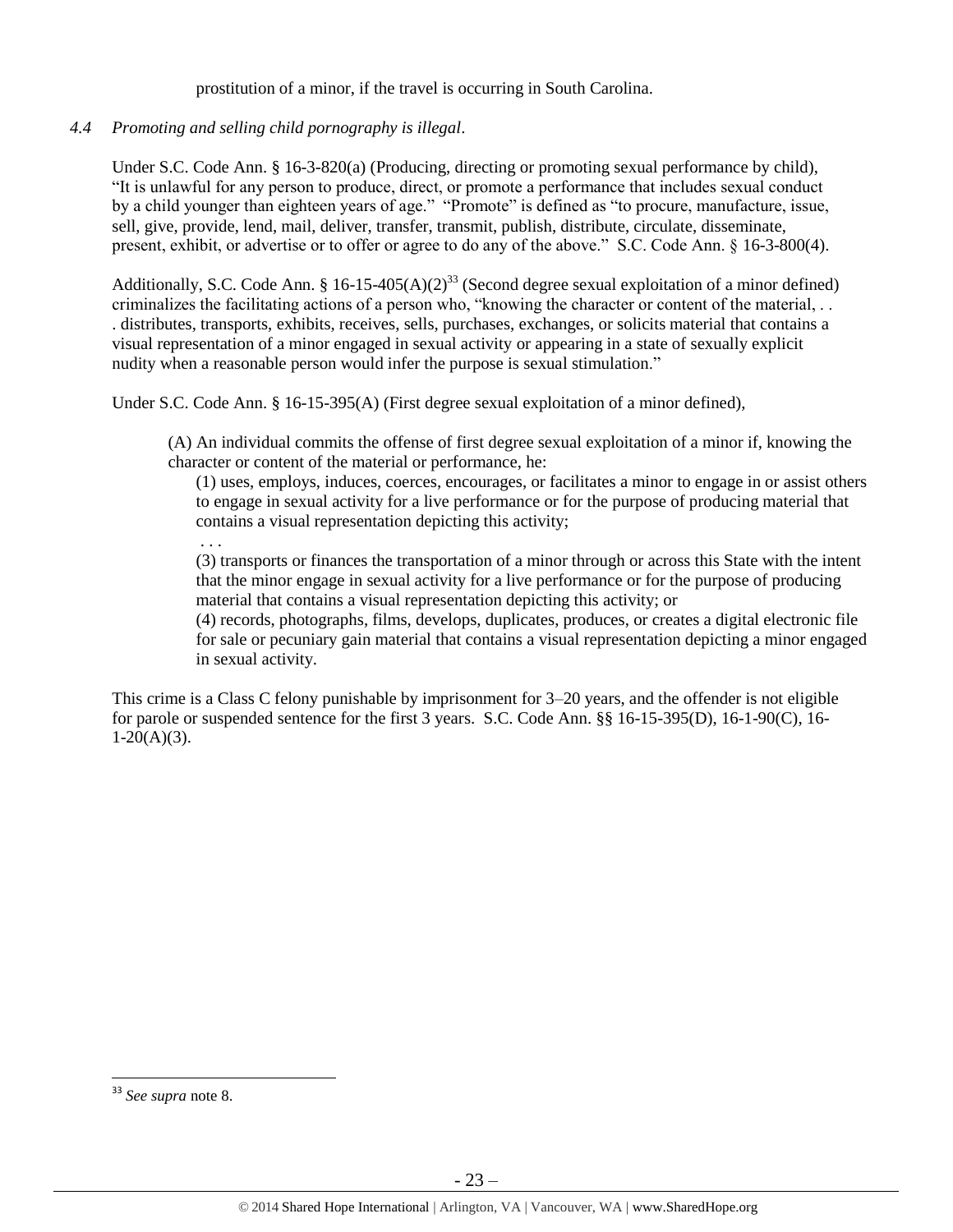# **FRAMEWORK ISSUE 5: PROTECTIVE PROVISIONS FOR THE CHILD VICTIMS**

# *Legal Components:*

- *5.1 Statutorily-mandated victim services define "victim" to specifically include victims of domestic minor sex trafficking or commercial sexual exploitation of children (CSEC) to ensure prompt identification and access to victims' rights and services.*
- *5.2 The state sex trafficking statute expressly prohibits a defendant from raising consent of the minor to the commercial sex acts as a defense.*
- *5.3 Prostitution laws apply only to adults, making minors under 18 specifically immune from this offense.*
- *5.4 Child victims of sex trafficking or commercial sexual exploitation are provided with a child protection response, including specialized shelter and services, and are not detained in juvenile detention facilities.*
- *5.5 Commercial sexual exploitation is identified as a type of abuse and neglect within child protection statutes.*
- *5.6 The definition of "caregiver" (or similar term) in the child welfare statutes is broad enough to include a trafficker who has custody or control of a child in order to bring a trafficked child into protection of child protective services.*
- *5.7 Crime victims' compensation is specifically available to a child victim of sex trafficking or commercial sexual exploitation of children (CSEC) without regard to ineligibility factors.*
- *5.8 Victim-friendly procedures and protections are provided in the trial process for minors under 18.*
- *5.9 Expungement or sealing of juvenile delinquency records resulting from arrests or adjudications for prostitution-related offenses committed as a result of, or in the course of, the commercial sexual exploitation of a minor is available within a reasonable time after turning 18.*
- *5.10 Victim restitution and civil remedies for victims of domestic minor sex trafficking or commercial sexual exploitation of children (CSEC) are authorized by law.*
- *5.11 Statutes of limitations for civil and criminal actions for child sex trafficking or commercial sexual exploitation of children (CSEC) offenses are eliminated or lengthened sufficiently to allow prosecutors and victims a realistic opportunity to pursue criminal action and legal remedies.*

*\_\_\_\_\_\_\_\_\_\_\_\_\_\_\_\_\_\_\_\_\_\_\_\_\_\_\_\_\_\_\_\_\_\_\_\_\_\_\_\_\_\_\_\_\_\_\_\_\_\_\_\_\_\_\_\_\_\_\_\_\_\_\_\_\_\_\_\_\_\_\_\_\_\_\_\_\_\_\_\_\_\_\_\_\_\_\_\_\_\_\_\_\_\_*

# *Legal Analysis:*

 $\overline{a}$ 

*5.1 Statutorily-mandated victim services define "victim" to specifically include victims of domestic minor sex trafficking or commercial sexual exploitation of children (CSEC) to ensure prompt identification and access to victims' rights and services.* 

Under S.C. Code Ann. § 16-3-2020(I) (Trafficking in Persons), a victim of trafficking is entitled "to all the benefits, rights, and compensation granted pursuant to Section 16-3-1110 [Definitions]." Additionally, pursuant to S.C. Code Ann. § 16-3-2070(A) (Compensation for victims of trafficking; identity of victim and victim's family confidential), victims of trafficking are "considered victims for purposes of the Victims' Bill of Rights<sup>34</sup> and are entitled to all appropriate forms of compensation available pursuant to the State Crime Victim's Compensation Fund…"

Otherwise, if not identified as a victim of trafficking for purposes of the Victim's Compensation Fund, a "victim" is defined in relevant part as "a person who suffers direct or threatened physical, emotional, or financial harm as the result of an act by someone else, which is a crime." S.C. Code Ann. § 16-3-1110(8) (Definitions). A "crime" is defined in S.C. Code Ann. § 16-3-1110(6) as "an act which is defined as a crime by state, federal, or common law, including terrorism as defined in Section 2331 of Title 18, United

<sup>&</sup>lt;sup>34</sup> The South Carolina Constitution defines "victim," for the purpose of the Victims' Bill of Rights, as, in relevant part, "a person who suffers direct or threatened physical, psychological, or financial harm as the result of the commission or attempted commission of a crime against him." S.C. Const. Ann. Art. I, § 24(2).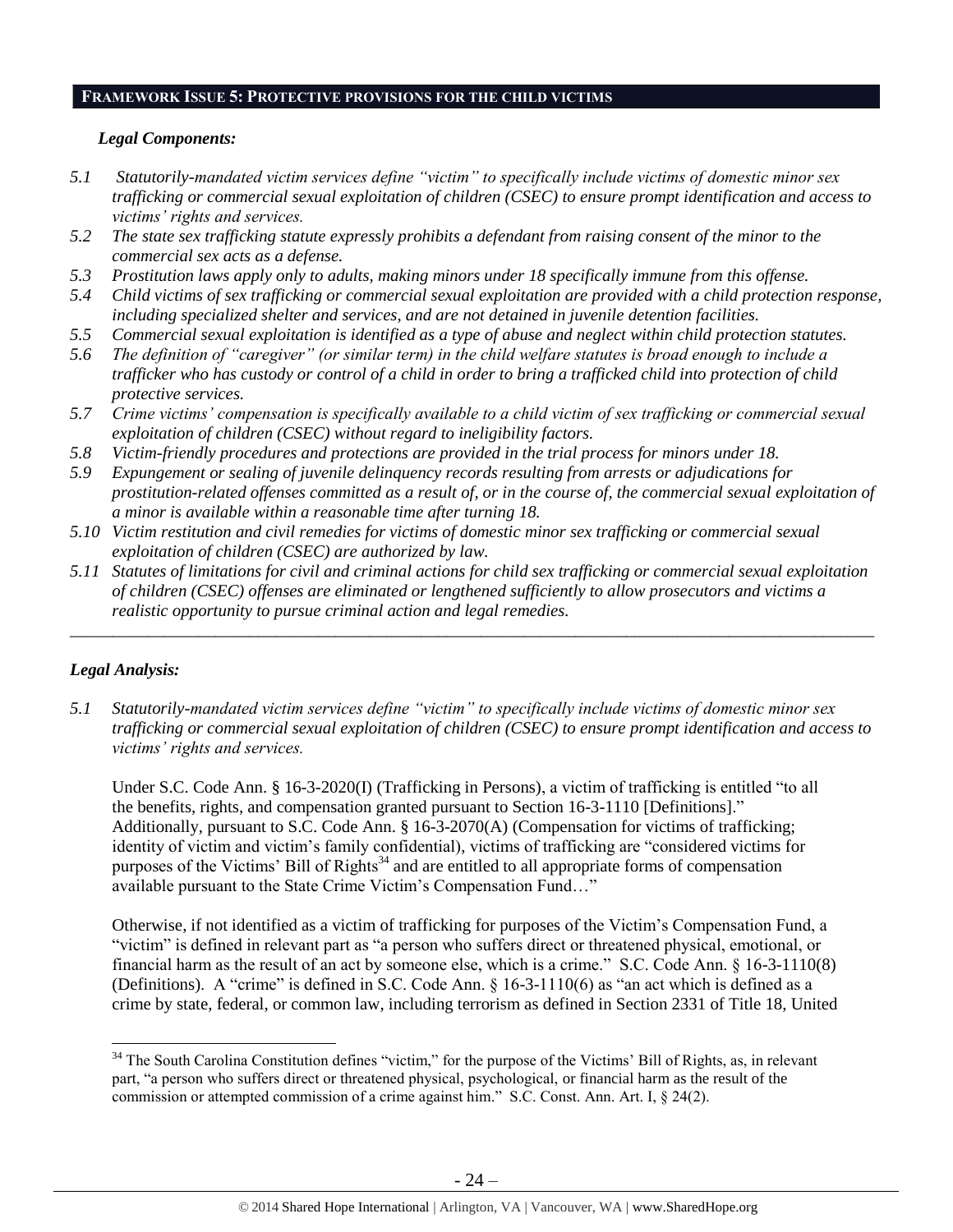States Code," with the exception of certain vehicular crimes. However, not included in the definition of a victim for purposes of Article 15 (Victim and Witness Service) is a person "who is the subject of an investigation for, who is charged with, or who has been convicted of or pled guilty or nolo contendere to the offense in question" or "who was imprisoned or engaged in an illegal act at the time of the offense." S.C. Code Ann. § 16-3-1510(1).

- 5.1.1 Recommendation: Amend the definition of "victim" in § S.C. Code Ann. § 16-3-1110(8) (Definitions) to expressly include victims of CSEC offenses under S.C. Code Ann. § 16-15-415 (Promoting prostitution of a minor defined), § 16-15-425 (Participating in prostitution of a minor defined), § 16-15-395(A) (First degree sexual exploitation of a minor defined), § 16-3-820 (Producing, directing or promoting sexual performance by child), § 16-15-387 (Employment of person under eighteen to appear in public in state of sexually explicit nudity), § 16-15-405(A) (Second degree sexual exploitation of a minor defined), and § 16-3-810 (Engaging child for sexual performance).
- *5.2 The state sex trafficking statute expressly prohibits a defendant from raising consent of the minor to the commercial sex acts as a defense.*

Criminal solicitation of a minor under S.C. Code Ann. § 16-15-342 is the only CSEC statute that explicitly addresses consent as a defense. Pursuant to S.C. Code Ann. § 16-15-342,

(B) Consent is a defense to a prosecution pursuant to this section if the person under the age of eighteen, or the person reasonably believed to be under the age of eighteen, is at least sixteen years old.

(C) Consent is not a defense to a prosecution pursuant to this section if the person under the age of eighteen, or the person reasonably believed to be under the age of eighteen, is under the age of sixteen.

Under S.C. Code Ann. § 16-3-2020(K), persons being prosecuted under the state's human trafficking law, S.C. Code § 16-3-2020 (Trafficking in persons), may not bring the following defenses:

(2) the victim's connection by blood or marriage to a defendant in the case or to anyone involved in the victim's trafficking;

(3) the implied or express consent of a victim to acts which violate the provisions of this section do not constitute a defense to violations of this section;(4) age of consent to sex, legal age of marriage, or other discretionary age.

# *5.3 Prostitution laws apply only to adults, making minors under 18 specifically immune from this offense.*

Prostitution laws do not expressly apply only to adults. Pursuant to S.C. Code Ann. § 16-15-90(1) (Prostitution; lewdness, assignation, and prostitution generally), it is a crime to "[e]ngage in prostitution," and pursuant to S.C. Code Ann. § 16-15-100(4) (Prostitution; further unlawful acts), it is unlawful to "[r]eceive or give or agree to receive or give any money or thing of value for procuring or attempting to procure any female to become a prostitute or an inmate in a house of prostitution." The statutes do not refer to age and could apply to both minors and adults.

5.3.1 Recommendation: Amend S.C. Code Ann. § 16-15-90 (Prostitution; lewdness, assignation, and prostitution generally) and § 16-15-100 (Prostitution; further unlawful acts) to specify that minors who are prostituted are not guilty of prostitution but rather are victims of a crime.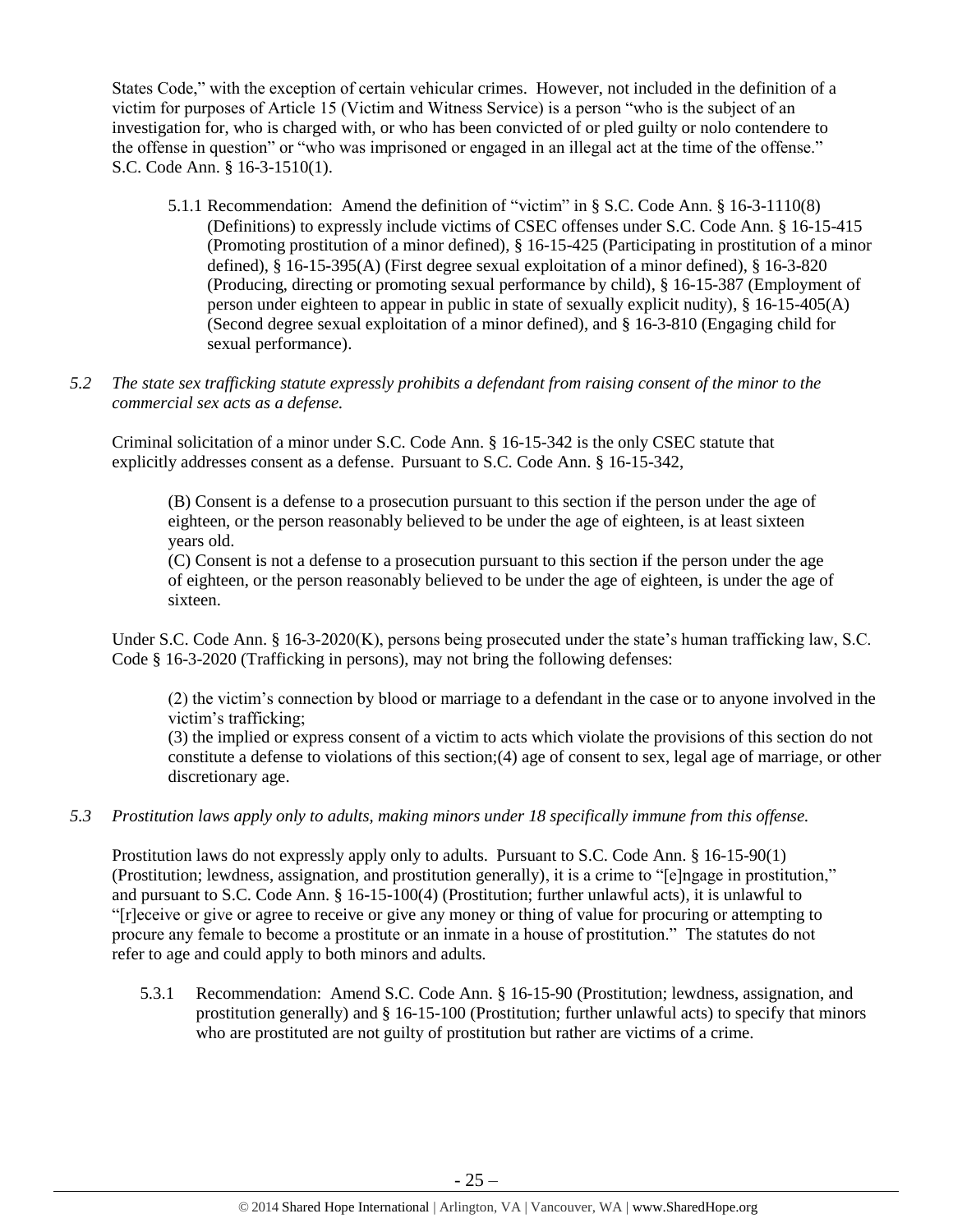*5.4 Child victims of sex trafficking or commercial sexual exploitation are provided with a child protection response, including specialized shelter and services, and are not detained in juvenile detention facilities.*

# **Child Identified as Abused/Neglected**

Pursuant to S.C. Code Ann. § 63-7-20(4)(b), a sexually exploited child is likely to be identified as abused or neglected. If a child is identified as abused or neglected S.C. Code Ann. §  $63-7-20(4)(b)^{35}$ , the definition of person responsible for a child's welfare under S.C. Code Ann. § 63-7-20(16) is not sufficiently broad to involve Child Protective Services in investigations where the child is in the custody or control of a non-family trafficker.

South Carolina Children's Code policy states in part, "This policy shall be interpreted in conjunction with all relevant laws and regulations and shall apply to all children who have need of services including, but not limited to, those mentally, socially, emotionally, physically, developmentally, culturally, educationally or economically disadvantaged or handicapped, those dependent, neglected, abused or exploited and those who by their circumstance or action violate the laws of this State and are found to be in need of treatment or rehabilitation." S.C. Code Ann. § 63-1-20(B).

Certain professional persons, in their professional capacities, are required to report to "to the county department of social services or to a law enforcement agency in the county where the child resides or is found" pursuant to S.C. Code Ann. § 63-7-310 if they "ha[ve] received information which gives [them] reason to believe that a child has been or may be abused or neglected." S.C. Code Ann. § 63-7-310(A), (D). Under S.C. Code Ann.  $§$  63-7-310(B),

If a person required to report pursuant to subsection (A) has received information in the person's professional capacity which gives the person reason to believe that a child's physical or mental health or welfare has been or may be adversely affected by acts or omissions that would be child abuse or neglect if committed by a parent, guardian, or other person responsible for the child's welfare, but the reporter believes that the act or omission was committed by a person other than the parent, guardian, or other person responsible for the child's welfare, the reporter must make a report to the appropriate law enforcement agency.

Law enforcement is then responsible for notifying the county department of social services of these reports. S.C. Code Ann. § 63-7-320.

# I. Initial Custody

l

An abused child could be taken into emergency protective custody under S.C. Code Ann. § 63-7-620 (Emergency protective custody), which states in part,

(A) A law enforcement officer may take emergency protective custody of a child without the consent of the child's parents, guardians, or others exercising temporary or permanent control over the child if: (1) the officer has probable cause to believe that by reason of abuse or neglect the child's life, health, or physical safety is in substantial and imminent danger if the child is not taken into emergency protective custody, and there is not time to apply for a court order pursuant to Section  $63 - 7 - 1660$ ...

<sup>&</sup>lt;sup>35</sup> According to S.C. Code Ann. § 63-7-20 (Definitions), "child abuse or neglect" or "harm" occurs, in part, when a "parent, guardian, or other person responsible for the child's welfare: . . . . (b) commits or allows to be committed against the child a sexual offense as defined by the laws of this State or engages in acts or omissions that present a substantial risk that a sexual offense as defined in the laws of this State would be committed against the child."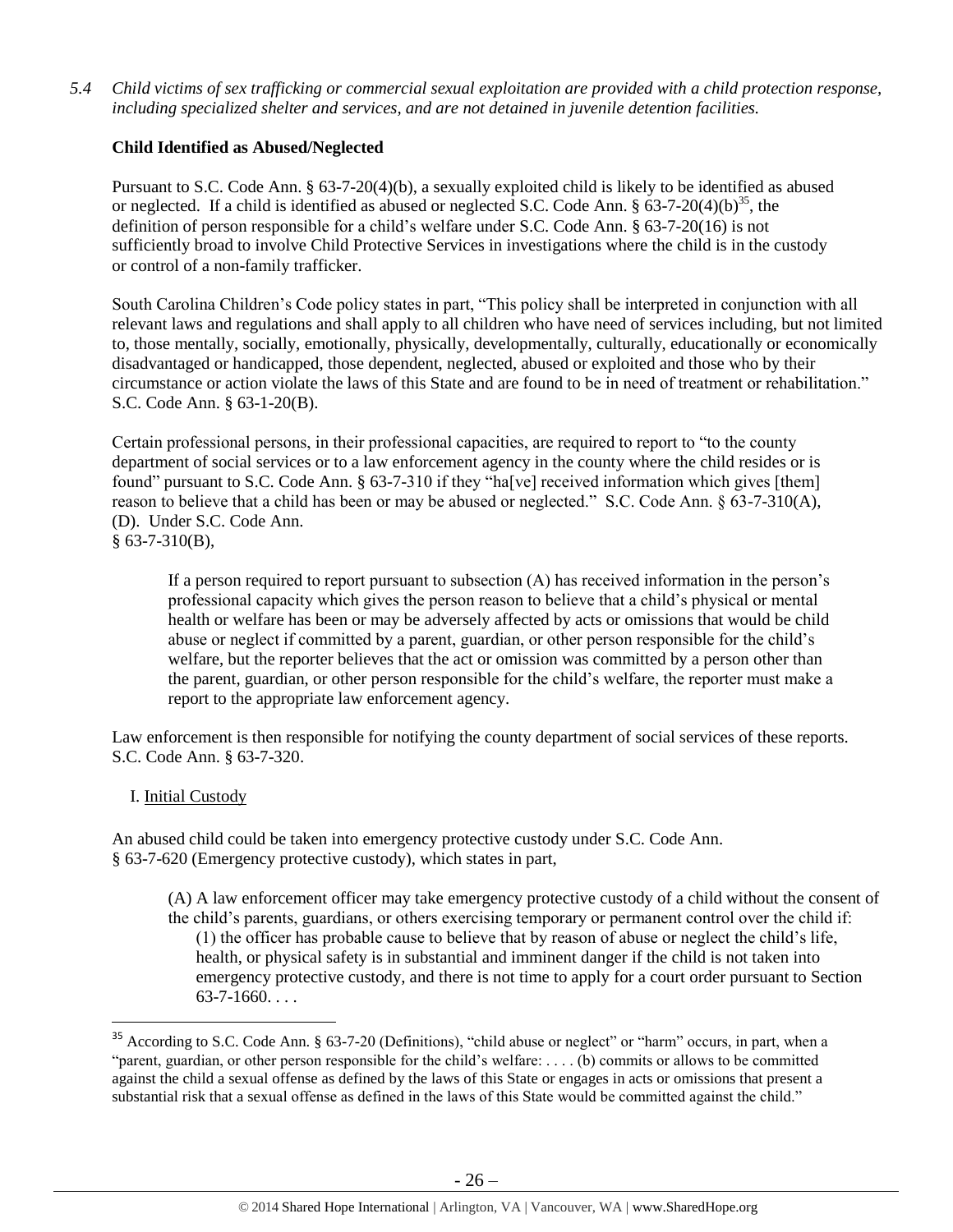Under S.C .Code Ann. § 63-7-620(B)(2), a child taken into emergency protective custody, as long as emergency medical care is not necessary, is to be placed in, within a reasonable amount of time, a licensed foster home or shelter and may not be placed in a jail or any other criminal detention center.

### II. Process Following Initial Custody

. . . .

After taking custody of the child, a law enforcement officer must notify "the parent, guardian, or other person exercising temporary or permanent control over the child as early as reasonably possible of the location of the child unless there are compelling reasons for believing that disclosure of this information would be contrary to the best interests of the child." S.C. Code Ann. § 63-7-630.

### III. Placement Process pending Adjudication/Investigation

After a child is taken into custody via an emergency order, the Department of Social Services ("the department") must conduct a preliminary investigation to determine if grounds exist "assuming legal custody of the child exist and whether reasonable means exist for avoiding removal of the child from the home of the parent or guardian or for placement of the child with a relative and means for minimizing the emotional impact on the child of separation from the child's home and family." S.C. Code Ann. § 63-7- 640.

If the preliminary investigation shows "probable cause to believe that by reason of abuse or neglect the child's life, health, or physical safety is in imminent and substantial danger," then "the department may assume legal custody of the child."<sup>36</sup> S.C. Code Ann. § 63-7-660. If the department determines that the child should be returned to the parent, guardian, or custodian, then "the department shall consult with the law enforcement officer who took emergency protective custody unless the department and the law enforcement agency have agreed to an alternative procedure." S.C. Code Ann. § 63-7-670. If, after consulting with the law enforcement officer, "the officer objects to the return of the child, the department must assume legal custody of the child until a probable cause hearing can be held." S.C. Code Ann. § 63- 7-670.

Additionally, the department must take legal custody of the child until a probable cause hearing "[i]f a law enforcement officer clearly states to the department at the time the officer delivers physical control of the child to the department that the child is not to be returned to the home or placed with a relative before a probable cause hearing regardless of the outcome of a preliminary investigation" and the department shall, at least, "conduct a preliminary investigation as provided in Section 63-7-640 within seventy-two hours after the child was taken into emergency protective custody and shall make recommendations concerning return of the child to the home or placement with a relative or other person to the family court at the probable cause hearing or take other appropriate action as provided in this chapter." S.C. Code Ann. § 63-7-700(A).

# **Child Identified as Delinquent**

# I. Initial Custody

 $\overline{\phantom{a}}$ 

If a minor is found committing a violation of the criminal code, such as a prostitution-related offense, law

<sup>&</sup>lt;sup>36</sup> Under S.C. Code Ann. § 63-7-660, "The department may exercise the authority to assume legal custody only after a law enforcement officer has taken emergency protective custody of the child or the family court has granted emergency protective custody by ex parte order, and the department has conducted a preliminary investigation pursuant to Section 63-7-640."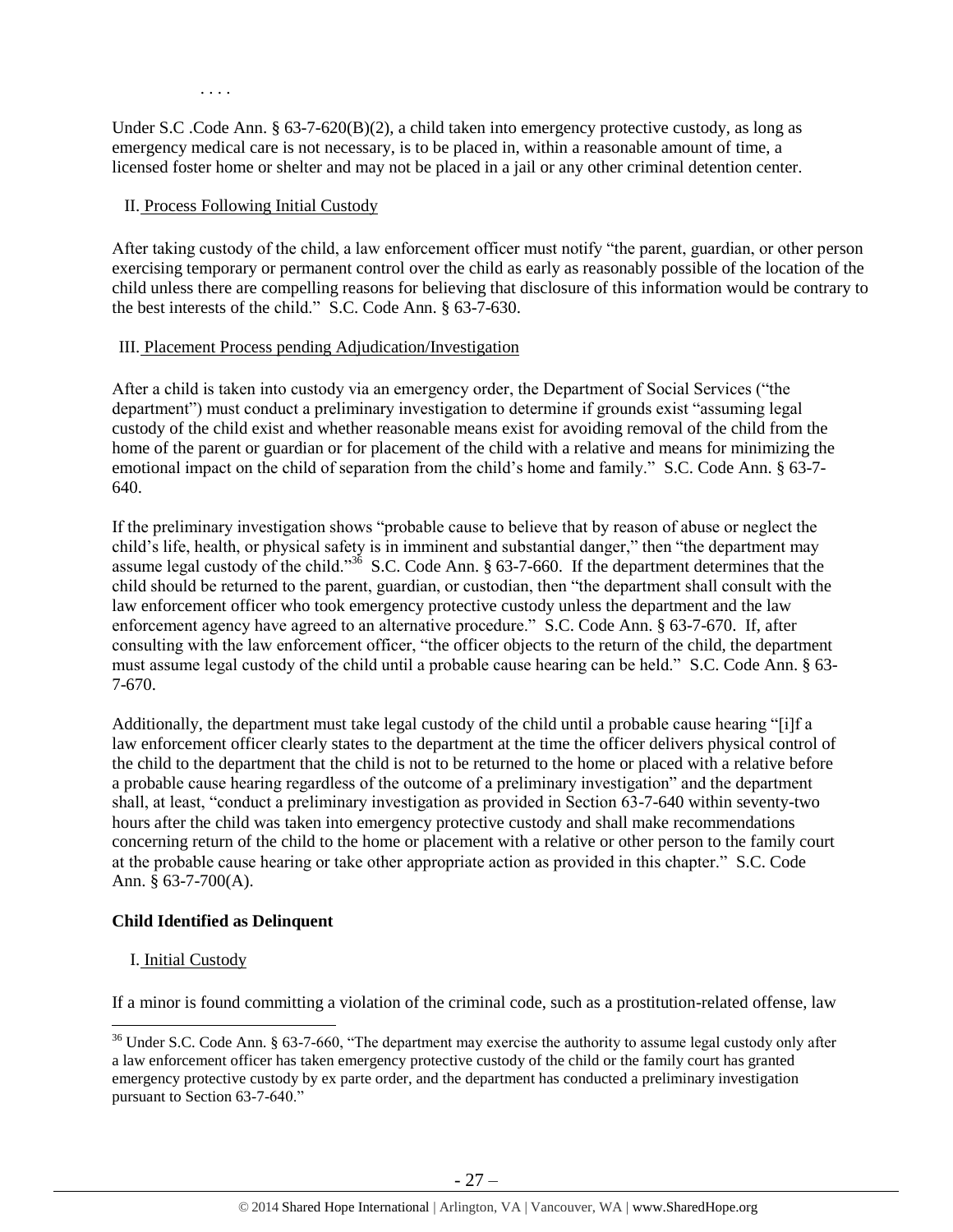enforcement may take the minor into temporary custody pursuant to S.C. Code Ann. § 63-19-810. Specifically,

(A) When a child found violating a criminal law or ordinance is taken into custody, the taking into custody is not an arrest. The jurisdiction of the court attaches from the time of the taking into custody. When a child is taken into custody, the officer taking the child into custody shall notify the parent, guardian, or custodian of the child as soon as possible. Unless otherwise ordered by the court, the person taking the child into custody may release the child to a parent, a responsible adult, a responsible agent of a court-approved foster home, group home, nonsecure facility, or program upon the written promise, signed by the person, to bring the child to the court at a stated time or at a time the court may direct. The written promise, accompanied by a written report by the officer, must be submitted to the South Carolina Department of Juvenile Justice as soon as possible, but not later than twenty-four hours after the child is taken into custody. If the person fails to produce the child as agreed, or upon notice from the court, a summons or a warrant may be issued for the apprehension of the person or of the child.

. . . .

(D) Juveniles may be held in nonsecure custody within the law enforcement center for only the time necessary for purposes of identification, investigation, detention, intake screening, awaiting release to parents or other responsible adult, or awaiting transfer to a juvenile detention facility or to the court for a detention hearing.

South Carolina does not specifically exempt commercially exploited children from juvenile justice proceedings in favor of specialized shelter services but does allow for children taken into custody who need placement outside the home to be placed in a facility "other than a secure juvenile detention facility, when these alternatives are appropriate and available." S.C. Code Ann. § 63-19-820(A).

The protective custody provisions and the child protective provisions above may not prevent a criminal justice response from being employed in the case of a domestic minor sex trafficking victim. A child could be sent to a secure juvenile detention facility pursuant to S.C. Code Ann. § 63-19-820(B), which states,

A child is eligible for detention in a secure juvenile detention facility only if the child: (1) is charged with a violent crime as defined in Section 16-1-60;  $37$ 

(2) is charged with a crime which, if committed by an adult, would be a felony or a misdemeanor other than a violent crime, and the child:

(a) is already detained or on probation or conditional release or is awaiting adjudication in connection with another delinquency proceeding;

(b) has a demonstrable recent record of willful failures to appear at court proceedings;

 $37$  S.C. Code Ann. § 16-1-60 states,

For purposes of definition under South Carolina law, a violent crime includes the offenses of: . . . criminal sexual conduct in the first and second degree (Sections 16-3-652 and 16-3-653); criminal sexual conduct with minors, first and second degree (Section 16-3-655); assault with intent to commit criminal sexual conduct, first and second degree (Section 16-3-656) . . . kidnapping (Section 16-3-910); trafficking in persons (Section 16-3-930 [Repealed]) . . . engaging a child for a sexual performance (Section 16-3-810) . . . producing, directing, or promoting sexual performance by a child (Section 16-3-820); lewd act upon a child under sixteen (Section 16-15-140- repealed); sexual exploitation of a minor first degree (Section 16- 15-395); sexual exploitation of a minor second degree (Section 16-15-405); promoting prostitution of a minor (Section 16-15-415); participating in prostitution of a minor (Section 16-15-425) . . . and attempt to commit any of the above offenses (Section 16-1-80). Only those offenses specifically enumerated in this section are considered violent offenses.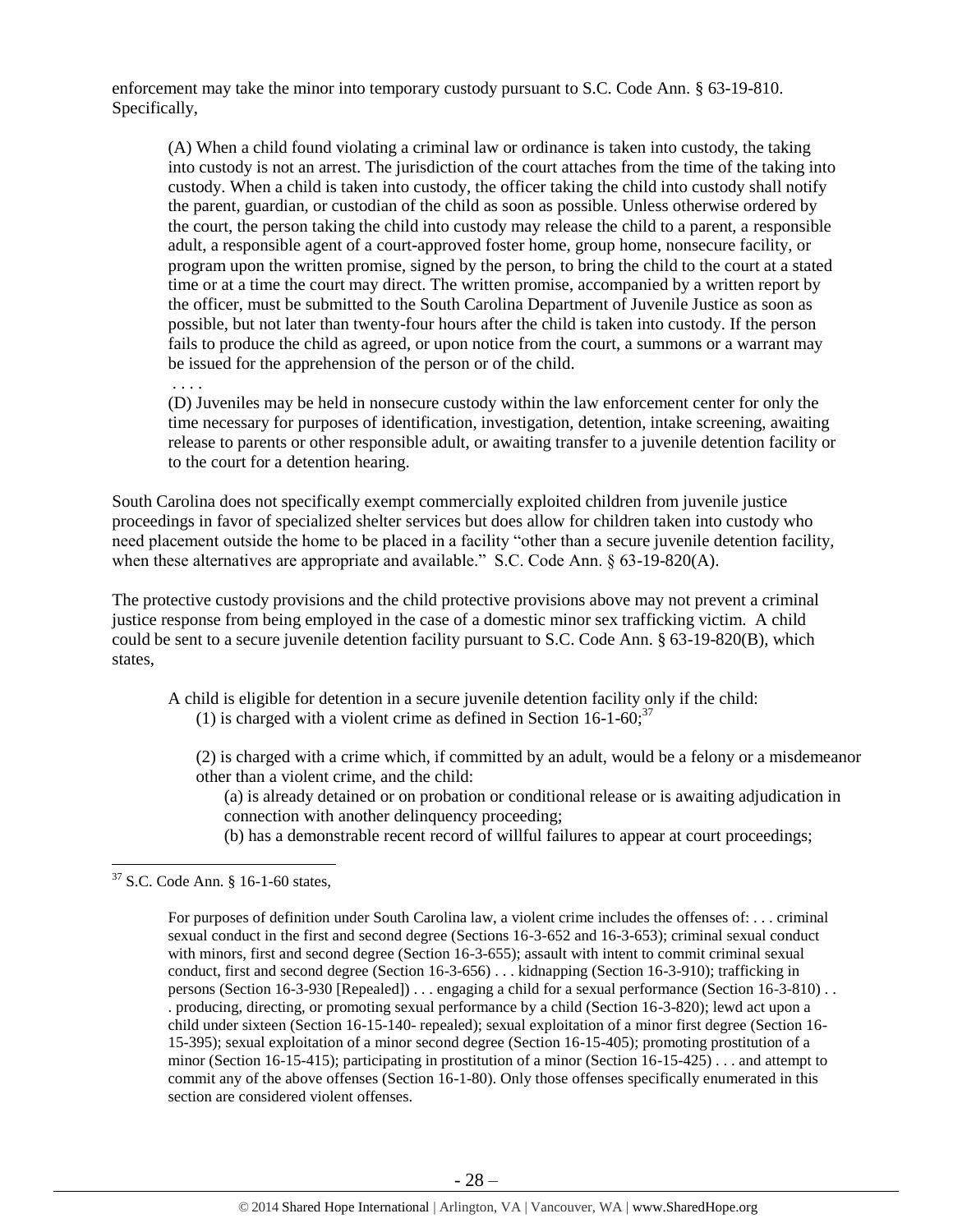- (c) has a demonstrable recent record of violent conduct resulting in physical injury to others; or
- (d) has a demonstrable recent record of adjudications for other felonies or misdemeanors; and (i) there is reason to believe the child is a flight risk or poses a threat of serious harm to others; or
	- (ii) the instant offense involved the use of a firearm;

(3) is a fugitive from another jurisdiction;

(4) requests protection in writing under circumstances that present an immediate threat of serious physical injury;

(5) had in his possession a deadly weapon;

(6) has a demonstrable recent record of wilful failure to comply with prior placement orders including, but not limited to, a house arrest order;

(7) has no suitable alternative placement and it is determined that detention is in the child's best interest or is necessary to protect the child or public, or both; or

. . . .

 $\overline{\phantom{a}}$ 

A child who meets the criteria provided in this subsection is eligible for detention. Detention is not mandatory for a child meeting the criteria if that child can be supervised adequately at home or in a less secure setting or program. If the officer does not consent to the release of the child, the parents or other responsible adult may apply to the family court within the circuit for an ex parte order of release of the child. The officer's written report must be furnished to the family court judge who may establish conditions for the release.

S.C. Code Ann. § 63-19-820 places limitations on secure detention for juveniles including a six-hour limit for confinement in an adult detention center unless the juvenile is required to stand trial as an adult, a twenty-four hour limit for confinement in a juvenile detention center if taken into custody for an offense that would not be a crime if committed by an adult, and a seventy-two hour limit for confinement in a juvenile detention center for violating a valid court order. Juveniles under the age of eleven may not be confined in any type of detention center for any reason. Juveniles aged eleven or twelve may only be confined by order of a family court.

- <span id="page-28-0"></span>5.4.1 Recommendation: Enact a protective response law that removes sexually exploited children from the juvenile justice system and places them in a protective system for appropriate care.<sup>38</sup>
- *5.5 Commercial sexual exploitation or sex trafficking is identified as a type of abuse and neglect within child protection statutes.*

Commercial sexual exploitation is not specifically defined as a type of abuse or neglect under the law. However, pursuant to S.C. Code Ann. § 63-7-20(4)(b) (Definitions), "'Child abuse or neglect' or 'harm' occurs when the parent, guardian, or other person responsible for the child's welfare: . . . . (b) commits or allows to be committed against the child a sexual offense as defined by the laws of this State or engages in acts or omissions that present a substantial risk that a sexual offense as defined in the laws of this State would be committed against the child." Therefore, commercial sexual exploitation might fall within this definition.

5.5.1 Recommendation: Amend S.C. Code Ann. § 63-7-20(4)(b) (Definitions) to add to the

<sup>&</sup>lt;sup>38</sup> A task force has been established under S.C. Code Ann. § 16-3-2050(A), (E)(5) which will publish an annual report of its findings and recommendations concerning human trafficking and will also review "existing services and facilities to meet trafficking victims' needs and recommend a system to coordinate services including, but not limited to, health services, including mental health, housing, education and job training, English as a second language classes, interpreting services, legal and immigration services, and victim compensation." Here and elsewhere in this report that S.C. Code Ann. § 16-3-2050 is quoted or cited, it has been updated to reflect the amendments added by the passage of House Bill 3757. H.B. 3757, 2012 Gen. Assemb., Leg. Sess. (S.C. 2012) (Effective Dec. 18, 2012).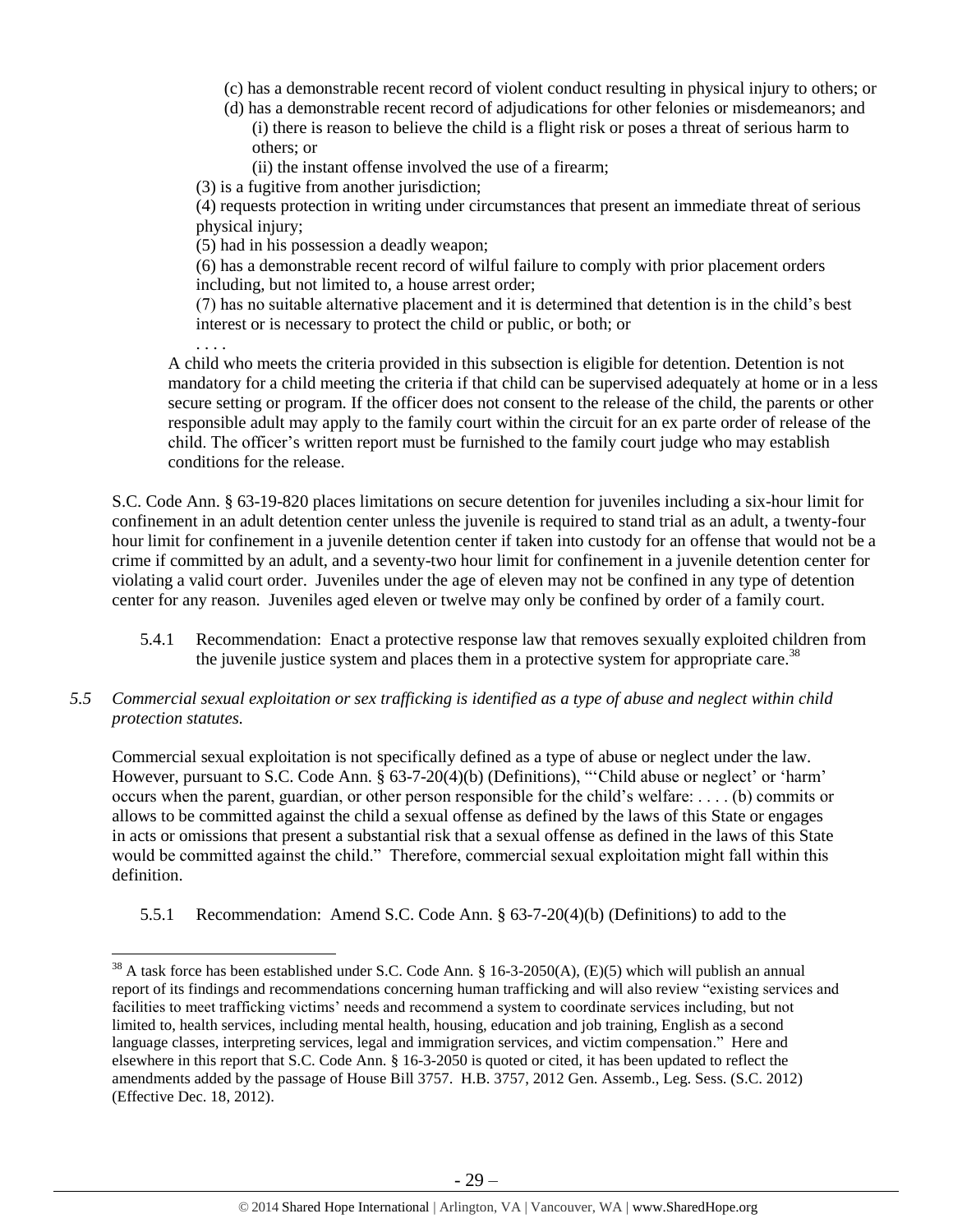definition of "child abuse or neglect" or "harm" any situation of trafficking in persons and commercial sexual exploitation of a child.

# *5.6 The definition of "caregiver" (or similar term) in the child welfare statutes is broad enough to include a trafficker who has custody or control of a child in order to bring a trafficked child into the protection of child protective services.*

South Carolina's chapter on "Child Protection and Permanency"<sup>39</sup> defines "person responsible for a child's welfare," as "includ[ing] the child's parent, guardian, foster parent, an operator, employee, or caregiver, as defined by Section 63-13-20, of a public or private residential home, institution, agency, or childcare facility or an adult who has assumed the role or responsibility of a parent or guardian for the child, but who does not necessarily have legal custody of the child. A person whose only role is as a caregiver and whose contact is only incidental with a child, such as a babysitter or a person who has only incidental contact but may not be a caretaker, has not assumed the role or responsibility of a parent or guardian. An investigation pursuant to Section 63-7-920 must be initiated when the information contained in a report otherwise sufficient under this section does not establish whether the person has assumed the role or responsibility of a parent or guardian for the child." S.C. Code Ann. § 63-7-20(16). This terminology could be broad enough to encompass a trafficker; however, no case law has been identified to provide precedent for this possible usage.

# *5.7 Crime victims' compensation is specifically available to a child victim of sex trafficking or commercial sexual exploitation of children (CSEC) without regard to ineligibility factors.*

The state Victim's Compensation Fund is codified at S.C. Code Ann. § 16-3-1110 et seq. It defines "victim" as "a person who suffers direct or threatened physical, emotional, or financial harm as the result of an act by someone else, which is a crime." S.C. Code Ann. § 16-3-1110(8). Additionally, victims of trafficking "are considered victims for the purposes of the Victims' Bill of Rights and are entitled to all appropriate forms of compensation available pursuant to the State Crime Victim's Compensation Fund." S.C. Code Ann. § 16-3-2070(A). All crimes at the state and federal level are included in the definition of a crime, with the exception of some vehicular crimes. S.C. Code Ann. § 16-3-1110(6).

Under S.C. Code Ann. § 16-3-1170(A) (Basis for award), "(A) No award may be made unless: (1) a crime was committed; (2) the crime directly resulted in physical or psychic trauma to the victim; (3) the crime was promptly reported to the proper authority and recorded in police records; and (4) the claimant or other award recipient has fully cooperated with all law enforcement agencies and with the South Carolina Victim's Compensation Fund." Under subsection (B), barring the "showing of special circumstances or causes which justify the delay," crimes reported after more than 48 hours are not "promptly reported." Furthermore, pursuant to S.C. Code Ann. § 16-3-1200 (Conduct of victim or intervener contributing to infliction of injury), an award may be reduced or rejected based on a determination that "because of his conduct the victim or intervener of such crime contributed to the infliction of his injury . . . ." Similarly, a person is ineligible if he "committed or aided in the commission of the crime upon which the claim is based or engaged in other unlawful activity which contributed to or aggravated the resulting injury." S.C. Code Ann. § 16-3-1220(1). As a result, since minors can be charged with prostitution in South Carolina, it is possible the minor victim could be disqualified from receiving victims' compensation from the Fund if it is determined that the prostitution "contributed to or aggravated the resulting injury." Additionally, a claim must usually be filed within "one hundred eighty days after the latest of the following events: (a) the occurrence of the crime upon which the claim is based; (b) the death of the victim; (c) the discovery by the law enforcement agency that the occurrence was the result of crime; or (d) the manifestation of a mental or physical injury is diagnosed as a result of a crime committed against a minor." S.C. Code Ann. § 16-3-1230(2). This requirement potentially limits the ability of domestic

<sup>&</sup>lt;sup>39</sup> These definitions in S.C. Code Ann. § 63-7-20 also apply in Chapter 9 (Adoptions) and Chapter 11 (Children's services agencies). The definitions apply to these chapters, "unless the specific context indicates otherwise."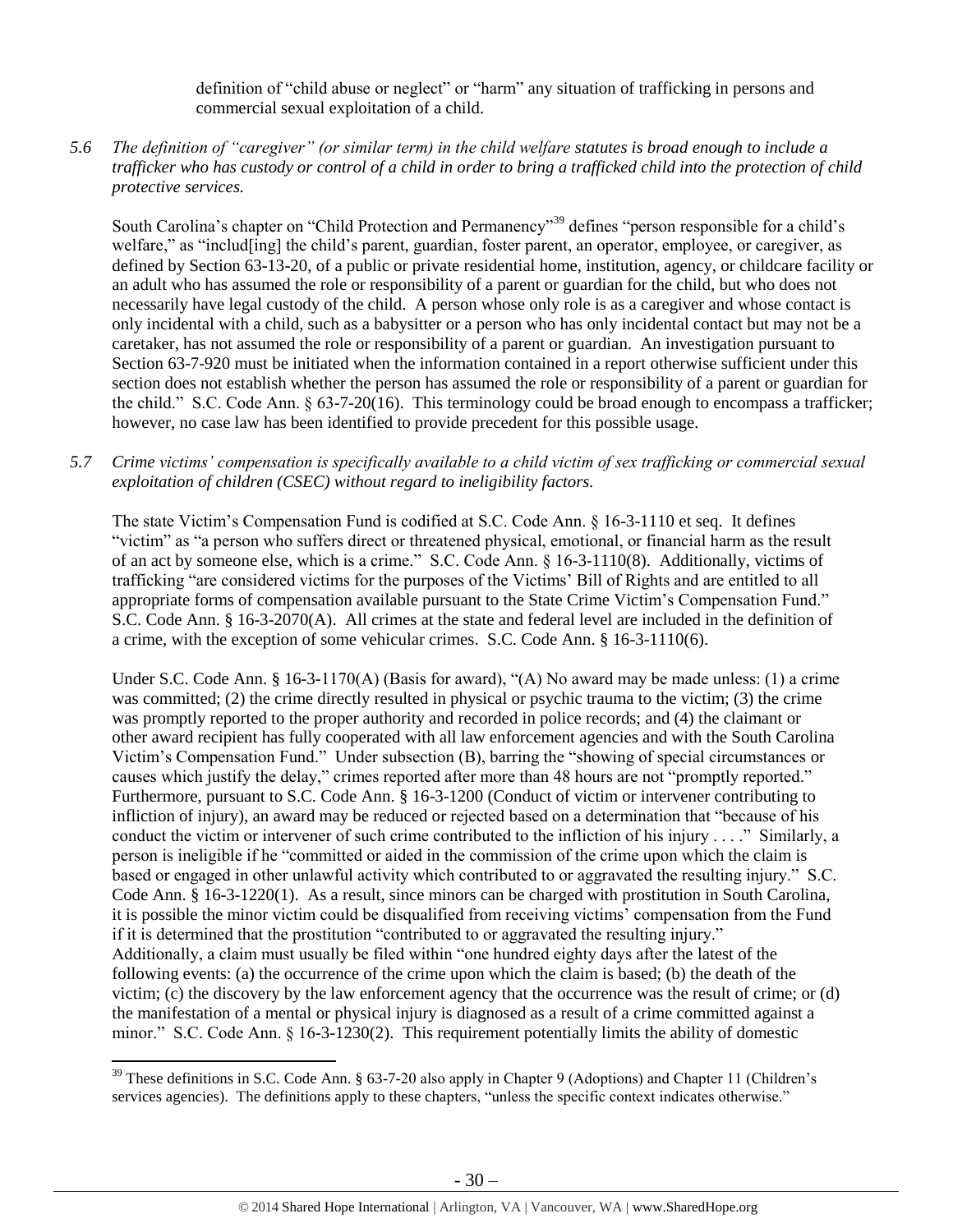minor sex trafficking victims to gain compensation dependent upon how the "occurrence" of the crime is defined because many victims may not come forward and report the crime due to the ongoing effects of trafficking. South Carolina allows for extending the filing period "[u]pon good cause shown," however, "'[g]ood cause' for the above purposes includes reliance upon advice of an official victim assistance specialist who either misinformed or neglected to inform a victim of rights and benefits of the Victim's Compensation Fund but does not mean simply ignorance of the law." S.C. Code Ann. § 16-3-1230(3).

5.7.1 Recommendation: Amend S.C. Code Ann. § 16-3-1220(1) and § 16-3-1200 to ensure that domestic minor sex trafficking victims are not ineligible due to crimes their traffickers forced them to commit. Also, amend S.C. Code Ann.  $\S$  16-3-1170(B) and  $\S$  16-3-1230 to relax the time requirements in cases of domestic minor sex trafficking.

# *5.8 Victim-friendly procedures and protections are provided in the trial process for minors under 18.*

South Carolina has a few victim-friendly criminal justice procedures. According to S.C. Code Ann. § 16- 3-659.1(1) (Criminal sexual conduct: admissibility of evidence concerning victim's sexual conduct), evidence of a victim's past sexual conduct or reputation is inadmissible in certain cases, including cases of first, second, or third degree criminal sexual conduct,criminal sexual conduct with a minor, and sex trafficking. However, under the provision, "evidence of the victim's sexual conduct with the defendant or evidence of specific instances of sexual activity with persons other than the defendant introduced to show source or origin of semen, pregnancy, or disease about which evidence has been introduced previously at trial is admissible if the judge finds that such evidence is relevant to a material fact and issue in the case and that its inflammatory or prejudicial nature does not outweigh its probative value. Evidence of specific instances of sexual activity which would constitute adultery and would be admissible under rules of evidence to impeach the credibility of the witness may not be excluded." Nevertheless, for victims of sex trafficking, "the victim's sexual history or history of commercial sexual activity, the specific instances of the victim's sexual conduct, opinion evidence of the victim's sexual conduct, and reputation evidence of the victim's sexual conduct" may not constitute a defense. S.C. Code Ann. § 16-3-2020(K)(1).

Also, for victims of rape, S.C. Code Ann. § 16-3-660 (Deposition testimony of rape victim or victim of assault with intent to ravish) states that "the deposition of [the female witness who is alleged to have been assaulted may] be taken at a time and place designated in such order within the county in which the trial is to be had . . . ." The procedure for these depositions requires that only the witness, the accused, and the attorneys be present at the taking of the deposition. S.C. Code Ann. § 16-3-670. According to S.C. Code Ann. § 16-3-700 (Reading deposition to jury), "Such deposition shall be read to the jury upon the trial and shall be considered by them as though such testimony had been given orally in court." South Carolina also provides for the destruction of these depositions when the case is closed and appeals have both been taken and settled or the time for taking an appeal has elapsed. S.C. Code Ann. § 16-3-720. Finally, S.C. Code Ann. § 16-3-730 (Publishing name of victim of criminal sexual conduct unlawful) states that "[w]hoever publishes or causes to be published the name of any person upon whom the crime of criminal sexual conduct has been committed or alleged to have been committed in this State in any newspaper, magazine or other publication shall be deemed guilty of a misdemeanor and, upon conviction thereof, shall be punished by a fine of not more than one thousand dollars or imprisonment of not more than three years. The provisions of this section shall not apply to publications made by order of court."

Under S.C. Code Ann. § 16-3-2070(B) (Trafficking in persons—Victims' Compensation), "in a prosecution for violations of the criminal provisions of [trafficking in persons], the identity of the victim and the victim's family must be kept confidential by ensuring that names and identifying information of the victim and victim's family are not released to the public, including by the defendant."

S.C. Code Ann. § 17-23-175 allows for out-of-court statements for children under 12 to be admissible if certain conditions are met: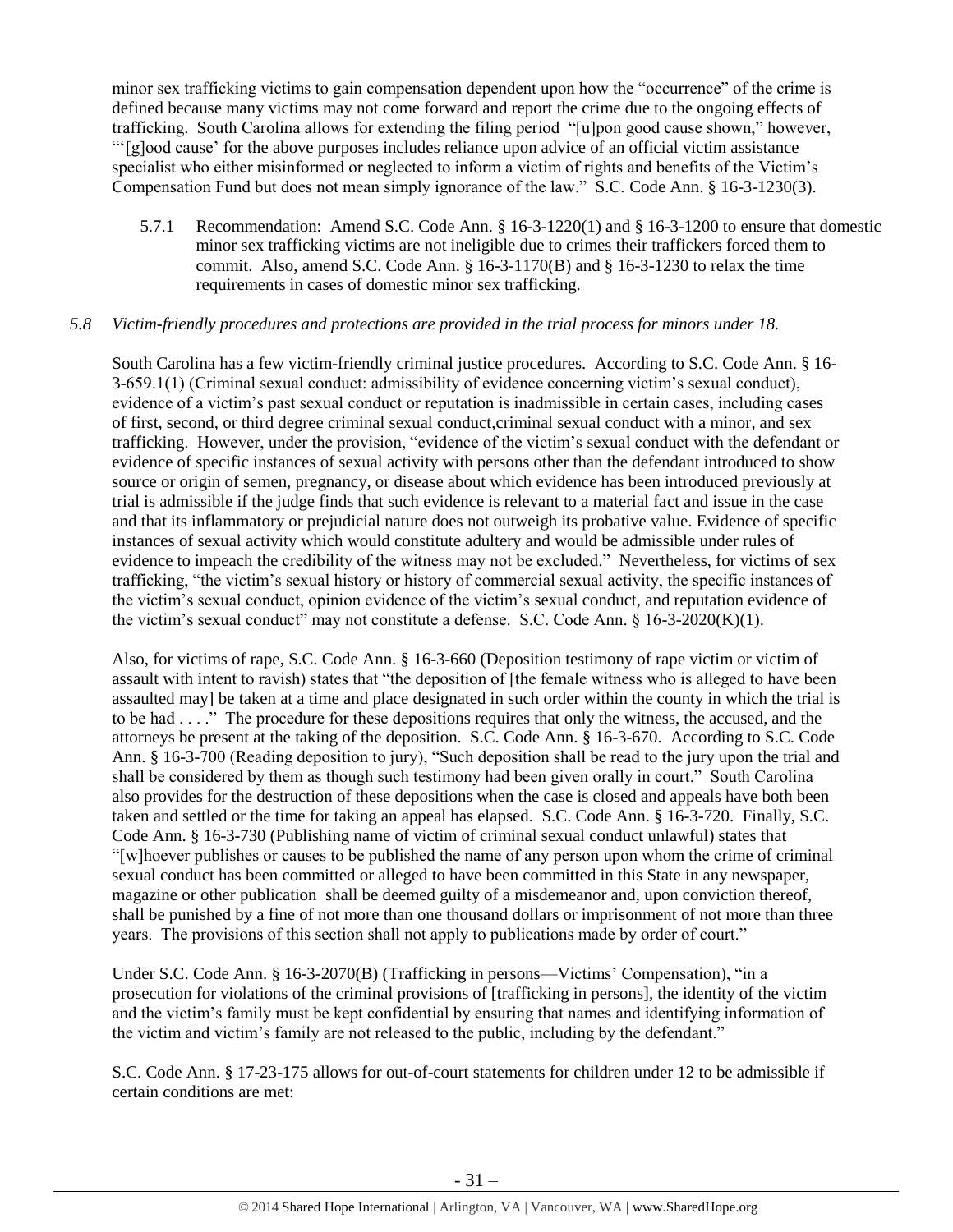(A) In a general sessions court proceeding or a delinquency proceeding in family court, an out-ofcourt statement of a child<sup>40</sup> is admissible if:

(1) the statement was given in response to questioning conducted during an investigative interview of the child;

(2) an audio and visual recording of the statement is preserved on film, videotape, or other electronic means, except as provided in subsection (F);

(3) the child testifies at the proceeding and is subject to cross- examination on the elements of the offense and the making of the out-of-court statement; and

(4) the court finds, in a hearing conducted outside the presence of the jury, that the totality of the circumstances surrounding the making of the statement provides particularized guarantees of trustworthiness.

*5.9 Expungement or sealing of juvenile delinquency records resulting from arrests or adjudications for prostitution-related offenses committed as a result of, or in the course of, the commercial sexual exploitation of a minor is available within a reasonable time after turning 18.*

South Carolina's Juvenile Justice Code contains a provision for record destruction. It states in S.C. Code Ann. § 63-19-2050(A),

A person who has been taken into custody for, charged with, or adjudicated delinquent for having committed a status or a nonviolent offense may petition the court for an order destroying all official records relating to:

(1) being taken into custody;

(2) the charges filed against the child;

(3) the adjudication; and

(4) disposition.

 $\overline{\phantom{a}}$ 

The granting of the order is in the court's discretion. However, a person may not petition the court if he has a prior adjudication for an offense that would carry a maximum term of imprisonment of five years or more if committed by an adult. In addition, the court must not grant the order unless it finds that the person who is seeking to have the records destroyed is at least eighteen years of age, has successfully completed any dispositional sentence imposed, and has not been subsequently charged with any criminal offense. $41$ 

If expungement is granted, it serves to completely eliminate all evidence of the records and to "restore the person in the contemplation of the law to the status the person occupied before being taken into custody." S.C. Code Ann. § 63-19-2050(C).

A child under the age of 17 who has committed a non-violent offense that is either a misdemeanor; Class D, E, or F felony; or is punishable by a maximum sentence of no greater than 15 years is eligible for "youthful offender" status if the minor "has been bound over for proper criminal proceedings to the court of general sessions pursuant to Section 63-19-1210 . . . ." S.C. Code Ann. § 24-19-10(d)(i). Additionally, a minor who is at least 17 but less than 25 when convicted of an "offense that is not a violent crime, as defined in Section 16-1-60, and that is a misdemeanor, a Class D, Class E, or Class F felony, or a felony which provides for a maximum term of imprisonment of fifteen years or less" falls under the definition of

 $40$  A "child" for the purposes of this statute include "(1) a person who is under the age of twelve years at the time of the making of the statement or who functions cognitively, adaptively, or developmentally under the age of twelve at the time of making the statement; and (2) a person who is the alleged victim of, or witness to, a criminal act for which the defendant, upon conviction, would be required to register pursuant to the provisions of Article 7, Chapter 3, Title 23 [Sex offender registry]." S.C. Code Ann. § 17-23-175(C).

 $41$  Under S.C. Code Ann. § 63-19-2050(D), "For purposes of this section, an adjudication is considered a previous adjudication only if it occurred prior to the date the subsequent offense was committed."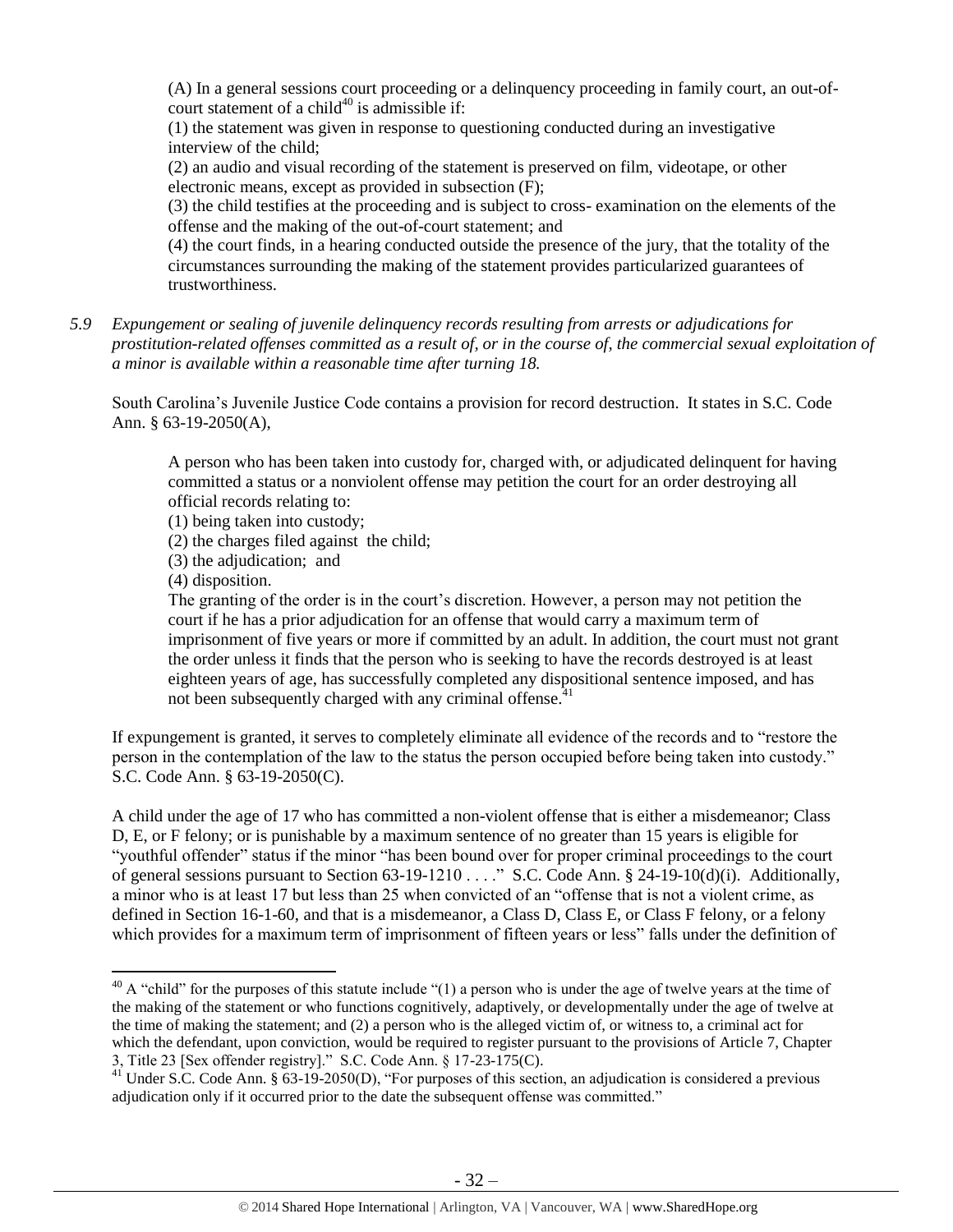"youthful offender." S.C. Code Ann. § 24-19-10(d)(ii). A youthful offender's criminal record may be expunged once pursuant to S.C. Code Ann. § 22-5-920, which states in part,

Following a first offense conviction as a youthful offender for which a defendant is sentenced pursuant to the provisions of Chapter 19, Title 24, Youthful Offender Act, the defendant, after five years from the date of completion of his sentence, including probation and parole, may apply, or cause someone acting on his behalf to apply, to the circuit court for an order expunging the records of the arrest and conviction. However, this section does not apply to an offense involving the operation of a motor vehicle, to a violation of Title 50 or the regulations promulgated under it for which points are assessed, suspension provided for, or enhanced penalties for subsequent offenses authorized, to an offense classified as a violent crime in Section 16-1-60, or to an offense contained in Chapter 25, Title 16, except as otherwise provided in Section 16-25-30. If the defendant has had no other conviction during the five-year period following completion of his sentence, including probation and parole, for a first offense conviction as a youthful offender for which the defendant was sentenced pursuant to the provisions of Chapter 19, Title 24, Youthful Offender Act, the circuit court may issue an order expunging the records. No person may have his records expunged under this section more than once. A person may have his record expunged even though the conviction occurred before the effective date of this section. A person eligible for a sentence pursuant to the provisions of Chapter 19, Title 24, Youthful Offender Act, and who is not sentenced pursuant to those provisions, is not eligible to have his record expunged pursuant to the provisions of this section.

*5.10 Victim restitution and civil remedies for victims of domestic minor sex trafficking or commercial sexual exploitation of children (CSEC) are authorized by law.* 

Under S.C. Code Ann. § 16-3-2060(A)(Trafficking in persons—Civil remedy), "[a] person who is a victim of trafficking in persons may bring a civil action in court of common pleas. The court may award actual damages, compensatory damages, punitive damages, injunctive relief, and other appropriate relief.<sup>42</sup> A prevailing plaintiff also must be awarded attorney's fees and costs. Treble damages must be awarded on proof of actual damages when the defendant's acts were willful and malicious."

A victim of trafficking or a surviving family member is also entitled to mandatory restitution from the offender under S.C. Code Ann. § 6-3-2040 (Trafficking in persons—Restitution) and includes "payment for all injuries, specific losses, and expenses sustained." The victim is also entitled to one-fourth of the value of any forfeited property. S.C. Code Ann.  $\S$  16-3-2090(B)(7)(b).<sup>43</sup>

S.C. Code Ann. § 17-25-322(A) also states in part, "When a defendant is convicted of a crime which has resulted in pecuniary damages or loss to a victim, the court must hold a hearing to determine the amount of restitution due the victim or victims of the defendant's criminal acts." The following items may be

 $42$  In the forfeiture of a defendant's property during a criminal investigation, "[a]ny property taken or detained under [Section 16-3-2090] is not subject to replevin but is considered to be in the custody of the investigating agency making the seizure subject only to the orders of the court having jurisdiction over the forfeiture proceedings. Property is forfeited and transferred to the government at the moment of illegal use. Seizure and forfeiture proceedings confirm the transfer." S.C. Code Ann. § 16-3-2090(A)(4).

<sup>&</sup>lt;sup>43</sup> Pursuant to S.C. Code Ann. § 16-3-2090(B)(7)(a), (b),

<sup>(7)</sup> Disposition of forfeited property under this section must be accomplished as follows: (a) Property forfeited under this subsection shall first be applied to payment to the victim. The return of the victim to his home country or other absence of the victim from the jurisdiction shall not prevent the victim from receiving compensation.

<sup>(</sup>b) The victim and the South Carolina Victims' Compensation Fund shall each receive one-fourth, and law enforcement shall receive one-half of the value of the forfeited property.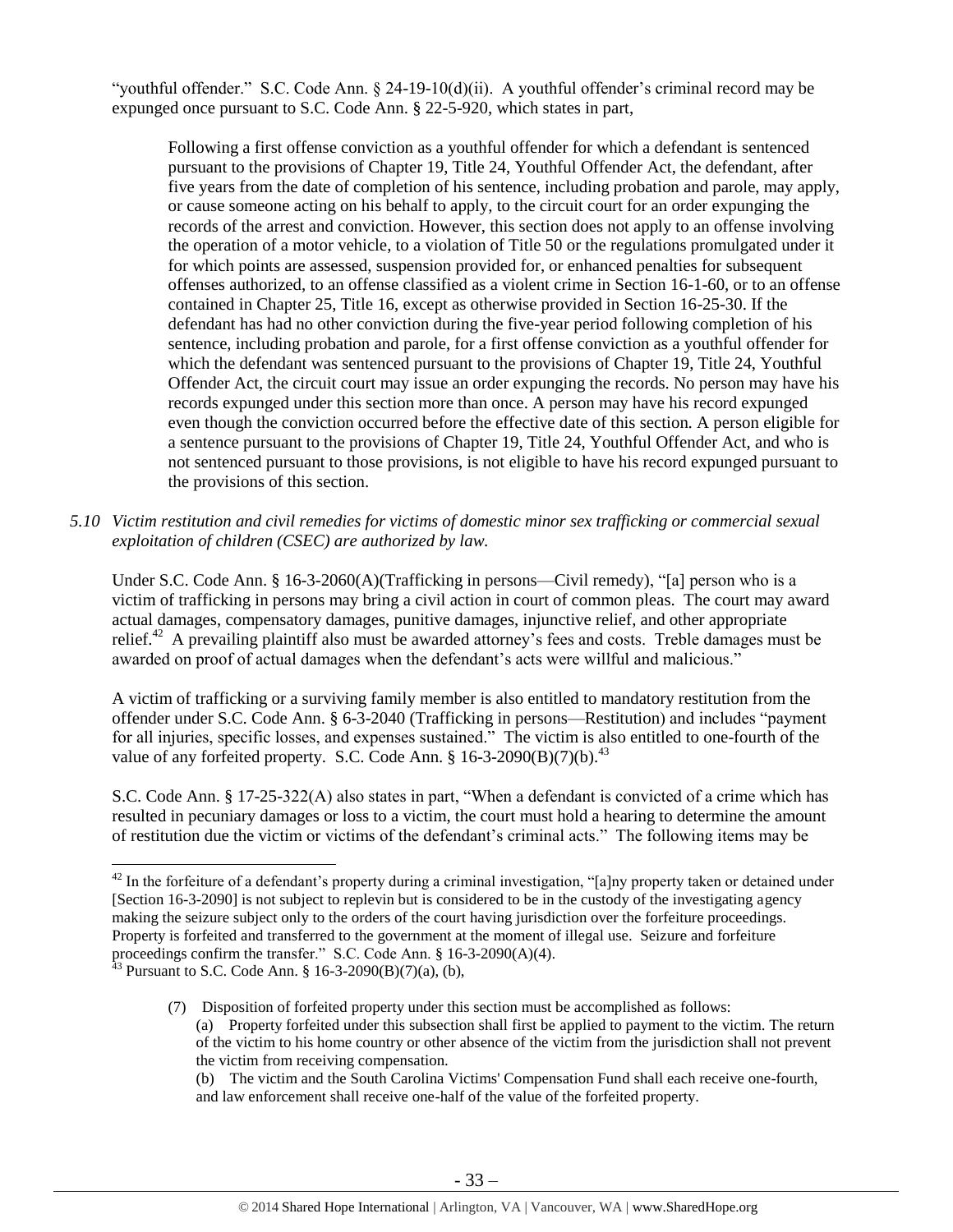considered by the court when determining the amount, method, or manner of restitution: "(1) the financial resources of the defendant and the victim and the burden that the manner or method of restitution will impose upon the victim or the defendant; (2) the ability of the defendant to pay restitution on an installment basis or on other conditions to be fixed by the court; (3) the anticipated rehabilitative effect on the defendant regarding the manner of restitution or the method of payment; (4) any burden or hardship upon the victim as a direct or indirect result of the defendant's criminal acts; (5) the mental, physical, and financial well-being of the victim." S.C. Code Ann. § 17-25-322(B). Additionally, subsection (E) provides, "An offender may not be granted a pardon until the restitution and collection fees required by the restitution order have been paid in full." S.C. Code Ann. § 17-25-322(E).

*5.11 Statutes of limitations for civil and criminal actions for child sex trafficking or CSEC offenses are eliminated or lengthened sufficiently to allow prosecutors and victims a realistic opportunity to pursue criminal action and legal remedies.* 

"South Carolina does not have a general statute of limitations for criminal actions; however, in a few very rare instances, a period of limitations is incorporated in specific criminal statutes."<sup>44</sup>

Civil actions based on sexual abuse or incest may be available to victims of domestic minor sex trafficking. Pursuant to S. C. Code Ann. § 15-3-555 (Statute of limitations for action based on sexual abuse or incest) states, "(A) An action to recover damages for injury to a person arising out of an act of sexual abuse<sup>45</sup> or incest must be commenced within six years after the person becomes twenty-one years of age or within three years from the time of discovery by the person of the injury and the causal relationship between the injury and the sexual abuse or incest, whichever occurs later." In the event the crime was perpetrated by a parent, subsection (B) states, "Parental immunity is not a defense against claims based on sexual abuse or incest that occurred before, on, or after this section's effective date."

The statute of limitations for civil actions for trafficking victims authorized under S.C. Code Ann. § 16-3-  $2060(A)$  is provided under S.C. Code Ann. § 16-3-2060 subsections  $(B)$ ,  $(C)$ ,  $(D)$ ,  $(E)$  and  $(F)$ ,) as follows:

(B) Pursuant to Section 16-3-1110, the applicable statute of limitations for a crime victim who has a cause of action against an incarcerated offender is tolled and does not expire until three years after the offender's sentence is completed, including probation and parole, or three years after release from commitment pursuant to Chapter 48, Title 44, whichever is later. However, this provision does not shorten any other tolling period of the state of limitations which may exist for the victim.

(C) The state of limitations for the filing of a civil suit does not begin until a minor victim has reached the age of majority.

(D) If a victim entitled to sue is under a disability at the time the cause of action accrues, so that it is impossible or impractical for him to bring an action, then the time of the disability is not part of the time limited for the commencement of the action. Disability includes, but is not limited to, insanity, imprisonment, or other incapacity or incompetence.

(E) The running of the statute of limitations may be suspended when a victim could not have

<sup>44</sup> *Summary Court Judges Bench Book—Substantive and Procedural Law*, SOUTH CAROLINA JUDICIAL DEPARTMENT, http://www.judicial.state.sc.us/summaryCourtBenchBook/HTML/CriminalA.htm (last visited July 21, 2011).

<sup>45</sup> S.C. Code Ann. § 17-25-135(2) defines "sexual abuse" as "(a) actual or attempted sexual contact with a child; or (b) permitting, enticing, encouraging, forcing, or otherwise facilitating a child's participation in prostitution or in a live performance or photographic representation of sexual activity or sexually explicit nudity; by any person including, but not limited to, a person responsible for the child's welfare, as defined in Section 63-7-20." However, S. C. Code Ann. § 15-3-555 does not cross reference this definition.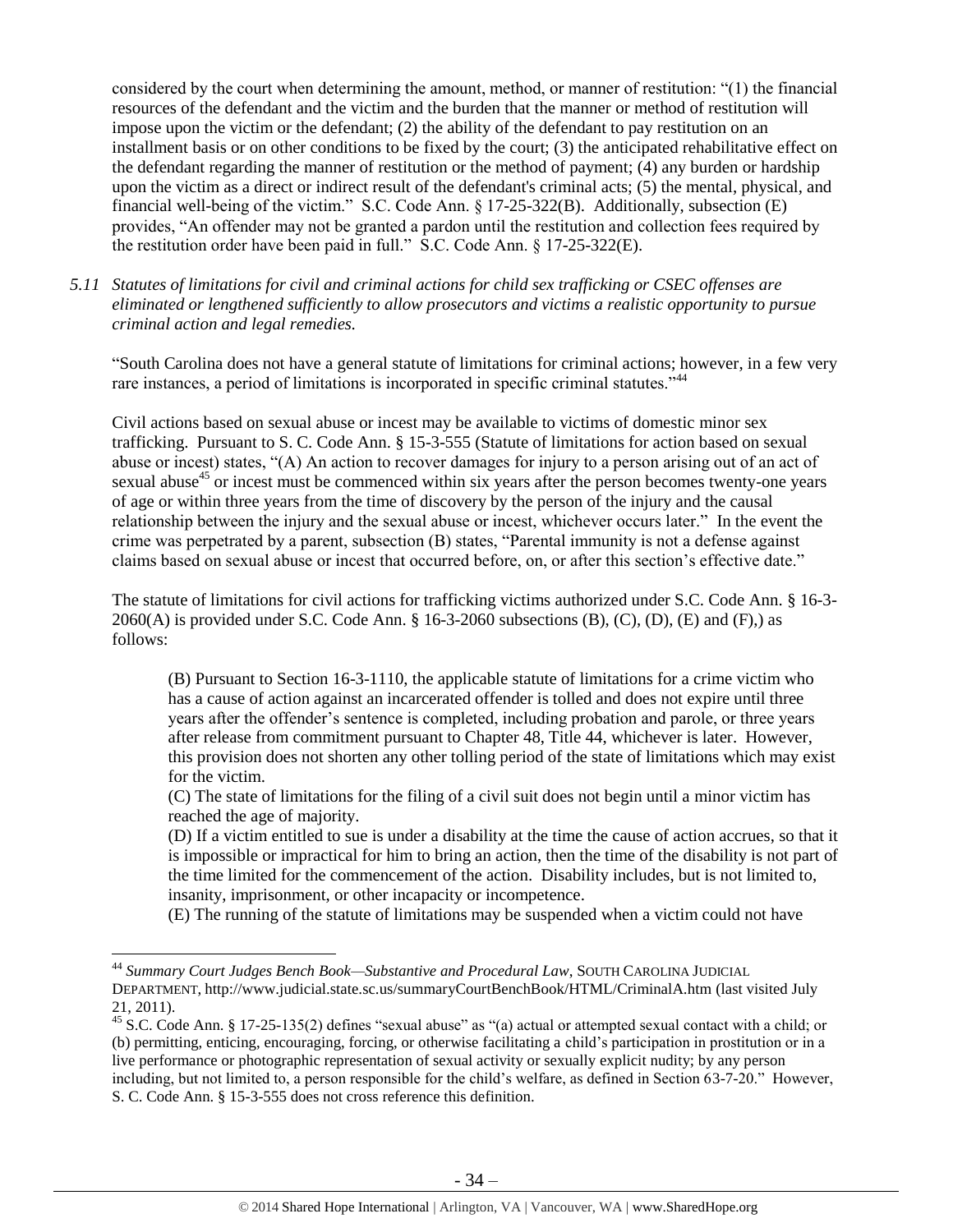reasonably discovered the cause of action due to circumstances resulting from the trafficking situation, such as psychological trauma, cultural and linguistic isolation, and the inability to access services.

(F) A defendant is estopped to assert a defense of the statute of limitations when the expiration of the statute is due to conduct by the defendant inducing the victim to delay the filing of the action or placing the victim under duress.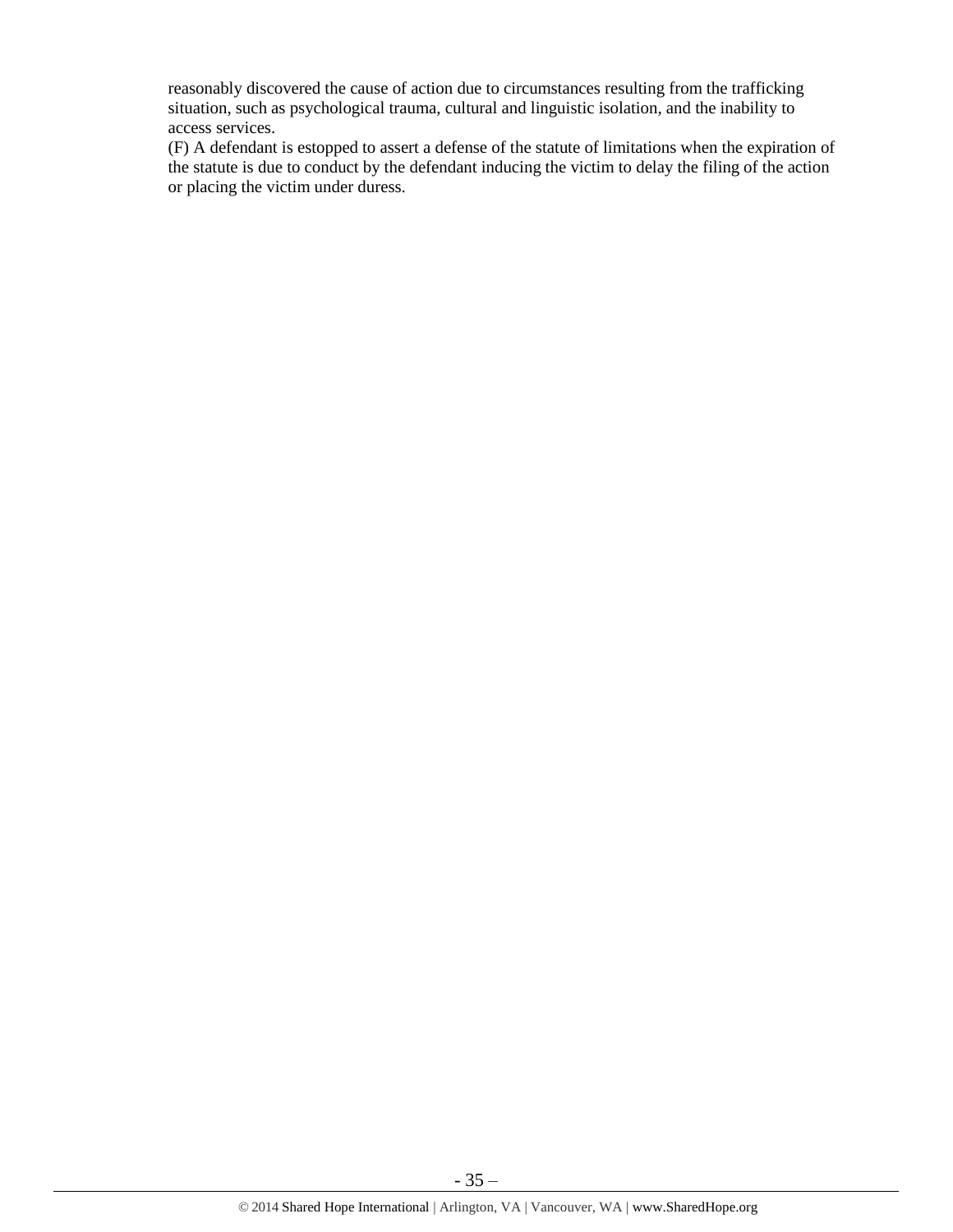#### **FRAMEWORK ISSUE 6: CRIMINAL JUSTICE TOOLS FOR INVESTIGATION AND PROSECUTIONS**

# *Legal Components:*

- *6.1 Training on human trafficking and domestic minor sex trafficking for law enforcement is statutorily mandated or authorized.*
- *6.2 Single party consent to audiotaping is permitted in law enforcement investigations.*
- *6.3 Wiretapping is an available tool to investigate domestic minor sex trafficking.*
- *6.4 Using a law enforcement decoy posing as a minor to investigate buying or selling of commercial sex acts is not a defense to soliciting, purchasing, or selling sex with a minor.*
- *6.5 Using the Internet to investigate buyers and traffickers is a permissible investigative technique.*
- *6.6 Law enforcement and child welfare agencies are mandated to promptly report missing and recovered children. \_\_\_\_\_\_\_\_\_\_\_\_\_\_\_\_\_\_\_\_\_\_\_\_\_\_\_\_\_\_\_\_\_\_\_\_\_\_\_\_\_\_\_\_\_\_\_\_\_\_\_\_\_\_\_\_\_\_\_\_\_\_\_\_\_\_\_\_\_\_\_\_\_\_\_\_\_\_\_\_\_\_\_\_\_\_\_\_\_\_\_\_\_\_*

# *Legal Analysis:*

 $\overline{a}$ 

*6.1 Training on human trafficking and domestic minor sex trafficking for law enforcement is statutorily mandated or authorized.*

Mandated law enforcement training on domestic minor sex trafficking is not codified, nor is authorization to develop training on the issue. However, issues related to domestic minor sex trafficking could be included within other trainings mandated by South Carolina law. Specifically, the Missing Person Information Center ("MPIC") has the responsibility of "[c]onduct[ing] statewide training sessions and seminars relative to missing and exploited children and missing persons, including, but not limited to, methods to enhance the locating of missing children and missing persons and training regarding the operation of the MPIC." S.C. Code Ann. § 23- 3-260(j). "Exploited children" are defined as "children under the age of eighteen who are placed in positions where they were taken advantage of sexually because of their inability to cognitively assess or resist the contact or who were placed into these positions because of their dependency upon the offender." S.C. Code Ann. § 23- 3-210(4). Therefore, domestic minor sex trafficking may be included in the "exploited children" training section of the Code.

- 6.1.1. Recommendation: Amend S.C. Code Ann. § 23-3-260(j) to specifically include training on domestic minor sex trafficking identification, interrelationships between domestic minor sex trafficking and missing and exploited children, and protocols for intervention.<sup>46</sup>
- *6.2 Single party consent to audiotaping is permitted in law enforcement investigations.*

S.C. Code Ann. § 17-30-30(B) (Interception by employee of Federal Communications Commission, by person acting under color or law, and when party has given prior consent) permits single party consent to audiotaping. It states, "It is lawful under this chapter for a person acting under color of law to intercept a wire, oral, or electronic communication, where the person is a party to the communication or one of the parties to the communication has given prior consent to the interception." Subsection (C) states, "It is lawful under this chapter for a person not acting under color of law to intercept a wire, oral, or electronic communication where the person is a party to the communication or where one of the parties to the communication has given prior consent to the interception."

*6.3 Wiretapping is an available tool to investigate domestic minor sex trafficking.* 

<sup>&</sup>lt;sup>46</sup> The task force established under S.C. Code Ann. § 16-3-2050(A),(E)(7) will consider "mandatory training for law enforcement agencies, prosecutors, and other relevant officials in addressing trafficking in persons…" *See supra* note [38.](#page-28-0)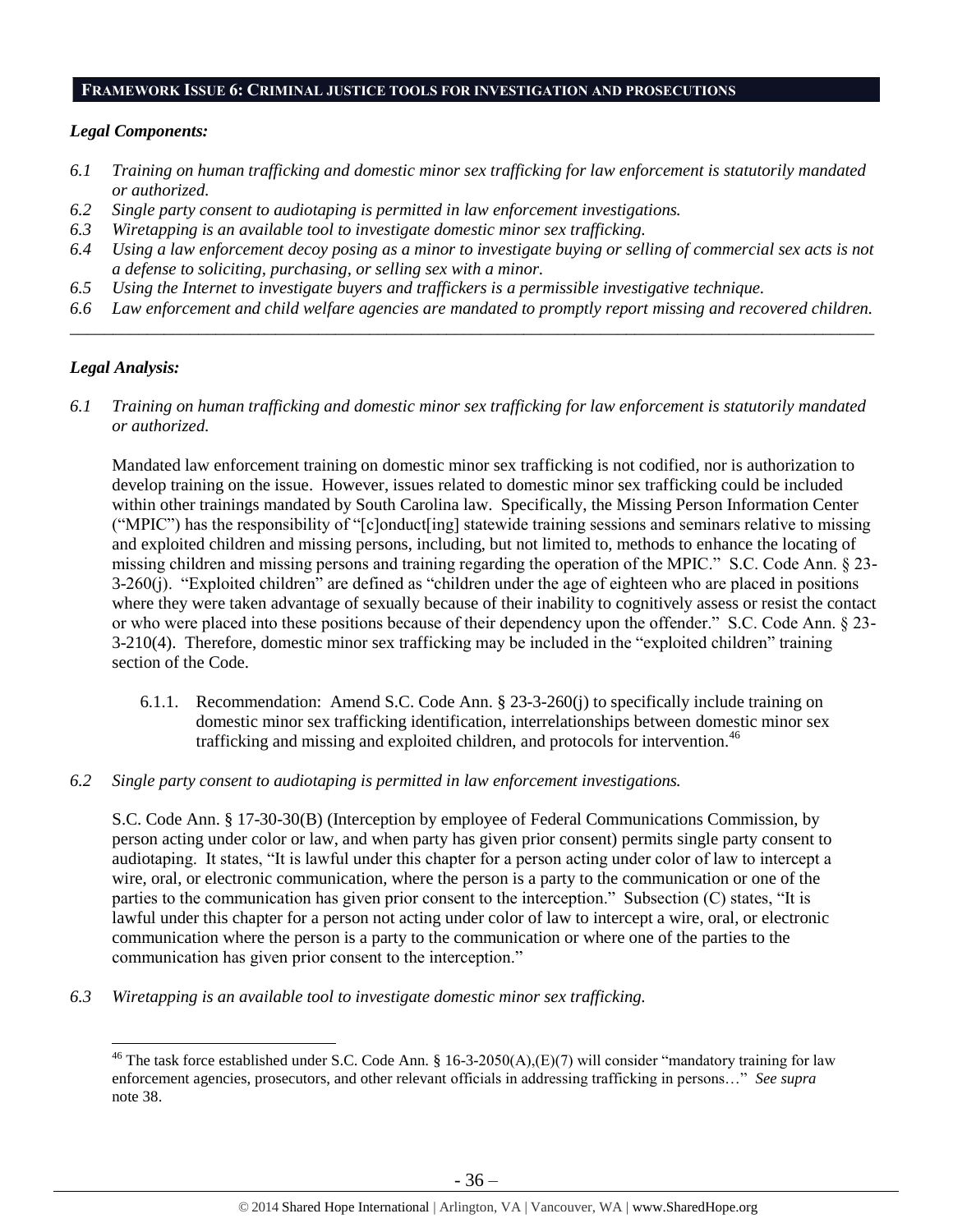Investigations related to domestic minor sex trafficking are not authorized to use wiretapping pursuant to S.C. Code Ann. § 17-30-70 (Orders authorizing interception). The offenses for which law enforcement can specifically use wiretapping are "murder (Section 16-3-10); assault and battery with intent to kill (Section 16-3- 620 - Repealed kidnapping (Section 16-3-910); voluntary manslaughter (Section 16-3-50); armed robbery (Section 16-11-330(A)); attempted armed robbery (Section 16-11-330(B)); drug trafficking as defined in Sections  $44-53-370(e)$  and  $44-53-375(C)$ ; arson in the first degree (Section 16-11-110(A)); arson in the second degree (Section 16-11-110(B)); accessory before the fact to commit any of the above offenses (Section 16-1- 40); or attempt to commit any of the above offenses (Section 16-1-80)." S.C. Code Ann. § 17-30-70(A)(1).

Additionally, pursuant to S.C. Code Ann. § 17-30-95(A),

(A) Notwithstanding any other provision of this chapter, any agent of the South Carolina Law Enforcement Division specifically designated by the Attorney General or his designated Assistant Attorney General may intercept the wire, oral, or electronic communication if an application for an order approving the interception is made within forty-eight hours after the interception begins to occur, and the agent determines that more likely than not:

(1) an emergency exists that involves an offense provided for in Section 17-30-70 and an immediate danger of death or serious physical injury to any person or the danger of escape of a prisoner and requires that a wire, oral, or electronic communication be intercepted before an order authorizing the interception can, with due diligence, be obtained; and

(2) there are grounds upon which an order could be entered under this chapter to authorize the interception.

Therefore, since an offense authorizing emergency wiretapping must involve one of the same offenses listed for normal wiretapping investigations, domestic minor sex trafficking investigations may not use this law enforcement tactic.

- 6.3.1 Recommendation: Amend S.C. Code Ann. § 17-30-70(A)(1) (Orders authorizing interception) to include § 16-3-2020 (Trafficking in persons), § 16-15-415 (Promoting prostitution of a minor), § 16-15-395 (First degree sexual exploitation of a minor), § 16-3-810 (Engaging child for sexual performance), and § 16-3-820 (Producing, directing or promoting sexual performance by child) as offenses for which law enforcement can utilize wiretapping.
- *6.4 Using a law enforcement decoy posing as a minor to investigate buying or selling of commercial sex acts is not a defense to soliciting, purchasing, or selling sex with a minor.*

Use of a decoy is allowed under S.C. Code Ann. § 16-15-342 (Criminal solicitation of a minor). This statute specifies that it is not a defense that "the person reasonably believed to be under the age of eighteen is a law enforcement agent or officer acting in an official capacity." S.C. Code Ann. § 16-15-342(D).

- 6.4.1 Recommendation: Expand the ability of law enforcement to investigate commercial sexual exploitation crimes against children by amending S.C. Code Ann. § 16-3-2020 (Trafficking in persons), § 16-15-415 (Promoting prostitution of a minor), § 16-15-425 (Participating in prostitution of a minor), § 16-15-395 (First degree sexual exploitation of a minor defined), § 16-3- 820 (Producing, directing or promoting sexual performance by child), § 16-15-387 (Employment of person under eighteen to appear in public in state of sexually explicit nudity), § 16-15-405 (Second degree sexual exploitation of a minor defined), and § 16-3-810 (Engaging child for sexual performance) to eliminate any possible defense that the "victim" was actually a law enforcement agent or officer.
- *6.5 Using the Internet to investigate buyers and traffickers is a permissible investigative technique.*

Pursuant to S.C. Code Ann. § 16-15-342(D) (Criminal solicitation of a minor), "It is not a defense to a